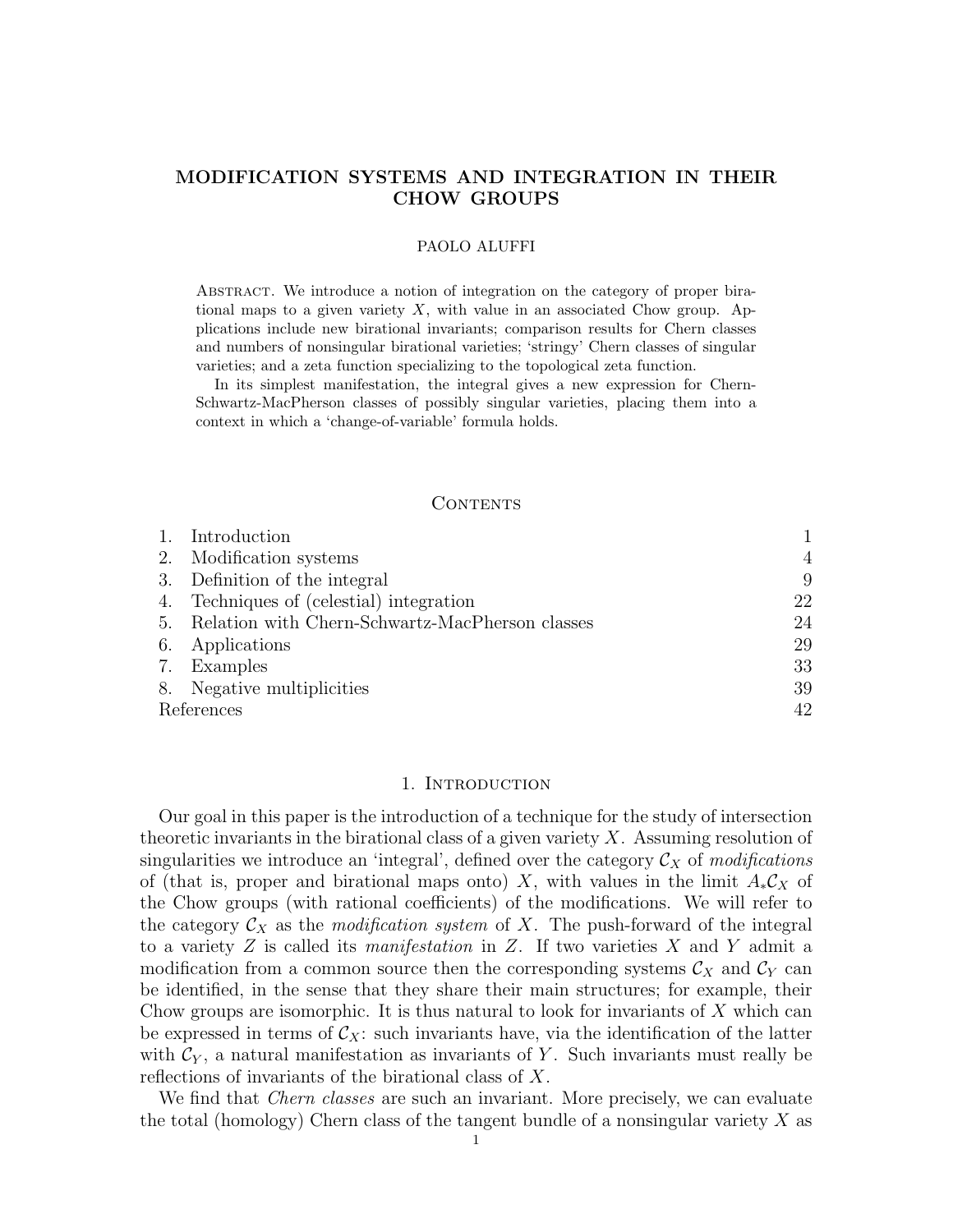the manifestation in X of an integral  $\int_{\mathcal{X}} 1\mathbb{1}(0) d\mathfrak{c}_X$  over  $\mathcal{C}_X$  (Proposition 4.2). By the mechanism described above, the Chern class of  $X$  has a natural manifestation in the Chow group of any variety  $Y$  sharing its modification system, even if no morphism exists between X and Y. (This operation does not agree with the naive process of pulling back the class from X to a common modification and pushing-forward to  $Y$ ; it is considerably subtler.)

In the proper generality, the integral is defined over any constructible subset  $\mathcal S$ of a system, and applies to a divisor  $\mathcal D$  of the system. These notions are defined in §§2.6 and 2.7; constructible subsets and Cartier divisors of  $X$  provide important examples—for example, X itself determines a constructible subset of  $\mathcal{C}_X$ , which we denote by  $\mathcal{X}$ . The 'integral' is defined by intersection-theoretic means in §3, and is shown (§4) to satisfy additivity with respect to  $S$ , a change-of-variables formula with respect to proper birational maps  $Y \to X$ , and the 'normalization' property with respect to Chern classes mentioned above.

The mere existence of such an operation triggers several applications: precise comparison results for Chern classes and numbers of birational varieties, new birational invariants for nonsingular varieties, 'stringy' Chern classes of singular varieties, invariants of singularities as contributions to a zeta function. These topics are discussed in §6.

For example, the relation with Chern classes implies immediately that Chern numbers  $c_1^i \cdot c_{n-i}$  of complete nonsingular *n*-dimensional varieties in the same Kequivalence class coincide. This is pointed out in §6.2; Theorem 6.1 and Corollary 6.2 give a blueprint to obtain identities involving Chern numbers of birational varieties regardless of their K-equivalence.

Stringy Chern classes may be defined by taking the lead from the normalization mentioned above: since  $\int_{\mathcal{X}} 1\mathbb{I}(0) d\mathfrak{c}_X$  recovers  $c(TX) \cap [X]$  when X is nonsingular, we can define the *stringy* Chern class of  $X$ , for (possibly) singular varieties  $X$ , to be the identity manifestation of  $\int_{\mathcal{X}} 1\mathbb{1}(0) d\mathbf{c}_X$  (and again, the definition of these objects through an integral provides us simultaneously with a consistent choice of manifestations for all varieties birational to  $X$ ). This stringy Chern class extends to more general singular varieties the notion introduced in [Alu04], Corollary 1.2, for varieties admitting a crepant resolution.

There is an important subtlety hidden in the stringy notion given in this paper: if X is singular, our integral depends on the consistent choice of a *relative canonical* divisor for modifications  $\pi : V \to X$  from a nonsingular source, and there is more than one possible such choice. Using Kähler differentials leads to what we call the 'Ω flavor' of the integral; this provides a stringy notion which is defined for arbitrary singular varieties. In birational geometry it is customary to use a notion arising from the double dual of  $\Omega_X^{\dim X}$ , which leads to the ' $\omega$  flavor' of our integral. The corresponding stringy Chern class is defined for Q-Gorenstein varieties admitting at least one log resolution with log discrepancies greater than zero, that is, with log terminal singularities. If X is complete, the degree of its  $\omega$ -stringy Chern class agrees with Victor Batyrev's stringy Euler number ([Bat99b], with  $\Delta_X = 0$ ; the stringy Euler number for a Kawamata pair  $(X, \Delta_X)$  is the degree of  $\int_{\mathcal{X}} 1\mathbb{I}(-\Delta_X) d\mathfrak{c}_X$ . A notion of stringy Chern classes apparently equivalent to our ' $\omega$  flavor' has been developed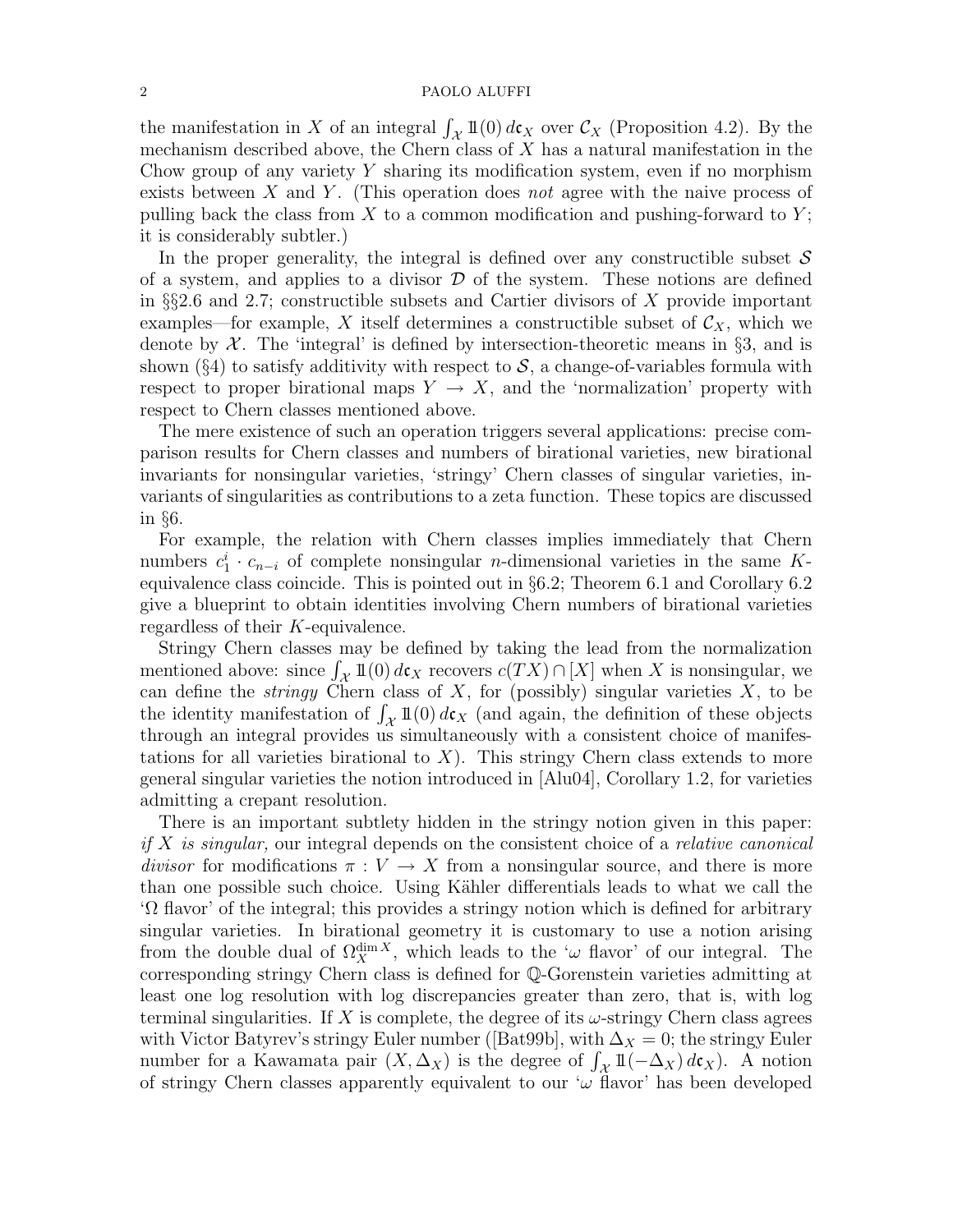simultaneously and independently by Tommaso de Fernex, Ernesto Lupercio, Thomas Nevins, and Bernardo Uribe, [dFLNU].

An example comparing the two flavors is given in §7.7. The delicate issue of the definition of the integral (and hence of the stringy classes) over varieties with non log-terminal singularities is discussed in §8, but we fall short of a definition in this case.

There is a different way to extract invariants for possibly singular varieties S from the integral defined here: one may embed  $S$  in a nonsingular ambient variety  $X$ , then take the integral of the divisor 0 over the constructible set S of  $\mathcal{C}_X$  determined by S; for this construction the choice of flavor is immaterial, since the base  $X$  is nonsingular. We prove (Theorem 5.1) that (in characteristic 0) the identity manifestation of this integral agrees with a known invariant, that is, the Chern-Schwartz-MacPherson class of S. In fact, there is a very tight connection between the identity manifestation of any integral and MacPherson's natural transformation, discussed in §5. In particular, the stringy Chern classes of a singular variety  $X$  can be written as explicit linear combinations of Chern-Schwartz-MacPherson classes of subvarieties of X, as the image through MacPherson's natural transformation of a specific constructible function  $I_X(0, \mathcal{X})$  on X. This constructible function appears to us as a much more basic invariant of  $X$  than the stringy Euler number or Chern class obtained from it; it would be worth studying it further.

It should be noted that the theory of Chern-Schwartz-MacPherson classes is not an ingredient of the integral introduced here; thus, the result mentioned above provides us with a candidate for a possible alternative treatment of Chern-Schwartz-MacPherson classes (in the Chow group with rational coefficient), relying solely on canonical resolution of singularities. The original definition of MacPherson in [Mac74] relied on transcendental invariants; other approaches, such as the one in [Ken90], appear to require generic smoothness or be otherwise bound to characteristic zero for more fundamental reasons.

(Canonical) resolution of singularities is essential for our approach, in two respects. First, the integral is defined by pushing forward a weighted Q-linear combination of classes, defined in a nonsingular variety suitably 'resolving' the data (§3.3, §3.5); this exists by virtue of resolution of singularities. Second, the key independence from the choice of resolving variety (Claim 3.5, Theorem 3.7) is a technical exercise relying on the factorization theorem of [AKMW02], which uses resolution of singularities (cf. Remark (3), p. 533, in [AKMW02]). Resolution of singularities appears to be the only obstruction to extending the integral defined here to positive characteristic.

Our guiding idea in this paper is an attempt to mimic some of the formalism of *motivic integration* (as developed by Jan Denef and François Loeser) in a setting carrying more naturally intersection-theoretic information. While motivic integration is not used in the paper, the reader may notice several points of contact; in particular, the degree of our integral agrees with an expression which arises naturally in that context (see especially Remark 5.6 and Claim 5.7). This observation was at the root of our previous work along these lines, [Alu04].

We found the excellent survey [Vey05] particularly useful as a guide to motivic integration and its applications, and refer to this reference in several place. We note that a different approach to 'motivic Chern classes' has appeared in the recent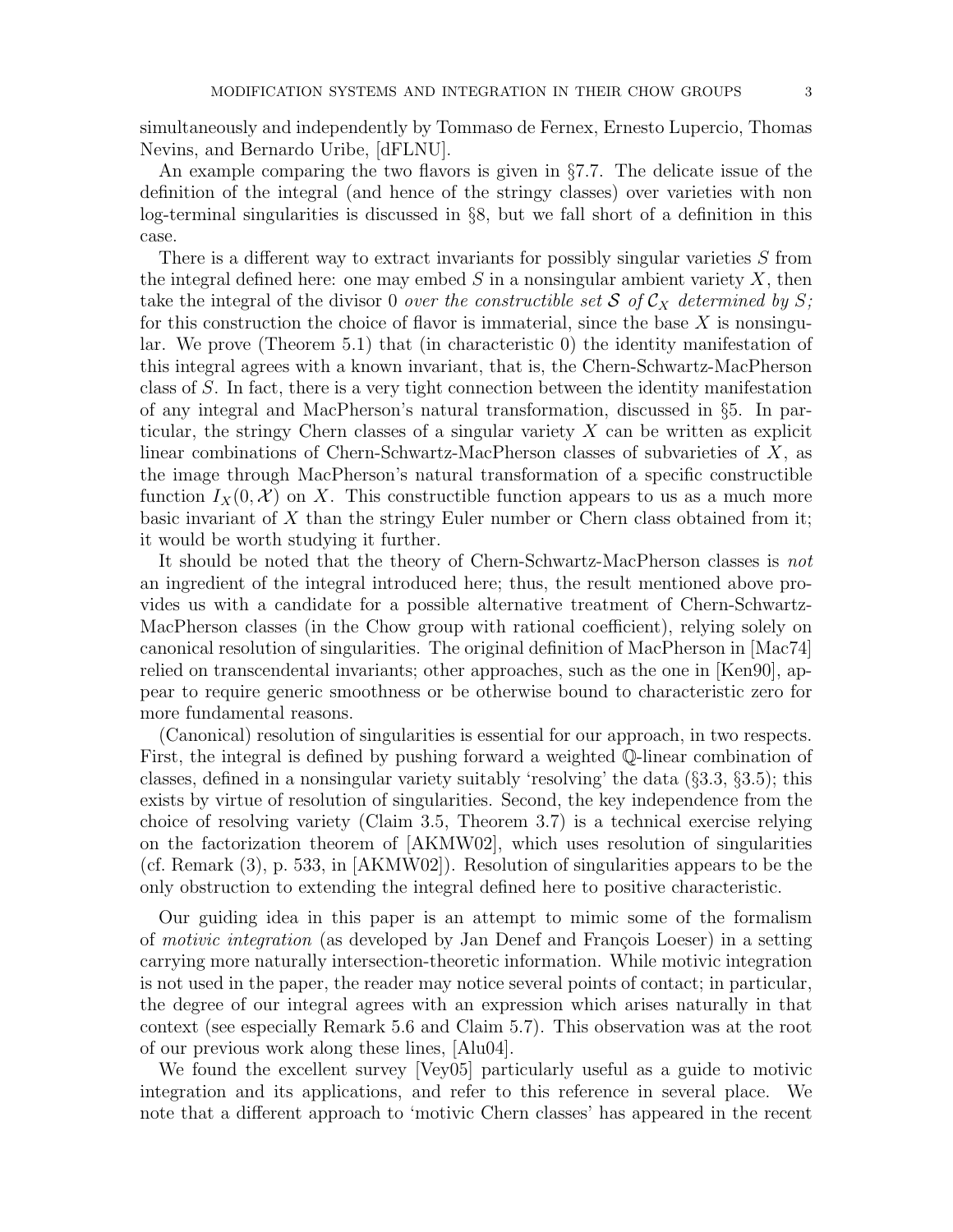work [BSY]. Also, Shoji Yokura has examined inverse systems of algebraic varieties for intersection-theoretic purposes, in [Yok04].

The most powerful approach to date to defining 'stringy' characteristic classes for singular varieties appears to be the one by Lev Borisov and Anatoly Libgober ([BL03] and [BL05]). Taking the trivial group and a limit  $\tau \to i\infty$  in the definition of the elliptic orbifold class (Definition 3.2 in [BL05]) yields a class from which the  $(\omega$ flavor of the) stringy Chern class introduced here can be extracted.<sup>1</sup> Theorem 3.5 in [BL05] shows (as a very special case) the good behavior of this class under blow-ups; thanks to the factorization theorem of [AKMW02] this shows that the class may be computed from any good resolution of the variety (Theorem 3.7 in [BL05]), recovering the compatibility built into our definition of the stringy class as an element of the Chow group of a modification system.

In this connection we would like to suggest that maybe a notion of 'elliptic integration' could be defined using Borisov-Libgober's elliptic classes analogously to what we have done here for Chern classes. It would be very interesting if an analog of Theorem 5.1 were to hold for such a notion, linking it to a functorial theory generalizing the theory of Chern-Schwartz-MacPherson classes and MacPherson's natural transformation (maybe the theory proposed in [BSY]?). Lev Borisov informs me that he and Libgober have entertained the idea of studying relations of their work with other characteristic classes for singular varieties, such as Chern-Mather classes.

The inverse limit of the modification system of a variety  $X$  exists as a ringed space, and Heisuke Hironaka calls it the *Zariski space* of X (Hir64), Chapter 0, §6). We prefer to work throughout with the inverse system of modifications, while systematically taking limits of structures (Chow groups, etc.) associated to it. As modification systems are closely related to Hironaka's *voûte étoilée*, Matilde Marcolli has suggested that we could name the operation defined here *celestial integration*. We will show due restraint and use this poetic term very sparingly. In any case we warmly thank her, as well as Ettore Aldrovandi and Jörg Schürmann, for extensive discussions on the material presented here.

Thanks are also due to the Max-Planck-Institut für Mathematik in Bonn for hospitality during the Summer of 2004, when a substantial part of this work was done.

# 2. Modification systems

2.1. We work over any algebraically closed field k over which canonical resolution of singularities `a la Hironaka and the factorization theorem of [AKMW02] hold. At present, this restricts the discussion to fields of characteristic 0; but we will refrain to make this assumption, in order to retain a distinction between the arguments which may extend to a larger context and those which seem bound more tightly to characteristic 0 (such as those involving Chern-Schwartz-MacPherson classes).

In this section we introduce the objects ('modification systems') over which the integration will take place. Roughly speaking, a modification system consists of the collection of varieties mapping properly and birationally onto a fixed variety X. A modification system carries a number of natural structures, all obtained by taking direct or inverse limits of corresponding structures on the individual varieties in the collection: thus the Chow group of a modification system is the inverse limit of the

<sup>&</sup>lt;sup>1</sup>I thank Lev Borisov for explaining this to me.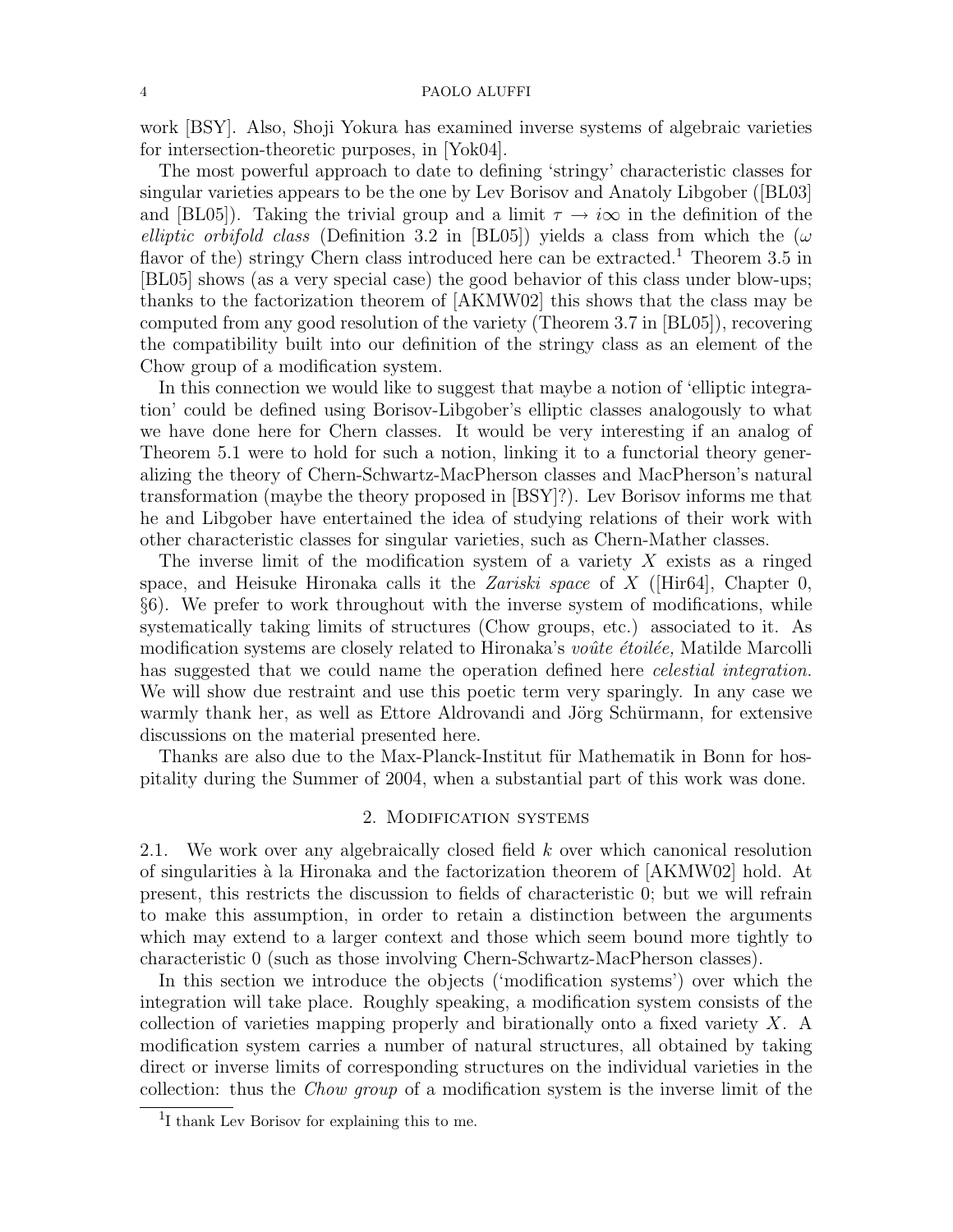Chow groups (under push-forward); a divisor is an element of the direct limit of the groups of Cartier divisors (under pull-back); and so on.

The key advantage of working with modification system is that, thanks to embedded resolution, the information carried by many such structures can in fact be represented in terms of a divisor with normal crossings and nonsingular components on one nonsingular modification of  $X$ . Thus, for example, arbitrary subschemes of X may be described in terms of divisors of the corresponding modification system (cf. Remark 2.9).

2.2. The main sense in which the quick description given in  $\S 2.1$  is imprecise is that working with the *varieties* mapping to  $X$  is inadequate; it is necessary to work with the proper, birational maps themselves.

**Definition 2.1.** Let X be an irreducible variety over k. The modification system  $\mathcal{C}_X$ of X is the category whose objects are the proper birational maps  $\pi: V \to X$ , and morphisms  $\alpha : \pi_1 \to \pi_2$  are commutative diagrams of proper birational maps



We often (but not always) denote by  $V_{\pi}$  the source of  $\pi$ . If  $\pi$  and  $\pi'$  are objects of a modification system  $\mathcal{C}_X$ , we say that  $\pi$  dominates  $\pi'$  if there is a morphism  $\pi \to \pi'$ in  $\mathcal{C}_X$ .

**Lemma 2.2.** Every pair  $\pi_1$ ,  $\pi_2$  in  $\mathcal{C}_X$  is dominated by some object  $\pi$  of  $\mathcal{C}_X$ . In fact,  $\pi$  may be chosen so that its source  $V_{\pi}$  is nonsingular, and its exceptional divisor has normal crossings and nonsingular components in  $V_{\pi}$ .

*Proof.* In fact, modification systems have products: if  $\pi_1$ ,  $\pi_2$  are in  $\mathcal{C}_X$ , the component W of  $V_{\pi_1} \times_X V_{\pi_2}$  dominating  $V_{\pi_1}$  and  $V_{\pi_2}$  makes the diagram



commute, with  $\pi$  proper and birational and satisfying the evident universal property.

This implies the first assertion. The second assertion follows from embedded resolution of singularities.

2.3. Modification systems are inverse systems under the ordering  $\pi \geq \pi' \iff \pi$ dominates  $\pi'$ . We want to identify systems 'with the same limit'; in our context, this translates into the following.

**Definition 2.3.** Two systems  $\mathcal{C}_X$ ,  $\mathcal{C}_Y$  are *equivalent* if there are objects  $\pi_X$  in  $\mathcal{C}_X$ and  $\pi_Y$  in  $\mathcal{C}_Y$  with isomorphic source; that is, if there exists a variety V and proper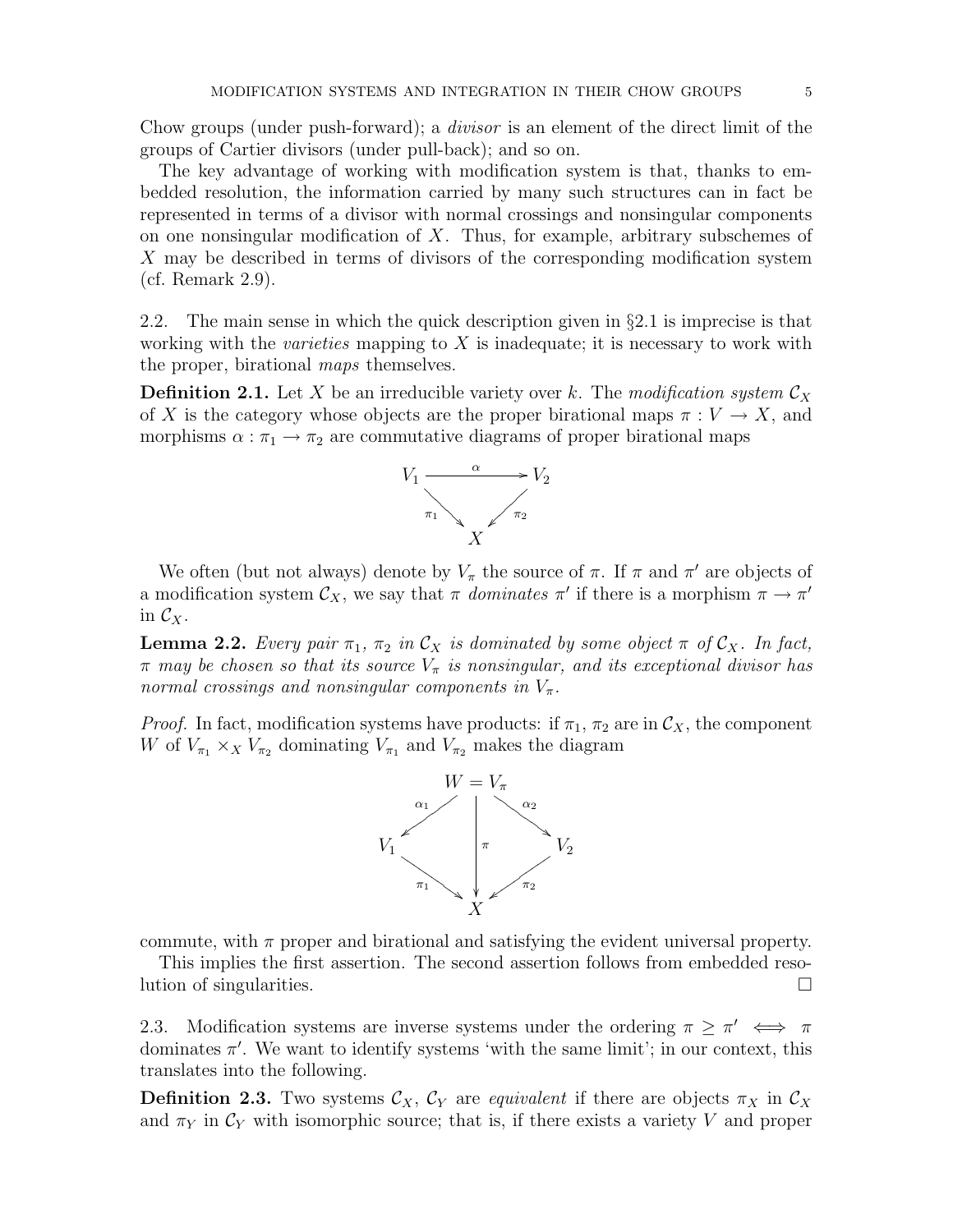birational maps  $\pi_X : V \to X$  and  $\pi_Y : V \to Y$ :



The transitivity of this notion follows from Lemma 2.2.

**Lemma 2.4.** If  $\mathcal{C}_X$  and  $\mathcal{C}_Y$  are equivalent, then every object  $\rho$  of  $\mathcal{C}_Y$  is dominated by an object  $\sigma$  whose source is the source of an object of  $\mathcal{C}_X$ .

*Proof.* This follows immediately from Lemma 2.2: since  $\mathcal{C}_X$  and  $\mathcal{C}_Y$  are equivalent, there are objects  $\pi_X$ ,  $\pi_Y$  in  $\mathcal{C}_X$ ,  $\mathcal{C}_Y$  resp., with a common source V; any object  $\sigma$ dominating both  $\pi_Y$  and  $\rho$ :



satisfies the requirement.  $\Box$ 

2.4. A proper birational morphism  $\rho: Y \to X$  determines a covariant functor  $C_Y \to Y$  $\mathcal{C}_X$  by composition:  $\pi \mapsto \rho \circ \pi$ ;  $\mathcal{C}_X$  and  $\mathcal{C}_Y$  are then trivially equivalent systems.

Via this functor, the category  $\mathcal{C}_Y$  is realized as a *full* subcategory of  $\mathcal{C}_X$ . Indeed, every morphism  $\rho \circ \pi_1 \to \rho \circ \pi_2$  in  $\mathcal{C}_X$  is given by a proper birational map  $\alpha$  such that  $\rho \circ \pi_1 = \rho \circ \pi_2 \circ \alpha$ ; but then  $\pi_1$  and  $\pi_2 \circ \alpha$  agree on a nonempty open set (on which they are isomorphisms), hence they agree everywhere. In other words, every morphism  $\rho \circ \pi_1 \to \rho \circ \pi_2$  is induced by a morphism  $\pi_1 \to \pi_2$  in  $\mathcal{C}_Y$ .

In particular, any object  $\rho: V \to X$  of  $\mathcal{C}_X$  determines a modification system equivalent to  $\mathcal{C}_X$  and equal to a 'copy' of  $\mathcal{C}_V$ . Two systems  $\mathcal{C}_X$ ,  $\mathcal{C}_Y$  are equivalent if and only if they both contain a copy of a third system  $\mathcal{C}_V$ .

As mentioned in §2.1, standard structures can be defined on modification systems by taking limits of the same structures on the (sources of the) objects in the system. The foregoing considerations imply that any functorial structure defined in this fashion will be preserved under equivalence of systems.

We will explicitly need very few such structures: Chow groups, divisors, constructible sets. These are presented in the next few sections.

2.5. For V a variety, we denote by  $A_*V$  the Chow group of V, tensored with  $\mathbb Q$ (rational coefficients appear to be necessary for the integral introduced in §3). The modification system  $\mathcal{C}_X$  determines the inverse system of Chow groups  $A_*V_\pi$  (under push-forwards), as  $\pi$  ranges over the objects of  $\mathcal{C}_X$ .

**Definition 2.5.** The Chow group of  $\mathcal{C}_X$  is the limit

$$
A_*\mathcal{C}_X := \varprojlim_{\pi \in Ob(\mathcal{C}_X)} A_*V_\pi \quad .
$$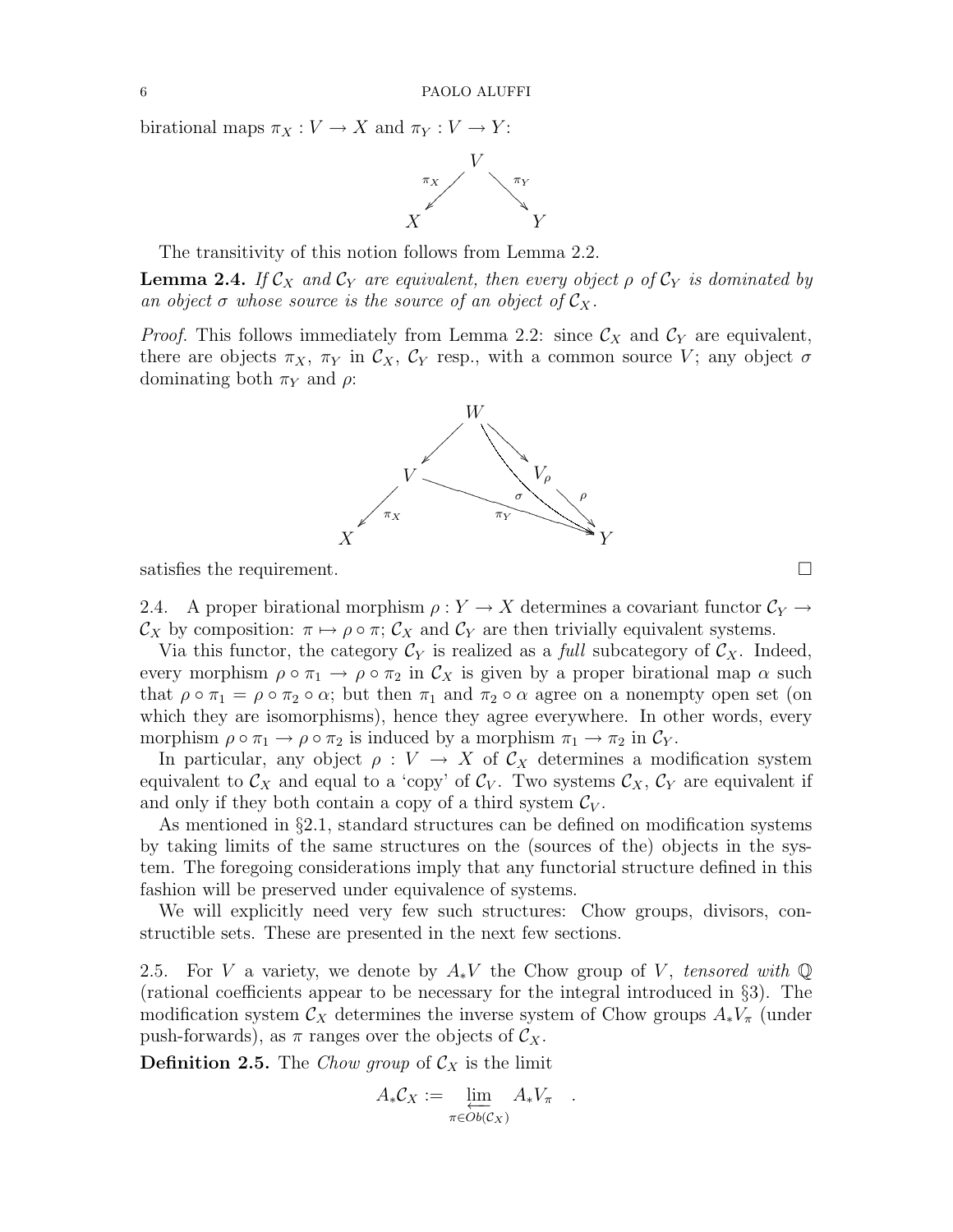That is, an element of the Chow group of  $\mathcal{C}_X$  is the choice of a class  $a_\pi$  in  $A_*V_\pi$ for each object  $\pi$  of  $\mathcal{C}_X$ , with the condition that if  $\alpha : \pi_1 \to \pi_2$  is a morphism then  $\alpha_*(a_{\pi_1}) = a_{\pi_2}$ . We say that  $a_{\pi}$  is the  $\pi$ -manifestation of this element of  $A_*\mathcal{C}_X$ .

If X is complete, we may define the *degree* of a class  $a \in A_* \mathcal{C}_X$ ,

 $\deg a$ 

as the degree of (the zero-dimensional component of) any manifestation  $A_{\pi} \in A_* V_{\pi}$ of a; indeed, this is clearly independent of  $\pi$ .

Next, we observe that equivalent systems have isomorphic Chow groups.

**Lemma 2.6.** For all objects  $\rho: V_{\rho} \to X$  of  $\mathcal{C}_X$ ,  $A_*\mathcal{C}_{V_{\rho}} \cong A_*\mathcal{C}_X$ .

Proof. Let  $\sigma$  be an object of  $\mathcal{C}_{V_{\rho}}$ , so  $\rho \circ \sigma$  is an object of  $\mathcal{C}_X$  with the same source  $V_{\sigma}$ ; the natural projection defines then a homomorphism  $A_*\mathcal{C}_X \to A_*V_{\sigma}$ . These homomorphisms are clearly compatible, so we get a homomorphism  $A_*\mathcal{C}_X \to A_*\mathcal{C}_{V_\rho}$  by the universal property of inverse limits.

Lemma 2.2 gives the inverse homomorphism. More precisely, for  $\pi$  in  $\mathcal{C}_X$  there exists a  $\pi'$  dominating both  $\pi$  and  $\rho$ :



Push-forwards yield a homomorphism  $A_*\mathcal{C}_{V_o} \to A_*W \to A_*V_\pi$ , which is easily seen to be independent of the chosen  $\pi'$  dominating  $\pi$  and  $\rho$ , and to satisfy the necessary compatibility, giving a homomorphism  $A_*C_\rho \to A_*C_X$  by the universal property of the inverse limit.

Checking that the two compositions are the identity is equally straightforward.  $\Box$ 

Corollary 2.7. Equivalent systems have isomorphic Chow groups.

*Proof.* Indeed, equivalent systems  $\mathcal{C}_X$ ,  $\mathcal{C}_Y$  contain a copy of a third system  $\mathcal{C}_V$ , cf. §2.4. By Lemma 2.6,  $A_* C_X \cong A_* C_V$  $\cong A_*C_Y$ .  $\Box$ <br> $\cong A_*C_Y$ .  $\Box$ 

These isomorphisms are not canonical, as they depend on the choice of a common source of objects in  $\mathcal{C}_X$  and  $\mathcal{C}_Y$ . A distinguished isomorphism is determined by, for example, the choice of a proper rational map  $Y \to X$ .

2.6. Divisors are arguably the most important structure within a modification system. The group of divisors of  $\mathcal{C}_X$  is the direct limit of the groups of Cartier divisor of sources of objects of  $\mathcal{C}_X$ . Explicitly:

**Definition 2.8.** Let  $\mathcal{C}_X$  be a modification system. A *divisor*  $\mathcal{D}$  of  $\mathcal{C}_X$  is a pair  $(\pi, D_\pi)$ , where  $\pi$  is an object of  $\mathcal{C}_X$  and  $D_{\pi}$  is a Cartier divisor on the source  $V_{\pi}$  of  $\pi$ , modulo the equivalence relation:

$$
(\pi', D_{\pi'}) \sim (\pi'', D_{\pi'}) \iff \text{for all } \pi = \pi' \circ \alpha' = \pi'' \circ \alpha'' \text{ in } C_X
$$
  
dominating  $\pi'$  and  $\pi'', \alpha'^* D_{\pi'} = \alpha''^* D_{\pi''}$  in  $V_{\pi}$ .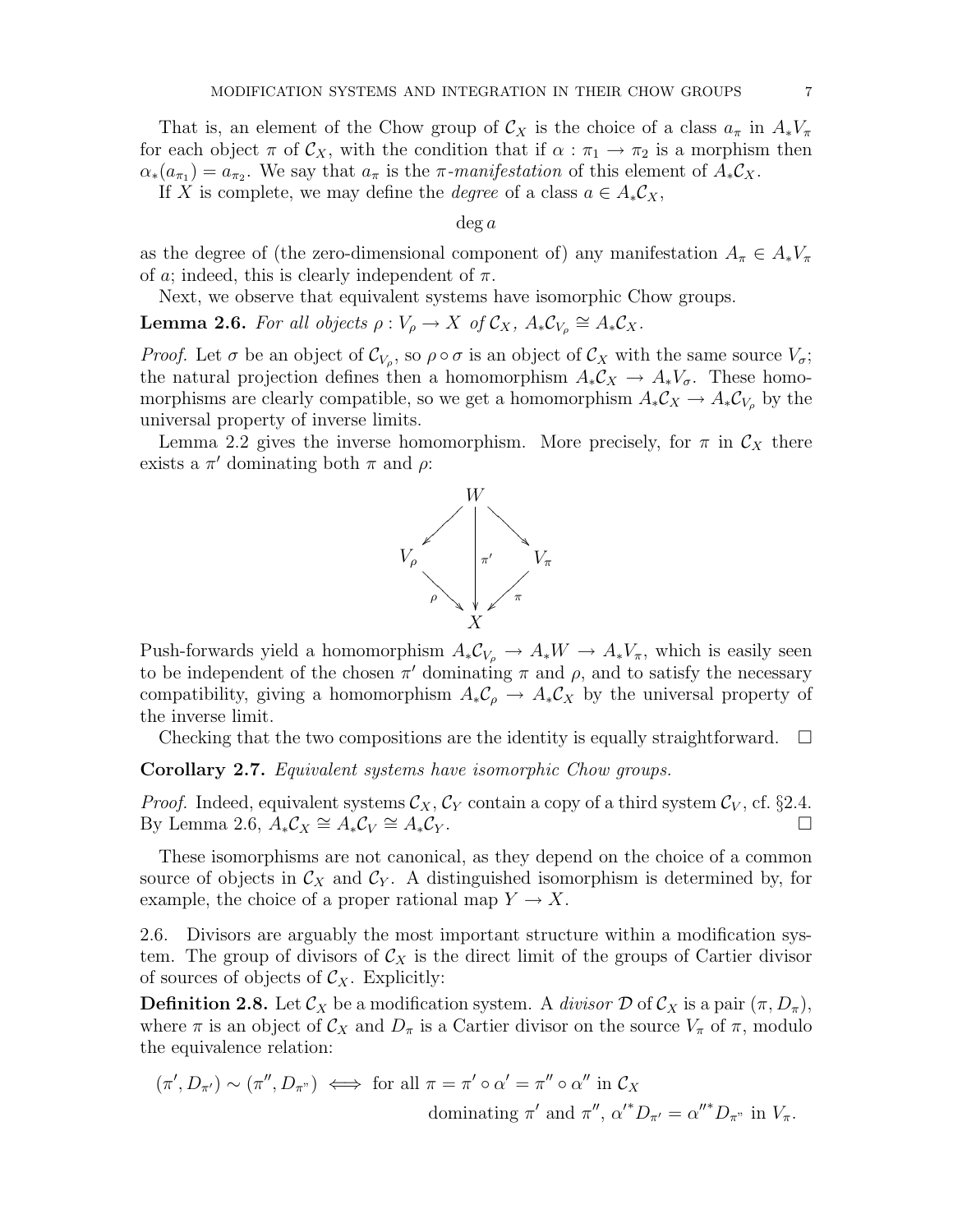That is:  $D_{\pi}$  and  $D_{\pi}$  determine the same divisor of  $\mathcal{C}_X$  if they agree after pullbacks.

- Remark 2.9. Divisors of X determine divisors of  $\mathcal{C}_X$  by pull-backs. In fact, every proper subscheme Z of X determines a divisor of  $\mathcal{C}_X$ , namely  $(\pi, E)$ , where  $\pi : X \to X$  is the blow-up along Z, and E is the exceptional divisor.
	- In particular, if  $X$  is smooth then every canonical divisor of  $X$  determines a divisor of  $\mathcal{C}_X$ . If  $\mathcal{C}_X$  and  $\mathcal{C}_Y$  are equivalent, the corresponding canonical divisors need not agree; if they do, then  $X$  and  $Y$  are in the same  $K$ -equivalence class. This notion has been thoroughly studied by Chin-Lung Wang (for Q-Gorenstein varieties), see [Wan03].
	- By embedded resolution of singularities, every divisor of  $\mathcal{C}_X$  admits a representation  $(\pi, D)$  in which the source  $V_\pi$  of  $\pi$  is nonsingular, and D is supported on a divisor with normal crossings and nonsingular components.
	- Divisors act on the Chow group: if D is a divisor and  $a \in A_*\mathcal{C}_X$ , for every object  $\rho$  we can find a dominating  $\pi = \rho \circ \alpha$  such that  $\mathcal D$  is represented by  $(\pi, D_{\pi})$ , and set

$$
(\mathcal{D} \cdot a)_{\rho} := \alpha_*(D_{\pi} \cdot a_{\pi}) \in A_* V_{\rho} \quad ;
$$

the projection formula guarantees that this is independent of the chosen  $\pi$ , and that the resulting classes satisfy the compatibility needed to define an element  $\mathcal{D} \cdot a \in A_* \mathcal{C}_X$ .

• Equivalent systems have isomorphic divisor groups. Indeed, if  $\mathcal{C}_X$  and  $\mathcal{C}_Y$  are equivalent, and  $(\pi, D_{\pi})$  represents a divisor on  $\mathcal{C}_X$ , then (by Lemma 2.4) we may assume that  $V_{\pi}$  is a source of an object of  $\mathcal{C}_Y$ , so that  $D_{\pi}$  represents a divisor on  $\mathcal{C}_Y$ ; and, conversely, divisors of  $\mathcal{C}_Y$  determine divisors of  $\mathcal{C}_X$ .

2.7. A second main character in the definition of the integral is the notion of constructible subset.

**Definition 2.10.** A *constructible subset* S of a modification system  $\mathcal{C}_X$  is a pair  $(\pi, S_{\pi})$ , where  $\pi$  is an object of  $\mathcal{C}_X$  and  $S_{\pi}$  is a constructible subset of  $V_{\pi}$ , modulo the equivalence relation:

$$
(\pi', S_{\pi'}) \cong (\pi'', S_{\pi''}) \iff \text{for all } \pi = \pi' \circ \alpha' = \pi'' \circ \alpha'' \text{ in } \mathcal{C}_X
$$
  
dominating  $\pi'$  and  $\pi'', \alpha'^{-1}(S_{\pi'}) = \alpha''^{-1}(S_{\pi''}) \text{ in } V_{\pi}$ .

That is:  $S'$  and  $S''$  determine the same subset of  $\mathcal{C}_X$  if they agree after preimages through the system.

- *Remark* 2.11. As for divisors, note that the constructible subsets of a system are in one-to-one correspondence with constructible subsets of equivalent systems.
	- By resolution of singularities, every constructible subset of a system may be represented by a pair  $(\pi, S_\pi)$  where  $\pi$  has nonsingular source, and  $S_\pi$  is obtained by taking unions and complements of nonsingular hypersurfaces meeting with normal crossings.
	- One can take unions or intersections of constructible subsets, by performing these operations in a  $V_{\pi}$  in which all terms admit representatives.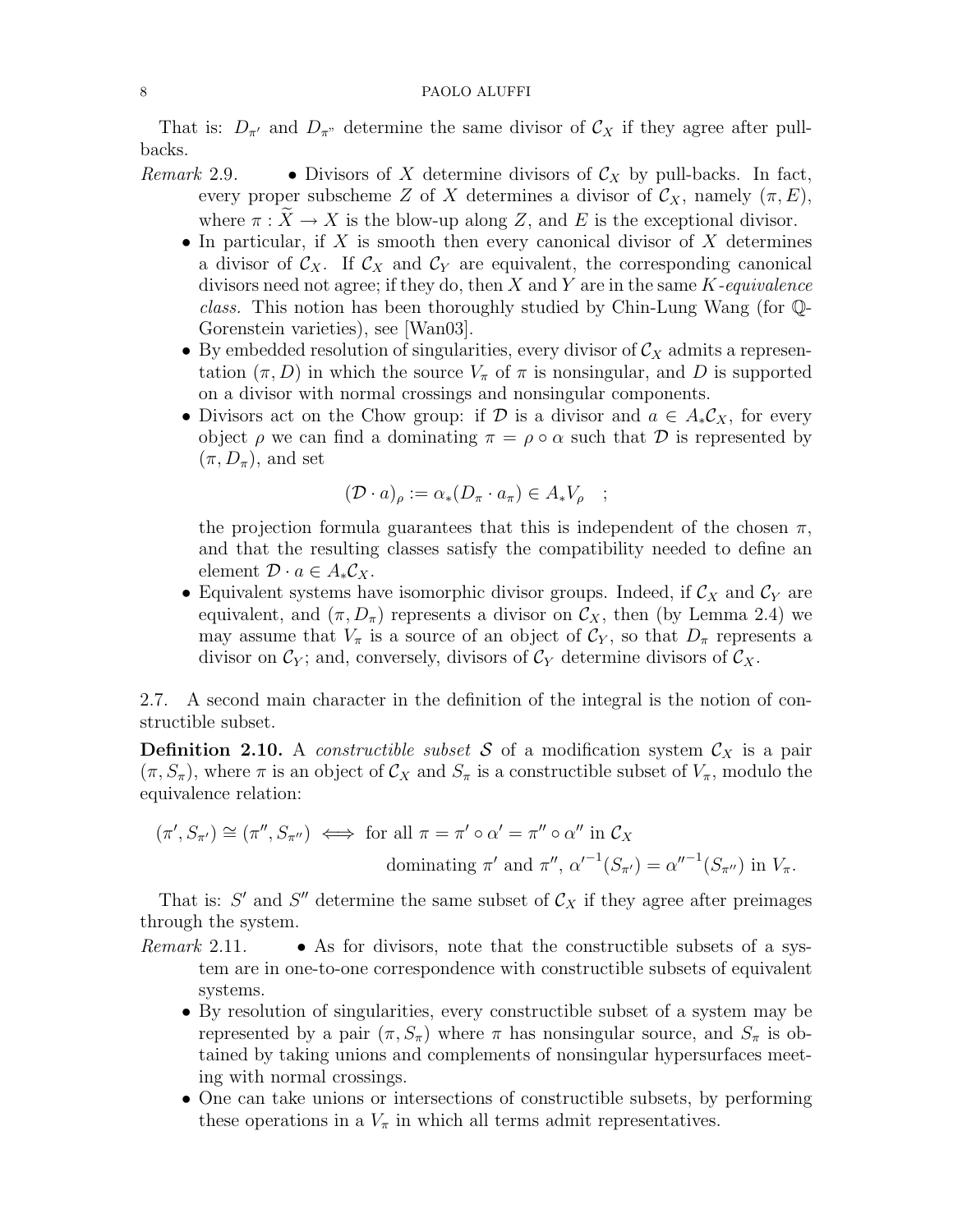We will denote by  $\mathcal X$  the constructible subset represented by  $(id, X)$ . Note that if  $\mathcal{C}_X, \mathcal{C}_Y$  are equivalent systems then  $\mathcal{X}, \mathcal{Y}$  are naturally identified.

We say that  $S$  is *closed, locally closed, etc.* if it is represented by a closed, locally closed, etc. set.

2.8. More structures could be considered easily, such as maps from a modification system to a variety, or constructible functions on a modification system, etc. We will only have fleeting encounters with such notions, and the reader should have no difficulties filling in appropriate definitions as needed.

# 3. Definition of the integral

3.1. Caveat on terminology. In this section we introduce the 'integration' operation on a modification system. As the reader may now expect the appearance of a measure, a special class of functions, and other ingredients of a good theory of integration, we hasten to warn that none will be given here.

Our guiding idea comes from motivic integration (see e.g., Eduard Looijenga's Bourbaki survey, [Loo02]). A motivic integral is obtained from a suitable measure on the arc space of a variety X; the objects to which it is applied are in the form  $\mathbb{L}^{-\alpha}$ , where  $\mathbb L$  is the Lefschetz-Tate motive, and  $\alpha$  is a constructible function on the space. In practice, most applications are to the case in which  $\alpha$  is the order function of a divisor on  $X$ ; and resolution of singularities allows one to further restrict attention to functions arising from a divisor with normal crossings and nonsingular components. In this case the integral can be computed explicitly, bypassing motivic measure entirely: see for example Alastair Craw's "user-friendly formula" (Theorem 2.15 in [Cra04] or  $\S 3.6$  in [Vey $05$ ].

Our definition is motivated by such formulas. As pointed out in  $\S$ 2, most structures of importance in the context of modification systems are encoded by normal crossing divisors, so we feel free to cut the middle man and offer the 'user-friendly' analog as our definition. It would be interesting to interpret our definition in terms of a measure (be it on the modification system, or perhaps on its arc space), but this does not appear to be necessary for applications.

One advantage of this approach is that it comes with a built-in change-of-variables formula. We pay the price for this benefit by having to prove independence from the choice of representatives for the divisor and constructible subset (that is, the choice of a 'resolving variety', cf. §3.3). In motivic integration the analogous formula is proved to agree with the *a priori* definition based on a measure, so the corresponding independence is automatic; while the change-of-variables formula requires an argument.

The origin of our approach explains why the shape of several of our formulas is reminiscent of formulas obtained in motivic integration. This point will be made more explicitly in §5, cf. especially Remark 5.6 and Claim 5.7. We do not know how far this parallel can be taken; for example, we do not see a precise analog of  $\mathbb L$  in our formalism.

3.2. Let X be an irreducible variety, let  $\mathcal D$  be a divisor in the modification system  $\mathcal{C}_X$  of X (cf. §2.6), and let S be a constructible subset of  $\mathcal{C}_X$  (cf. §2.7). The rest of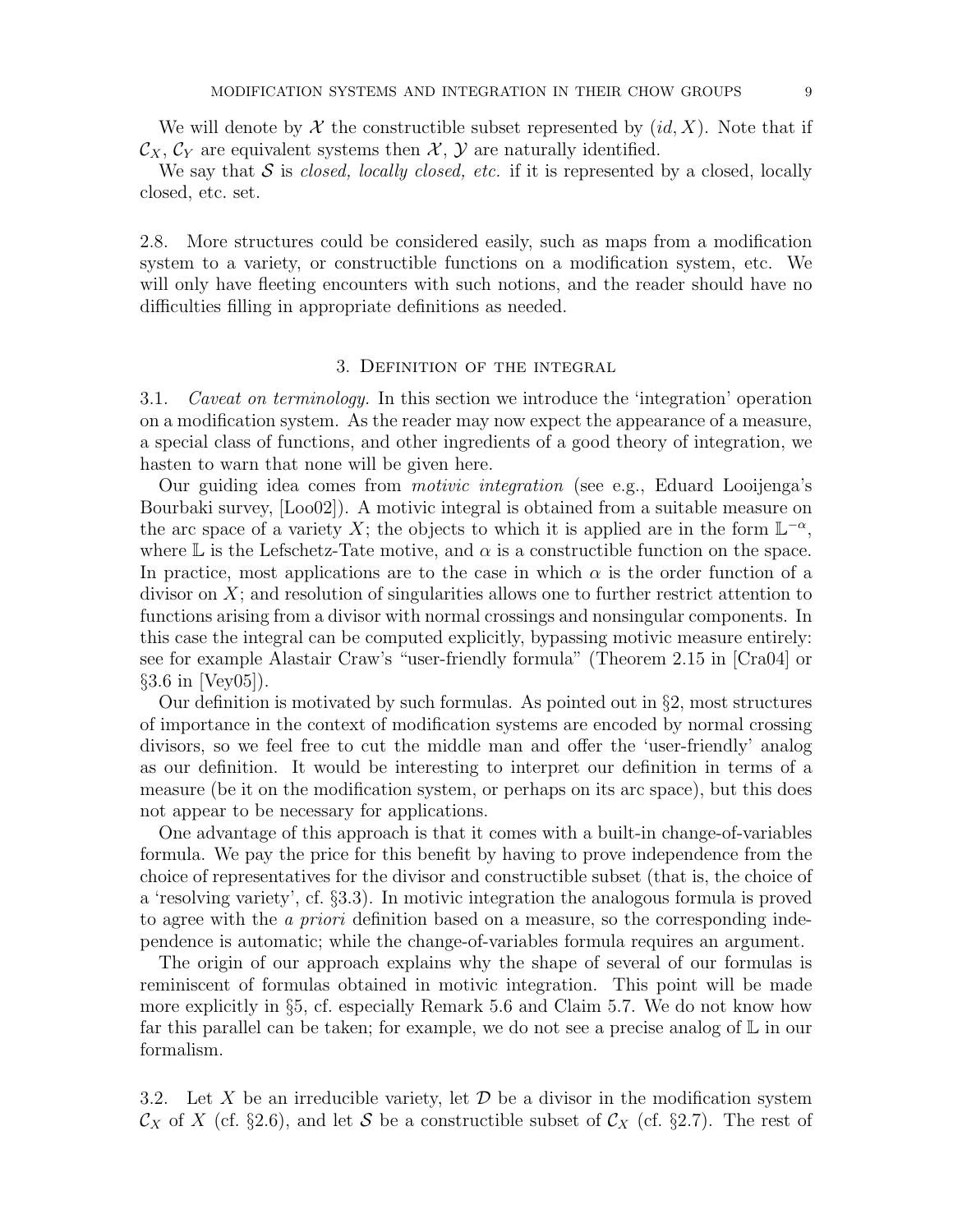this section is devoted to the definition of an element

$$
\int_{\mathcal{S}} \mathbb{1}(\mathcal{D}) d\mathfrak{c}_X \in A_* \mathcal{C}_X \quad .
$$

While the definition is rather transparent, proving that it does not depend on the various choices will require a certain amount of technical work. Simple properties of this definition, and applications, will be discussed in later sections and will not involve the more technical material in the present one.

We have to define an element

$$
\int_{\mathcal{S}} \mathbb{1}(\mathcal{D}) \, d\mathfrak{c}_X
$$

of  $A_*\mathcal{C}_X$ , and this is equivalent to defining all of its manifestations in  $A_*V_\pi$ , as  $\pi$ ranges over the objects of  $\mathcal{C}_X$ . In order to streamline the exposition, we will begin by assuming that  $S$  is closed, and that  $D$ ,  $S$ , and the *relative canonical divisor* are in a particularly favorable position in  $V_\pi$ ; the definition in this case is given in §3.3. The definition for all objects of  $\mathcal{C}_X$  is given in §3.5, and the extension to constructible subsets S is completed in  $\S 3.11$ .

The notion of relative canonical divisor requires a discussion. If  $\pi: V \to X$  is a birational morphism of nonsingular varieties, we will denote by  $K_{\pi}$  the divisor of the Jacobian of  $\pi$ ; so if  $K_X$  is a canonical divisor of X, then  $\pi^*K_X + K_{\pi}$  is a canonical divisor of  $V$ . This notion behaves well with respect to composition of maps, in the sense that if  $\alpha: W \to V$  is a birational morphism of nonsingular varieties, then

$$
K_{\pi \circ \alpha} = K_{\alpha} + \alpha^* K_{\pi} .
$$

We must call the attention of the reader to the fact that there are different ways to extend this notion to the case in which  $X$  may be *singular*. Necessary requirements from our viewpoint are that

- (1) the notion agrees with the one recalled above in the nonsingular case;
- (2) if  $\pi: V \to X$  is a proper birational morphism, with V nonsingular, then there exists a  $\pi'$  dominating  $\pi$  and such that  $K_{\pi'}$  is a divisor with normal crossings and nonsingular components in  $V_{\pi}$ ; and
- (3) (\*) holds for  $W \xrightarrow{\alpha} V \xrightarrow{\pi} X$ , with V and W nonsingular, assuming  $K_{\pi}$  is a divisor.

Note that we are not requiring that  $K_{\pi}$  be a divisor for all  $\pi$ . This may lead to some confusion as we will nevertheless stubbornly refer to any  $K_{\pi}$  as a relative canonical divisor, since it determines a divisor in the system (cf. Remark 2.9).

One simple possibility, which has the advantage of working without further assumptions on X, is the following. If  $\pi : V \to X$  is a birational morphism of *n*-dimensional varieties, there is an induced morphism of sheaves of Kähler differentials

$$
\pi^*\Omega^n_X\to\Omega^n_V
$$

.

If V is nonsingular, so that  $\Omega_V^n$  is locally free, the image of this morphism may be written as  $\Omega_V^n \otimes \mathcal{I}$  for an  $\mathcal{O}_V$ -ideal sheaf  $\mathcal{I}$ . By composing with a sequence of blow-ups  $\rho: V' \to V$  we may ensure that the ideal  $\mathcal{I}'$  in  $\mathcal{O}_{V'}$  corresponding to  $\pi' = \pi \circ \rho$  is principal, thus  $\mathcal{I}' = \mathcal{O}_{V'}(-K_{\pi'})$  for a Cartier divisor  $K_{\pi'}$  on V'. In fact, by the same token  $K_{\pi}$  may be assumed to be a divisor with normal crossings and nonsingular components, as promised.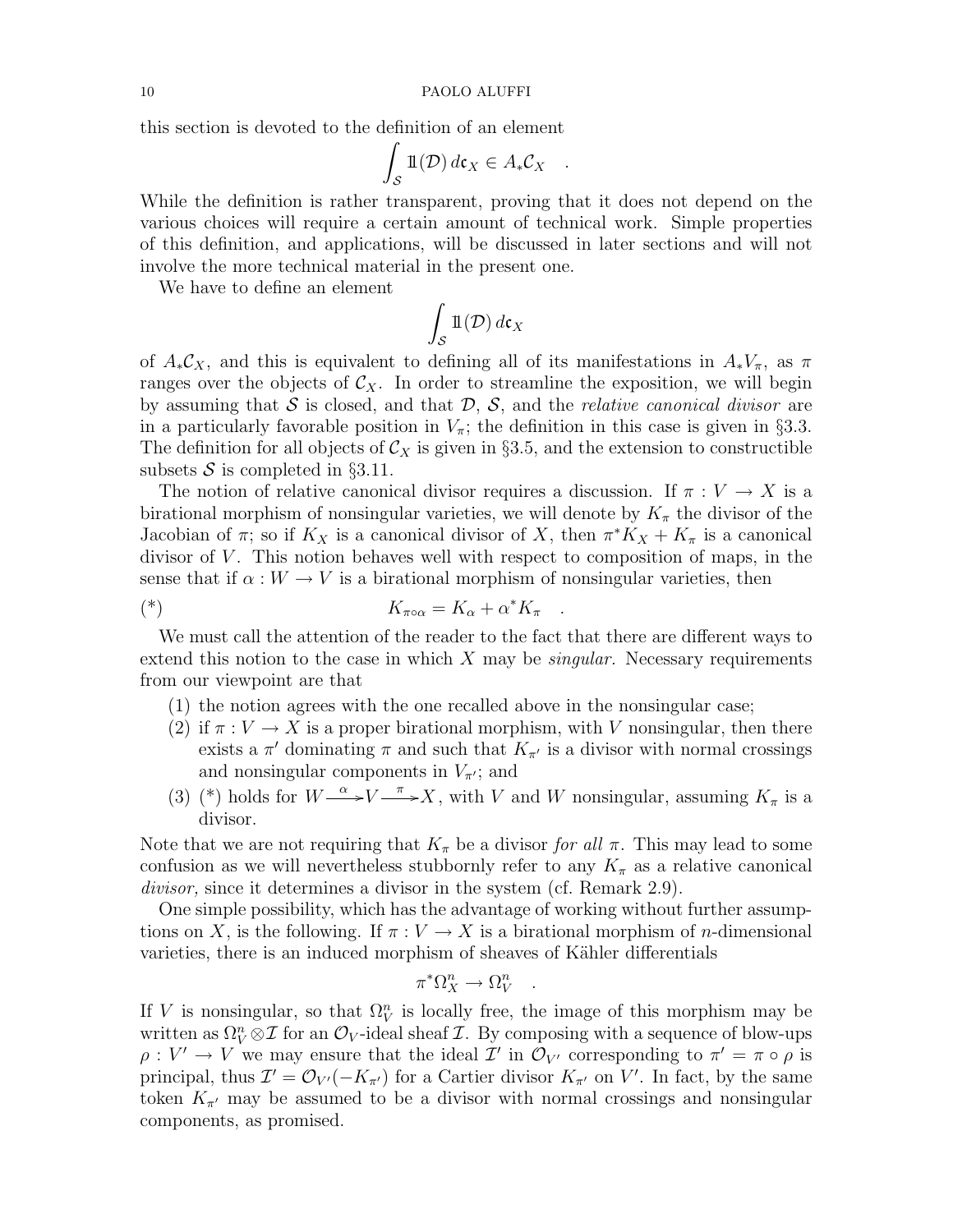This notion of  $K_{\pi}$  gives what we call the ' $\Omega$  flavor' of the integral. A second possibility, which is more natural in the context of birational geometry, will be mentioned later (§6.5) and gives the ' $\omega$  flavor'.

It should be noted that, for X singular, the value of the integral will depend on the chosen notion of relative canonical divisor (cf. §7.7); but the basic set-up and properties do not depend on this choice, so we will not dwell further on this important point until later sections. By requirement (1) above, the integral is univocally determined if the base  $X$  is nonsingular.

3.3. Let  $\pi$  be an object of  $\mathcal{C}_X$ ,  $K_{\pi}$  be the relative canonical divisor of  $\pi$ , and let  $\mathcal{D} = (\pi, D), \, \mathcal{S} = (\pi, S).$  We assume that  $V_{\pi}$  is nonsingular,  $K_{\pi}$  is a divisor, and there exists a divisor E of  $V_{\pi}$ , with normal crossings and nonsingular components  $E_j$ ,  $j \in J$ , such that

$$
D + K_{\pi} = \sum_{j \in J} m_j E_j ,
$$

with  $m_i > -1$ ; further, we assume that S is  $V_{\pi}$  or the union of a collection of components  $\{E_{\ell}\}_{\ell \in L}$  of E, and we let  $\mathbb{J}_{S}$  be the whole family of subsets of J, if  $S = V_{\pi}$ , or the subfamily of those subsets which meet L if  $S = \bigcup_{\ell \in L} E_{\ell}$ .

In other words, we essentially require  $\pi$  to be a 'log resolution' for the relevant data. We will say that  $\pi$  (or, more loosely,  $V_{\pi}$ ) resolves  $\mathcal{D}, \mathcal{S}$  if it satisfies these assumptions.

Remark 3.1. The condition that no  $m_j$  be  $\leq -1$  is undesirable, but necessary for the present set-up. Ideally one would like to replace this with the weaker request that  $m_i$ be  $\neq -1$  for all j, which suffices for the expression in Definition 3.2 to make sense. But this would come at the price of having certain manifestations of the integral remain undefined; more importantly, the argument given here does not suffice to prove that this would lead to consistent definitions in the presence of multiplicities  $\leq -1$ .

This issue is discussed further and illustrated with an example in §8.

**Definition 3.2.** If  $\pi$  resolves  $\mathcal{D}, \mathcal{S}$ , then the manifestation of  $\int_{\mathcal{S}} \mathbb{1}(\mathcal{D}) d\mathfrak{c}_X$  in  $A_* V_{\pi}$  is defined to be

$$
\left(\int_{\mathcal{S}} \mathbb{1}(\mathcal{D}) \, d\mathfrak{c}_X\right)_\pi := c(TV_\pi(-\log E)) \cdot \left(\sum_{I \in \mathbb{J}_S} \prod_{i \in I} \frac{E_i}{1 + m_i}\right) \cap [V_\pi]
$$

Here  $TV_{\pi}(-\log E)$  is the dual of the bundle of differential forms with logarithmic poles along  $E$ . Its Chern class serves as a shorthand for a longer expression, cf. Lemma 3.8, (1).

- Remark 3.3. The expression given in Definition 3.2 is supported on  $S$ ; it should be viewed as the push-forward to  $V_{\pi}$  of an element of  $A_{*}S$ .
	- If  $E_j$  is a component which does not belong to S, and for which  $m_j = 0$ , then the given expression is independent of whether  $E_j$  is counted or not in  $E$ (exercise!).

3.4. The expression given in Definition 3.2 can be written in several alternative ways, some of which are rather suggestive, and sometimes easier to apply.

For example, for  $I \subset J$  let  $E_I$  equal the intersection  $\cap_{i \in I} E_i$ ; this is a nonsingular subvariety of  $V_{\pi}$  since E is a divisor with normal crossings and nonsingular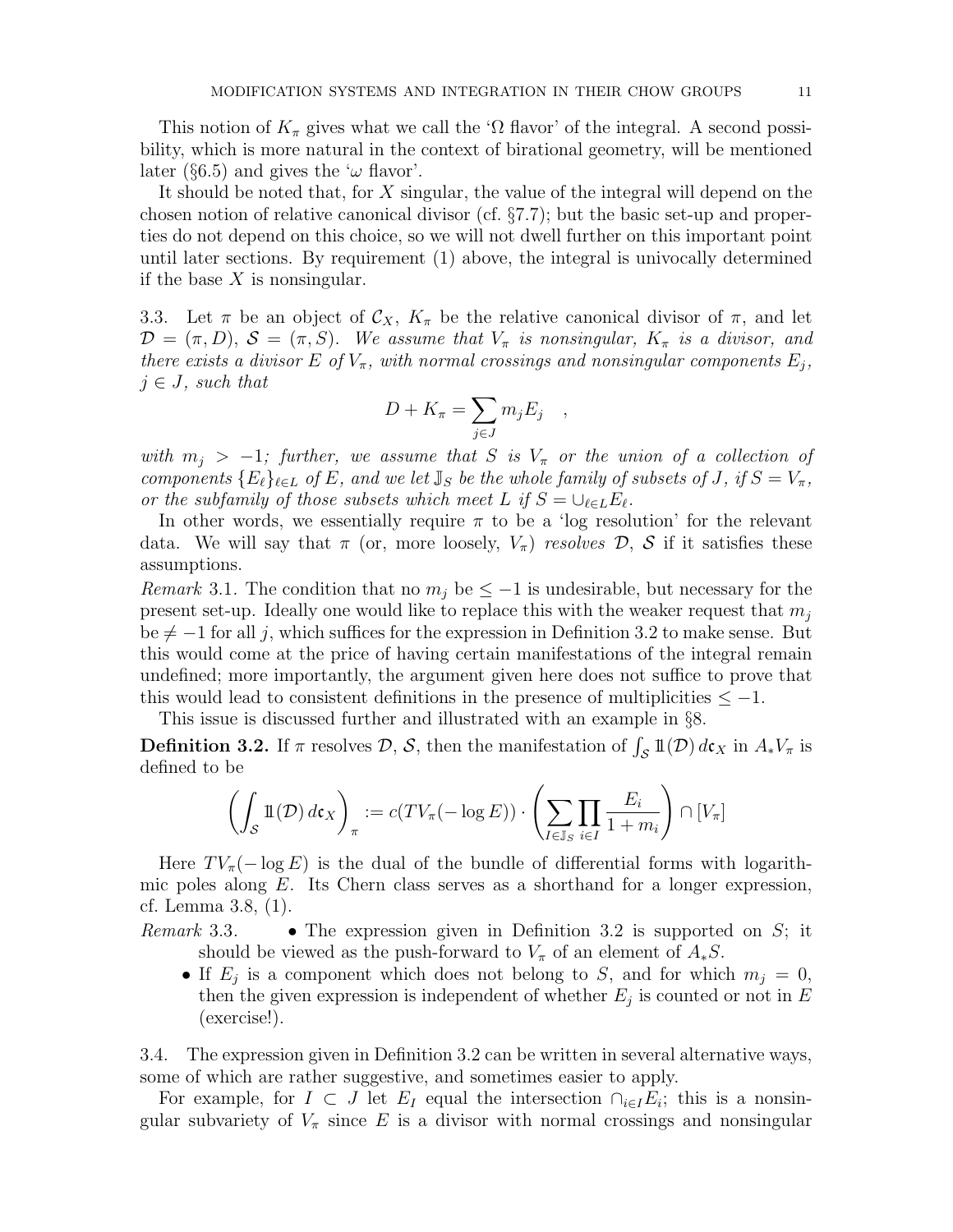### 12 PAOLO ALUFFI

components. Also, denote by  $E^I$  be the divisor  $\sum_{i \notin I} E_i$ , as well as its restriction to subvarieties of  $V_{\pi}$ ; note that  $E^{I}$  intersects the subvariety  $E_{I}$  along a divisor with normal crossings and nonsingular components.

Then the given expression of  $\int_{\mathcal{S}} 1\!\!1(\overline{\mathcal{D}}) d\mathfrak{c}_X$  in  $A_*V_\pi$  equals

$$
\sum_{I \in \mathbb{J}_S} \frac{c(T E_I(-\log E^{\overline{I}})) \cap [E_I]}{\prod_{i \in I} (1 + m_i)}
$$

.

If  $S = V_{\pi}$ , so that  $\mathbb{J}_S$  is the whole family of subsets of J, then trivial manipulations show that the class equals a linear combination of the Chern classes of the subvarieties  $E_I$ :

$$
\sum_{I \subset J} (-1)^{|I|} \prod_{i \in I} \frac{m_i}{1 + m_i} \cdot c(T E_I) \cap [E_I] .
$$

Equally trivial manipulations show that the same class can be written as a weighted average of log-twists of the Chern class of  $V_{\pi}$ :

$$
\frac{1}{\prod_{j\in J}(1+m_j)}\sum_{I\subset J}m_I\cdot c(TV_\pi(-\log E^I))\cap [V_\pi]
$$

where  $m_I = \prod_{i \in I} m_i$ , and  $E^I = \sum_{i \in I} E_i$ ; as  $\sum_{I \subset J} m_I = \prod_{j \in J} (1 + m_j)$ , the topdimensional term in this expression equals  $[V_\pi]$ , as it should.

In the presence of a good theory of Chern-Schwartz-MacPherson classes (see §5) the following equality holds:

$$
\left(\int_{\mathcal{S}} \mathbb{1}(\mathcal{D}) d\mathfrak{c}_X\right)_\pi = \sum_{I \subset \mathbb{J}_S} \frac{c_{\text{SM}}(E_I^\circ)}{\prod_{i \in I} (1 + m_i)},
$$

assuming  $\pi$  resolves  $\mathcal{D}, \mathcal{S}.$  (See §5.4 for the notation used here.) This could be used as a replacement of Definition 3.2, and would (by arguments analogous to those in [Alu04]) simplify the proof of the independence of the definition for arbitrary manifestations from the choice of a resolving variety. However, we have opted for a treatment which avoids the use of this more sophisticated technology: Definition 3.2 only hinges on standard intersection theory, and can be applied as soon as a resolving variety exists, independently of the more stringent requirements for a Chern-Schwartz-MacPherson theory. Tying the integral defined here to the theory of Chern-Schwartz-MacPherson classes would appear to unnecessarily add a layer of complexity to it.

In fact, one of our broad aims is to provide an alternative treatment of Chern-Schwartz-MacPherson classes (in the Chow group with rational coefficients) through our integral.

3.5. We have to define the manifestation of  $\int_{\mathcal{S}} 1\!\!1(\mathcal{D}) d\mathfrak{c}_X$  in  $A_*V_\rho$ , for arbitrary objects  $\rho$  of  $\mathcal{C}_X$ . By principalization and embedded resolution of singularities, for any divisor D and closed subset S, every object  $\rho$  in  $\mathcal{C}_X$  is dominated by an object  $\pi$  resolving  $\mathcal{D}, \mathcal{S}.$ 

**Definition 3.4.** Let  $\mathcal{D}$  be a divisor of  $\mathcal{C}_X$ , and let  $\mathcal{S}$  be a closed subset of  $\mathcal{C}_X$ . For arbitrary  $\rho$  in  $\mathcal{C}_X$ , let  $\alpha$  be a proper birational map such that  $\pi = \rho \circ \alpha$  resolves  $\mathcal{D}$ ,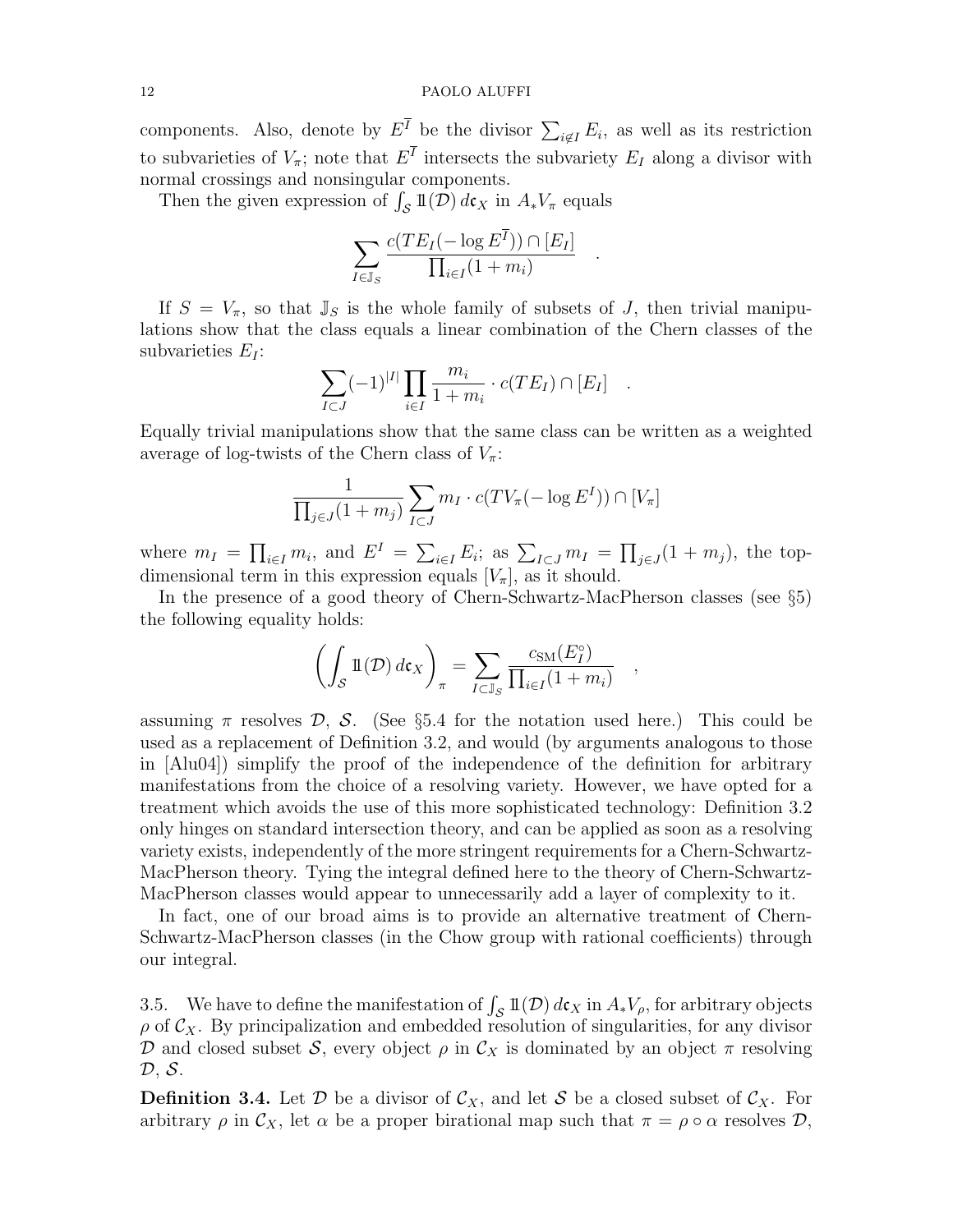S. Then the manifestation of  $\int_{\mathcal{S}} 1\mathcal{I}(\mathcal{D}) d\mathfrak{c}_X$  in  $A_*V_\rho$  is defined to be

$$
\left(\int_{\mathcal{S}} \mathbb{1}(\mathcal{D}) \, d\mathfrak{c}_X\right)_{\rho} := \alpha_* \left(\int_{\mathcal{S}} \mathbb{1}(\mathcal{D}) \, d\mathfrak{c}_X\right)_{\pi}
$$

Of course we have to prove that this expression does not depend on the choice of a resolving  $\pi$  dominating  $\rho$ , and we note that this will also immediately imply that the manifestations do define an element of the inverse limit  $A_*\mathcal{C}_X$ .

To establish the independence from the choice, we have to prove that if  $\pi_1 = \rho \circ \alpha_1$ and  $\pi_2 = \rho \circ \alpha_2$  both resolve  $\mathcal{D}, \mathcal{S}$ , then the two push-forwards  $\alpha_{i*} (\int_{\mathcal{S}} \mathbb{1}(D) d\mathfrak{c}_X)_{\pi_i}$ to  $A_*V_\rho$ ,  $i=1,2$ , coincide. This is our next task.

By the factorization theorem of [AKMW02], there exists an object  $\pi$  dominating both  $\pi_1$  and  $\pi_2$ :



and such that  $\beta_i$  decomposes as a sequence of maps

$$
V_{\pi} \xrightarrow{\gamma_1} \cdots \xrightarrow{\gamma_r} V_{\pi_i}
$$

with each  $\gamma_k$  a sequence of blow-ups followed by a sequence of blow-downs. Further, the centers of these blow-ups may be chosen to intersect the relevant divisors with normal crossings.

We should note that [AKMW02] assumes the varieties to be complete; we can reduce to this case by working in the modification system  $\mathcal{C}_{\overline{X}}$  of a completion X of X, and then taking the inverse image of X throughout the system.

**Claim 3.5.** If  $\pi_1$  and  $\pi_2$  resolve  $\mathcal{D}$ ,  $\mathcal{S}$ , then so do all the intermediate stages in the resolution. In particular, so does  $\pi$ ; further,

$$
\left(\int_{\mathcal{S}} \mathbb{1}(\mathcal{D}) \, d\mathfrak{c}_X\right)_{\pi_i} = \beta_{i*} \left(\int_{\mathcal{S}} \mathbb{1}(\mathcal{D}) \, d\mathfrak{c}_X\right)_{\pi}
$$

*for*  $i = 1, 2$ .

Claim 3.5 immediately implies the sought independence from the choices. Its proof will occupy us for the next several subsections. Here we simply remark that the fine print in [AKMW02] (specifically part (6) of Theorem 0.3.1) yields the first part of the claim, as it guarantees that the inverse images of the distinguished normal crossing divisors in  $V_{\pi_i}$  are normal crossing divisors; it is easily checked that all multiplicities remain  $> -1$  throughout the resolution. What remains to be proved is the claimed compatibility between the manifestations in  $V_{\pi}$  and  $V_{\pi}$ ; by the recalled structure

.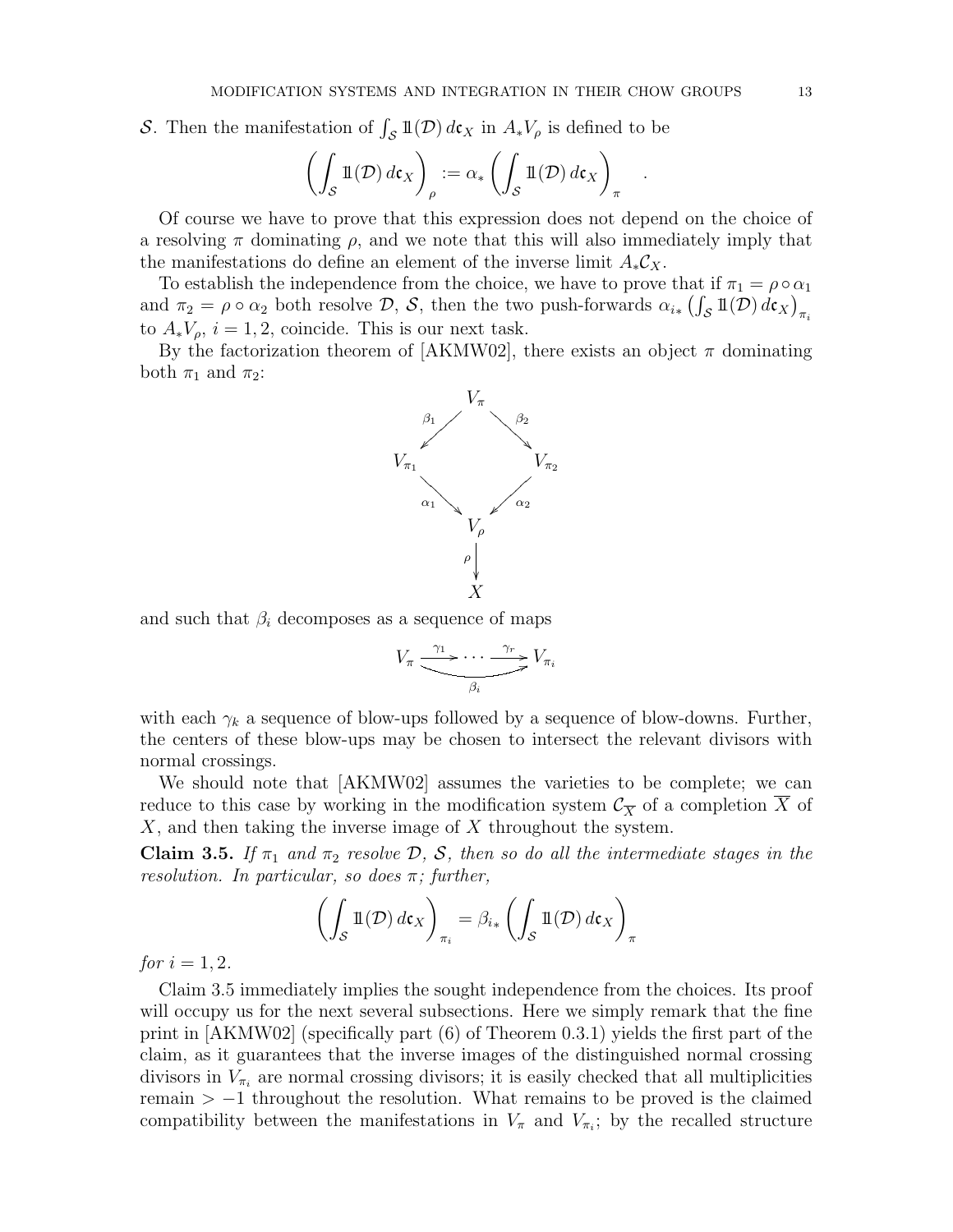of the  $\beta_i$ 's, it suffices to prove this in the particular case in which  $\beta_1$ ,  $\beta_2$  are blowups along nonsingular centers meeting the relevant divisors in  $V_{\pi_1}$ ,  $V_{\pi_2}$  with normal crossings.

3.6. The upshot of the preceding considerations is that the independence of Definition 3.4 from the choices follows from the minimalist case of a particularly favorable blow-up, that is, the precise statement given below. Notation:

- $V$  is a nonsingular irreducible variety;
- $E = \sum m_j E_j$  is a normal crossing divisor with nonsingular components  $E_j$ ,  $j \in J$ , in  $V$ ;
- $\alpha: W \to V$  is the blow-up of V along a nonsingular subvariety B of codimension  $d$ , meeting  $E$  with normal crossings;
- $F_0$  is the exceptional divisor of the blow-up, and  $F_j$  is the proper transform of  $E_j, j \in J$ ; let  $J' = J \cup \{0\}$ ;
- $m_0 = (d-1) + \sum_{E_j \supset B} m_j;$
- Remark 3.6. Note that  $F = \sum_{j \in J'} m_j F_j$  is a divisor with normal crossings and nonsingular components (since  $B$  meets  $E$  with normal crossings). Also, note that  $\widetilde{F} - \alpha^{-1}E = (d-1)F_0 = K_\alpha$ . This is engineered to match the rôle of the normal crossing divisor vis-a-vis the given divisor  $D$  of the modification system, cf. §3.3: if D is represented by  $D_V$  on V and  $D_W$  on W,  $\pi: V \to X$ is proper and birational, and

$$
D_V + K_{\pi} = \sum_{j \in J} m_j E_j
$$

as in §3.3, then

$$
D_W + K_{\pi \circ \alpha} = \alpha^{-1}(D_V + K_{\pi}) + K_{\alpha} = \alpha^{-1}(\sum_{j \in J} m_j E_j) + (d - 1)F_0 = \sum_{j \in J'} m_j F_j
$$

as needed in order for W to again satisfy the assumptions given in  $\S 3.3$ .

• The hypothesis that  $B$  meets  $E$  with normal crossings implies that at most d components  $E_j$  contain B. Hence  $m_0 > -1$  if all  $m_j > -1$  for  $E_j \supset B$ , guaranteeing that the assumption on multiplicities specified in §3.3 is satisfied in  $W$  if and only if it is satisfied in  $V$ .

Lastly, we must deal with  $S$ :

- $\mathbb J$  is either the whole family of subsets of J, or the family of subsets of J having nonempty intersection with a fixed  $L \subset J$ ;
- $\mathbb{J}'$  is the whole family of subsets of  $J'$  in the first case; in the second case,  $\mathbb{J}'$ depends on whether any of the divisors  $E_\ell$  for  $\ell \in L$  contains the center B of blow-up:
- if none of the  $E_{\ell}$  contains B, then  $\mathbb{J}' = \mathbb{J}$ ;
- if some of the  $E_\ell$  contain B, then  $\mathbb{J}' = \mathbb{J} \cup \{I \mid I \subset J', 0 \in I\}.$

This messy recipe encodes a rather simple situation. On  $V, S$  is represented by either V itself or by a union  $\sum_{\ell \in L} E_{\ell}$ , as required in §3.3. In the first case, S is represented by W on W; in the second case, it is represented by either the union  $\sum_{\ell \in L} F_{\ell}$ , if no  $E_{\ell}$  contains B, or by  $\sum_{\ell \in L\cup\{0\}} F_{\ell}$  if some  $E_{\ell}$  do contain B. The prescription follows the fate of the distinguished families  $\mathbb{J}, \mathbb{J}'$  through this predicament.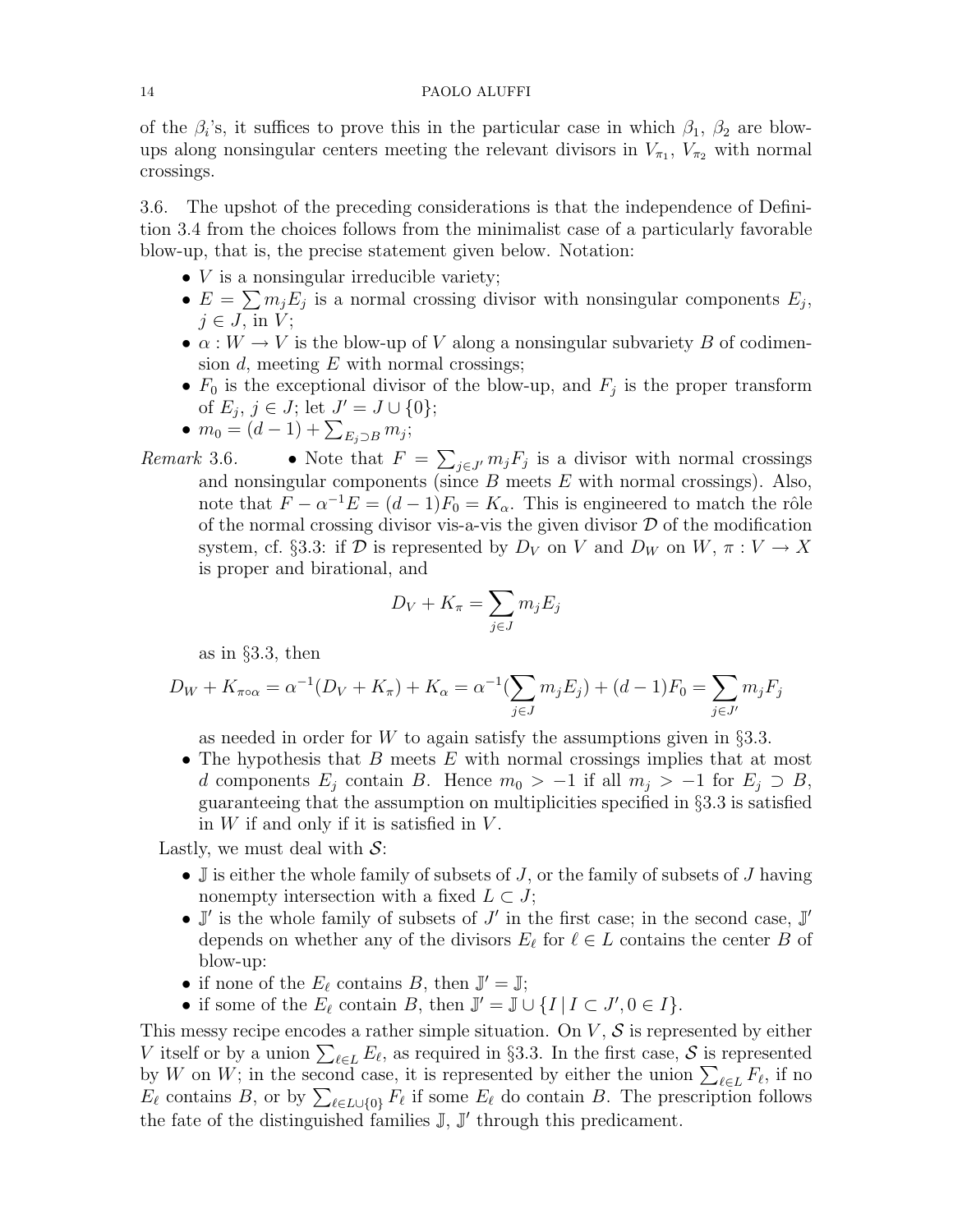We are finally ready to state the main result, which will complete the proof of Claim 3.5, and hence of the independence of Definition 3.4 from the choices.

Theorem 3.7. With notation as above,

$$
\alpha_*\left(c(TW(-\log F))\cap \sum_{I\in\mathbb{J}'}\prod_{i\in I}\frac{F_i}{1+m_i}\right)=c(TV(-\log E))\cap \sum_{I\in\mathbb{J}}\prod_{i\in I}\frac{E_i}{1+m_i}
$$

3.7. We prove Theorem 3.7 in §3.8 and §3.9. The argument essentially amounts to careful bookkeeping, but is not completely straightforward. We collect a few necessary preliminaries in this subsection.

Let V be a nonsingular variety, B a nonsingular subvariety of codimension  $d, \alpha$ :  $W \to V$  the blow-up of V along B, and let F be the exceptional divisor.

**Lemma 3.8.** The following hold in  $A_*V$ .

(1) Let E be a divisor with normal crossings and nonsingular components  $E_j$ ,  $j \in J$ , in V. Then

.

$$
c(TV(-\log E)) = \frac{c(TV)}{\prod_{j \in J} (1 + E_j)}
$$

- (2)  $\alpha_*(c(TW) \cap [W]) = c(TV) \cap [V] + (d-1) \cdot c(TB) \cap [B].$
- (3)  $\alpha_*(c(TF) \cap [F]) = d \cdot c(TB) \cap [B].$
- (4)  $\alpha_* \left( \frac{c(TW)}{(1+\Gamma)} \right)$  $(1 + F)$  $\cap [W]$  =  $c(TV) \cap [V] - c(TB) \cap [B].$
- (5) Let  $E_j$ ,  $j \in J$ , be nonsingular hypersurfaces of V meeting with normal crossings, and let  $F_j$  be the proper transform of  $E_j$  in W. Assume at least one of the  $E_i$  contains B. Then

$$
\alpha_*\left(\frac{c(TW)}{(1+F)\prod_{j\in J}(1+F_j)}\cap [W]\right) = \frac{c(TV)}{\prod_{j\in J}(1+E_j)}\cap [V] .
$$

*Proof.* (1) The equivalent statement  $c(\Omega_V^1(\log E)) = c(\Omega_V^1)/\prod_{j\in J}(1-E_j)$  follows by a residue computation, see [Sil96], 3.1.

(2) This follows from Theorem 15.4 in [Ful84].

(3) Let  $\underline{\alpha}$  be the projection  $F \to B$ , so that the class  $\alpha_*(c(TF) \cap [F])$  is the push-forward to  $A_*V$  of the class  $\underline{\alpha}_*(c(TF) \cap [F]) \in A_*B$ . The exceptional divisor is identified with the projectivization of the normal bundle  $N_B V$ ; therefore its tangent bundle fits in the Euler sequence

$$
0 \longrightarrow \mathcal{O} \longrightarrow \underline{\alpha}^* N_B V \otimes \mathcal{O}(1) \longrightarrow TF \longrightarrow \underline{\alpha}^* TB \longrightarrow 0 \quad .
$$

Hence

$$
c(TF) = c((\underline{\alpha}^* N_B V \otimes \mathcal{O}(1))/\mathcal{O}) \cdot \underline{\alpha}^* c(TB) ,
$$

and by the projection formula

$$
\underline{\alpha}_*(c(TF)\cap [F]) = c(TB)\cap \underline{\alpha}_*(c((\underline{\alpha}^*N_BV\otimes \mathcal{O}(1))/\mathcal{O})\cap [F]) .
$$

Since  $\underline{\alpha}$  has relative dimension  $(d-1)$  over B, and  $(\underline{\alpha}^* N_B V \otimes \mathcal{O}(1))/\mathcal{O}$  has rank  $(d-1)$ , only the top Chern class of this bundle survives the push-forward through  $\alpha$ . This class may be evaluated using [Ful84], Example 3.2.2, yielding the stated result.

.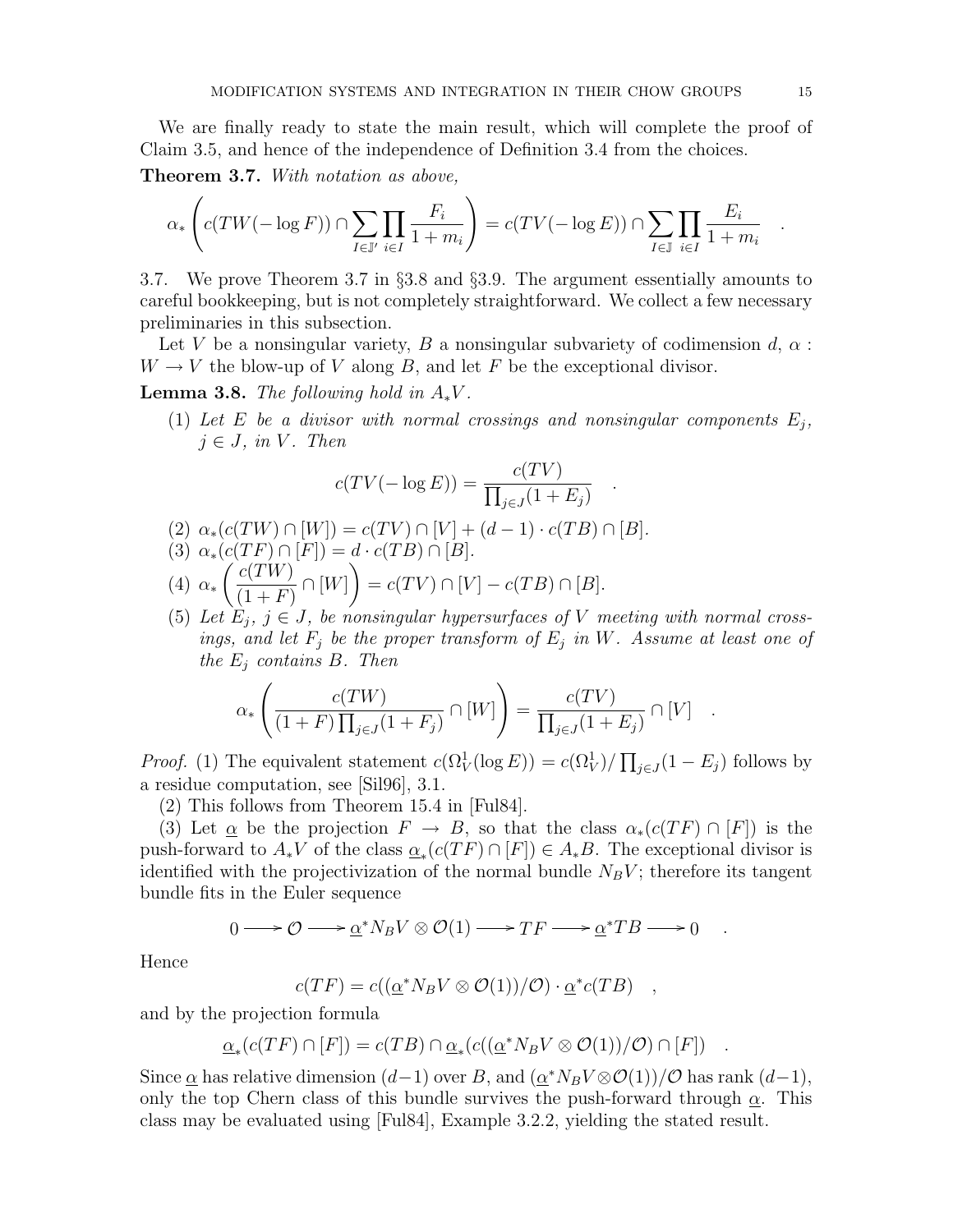(4) This can also be easily deduced from Theorem 15.4 in [Ful84]; or write

$$
\frac{c(TW)}{1+F} \cap [W] = c(TW) \cap [W] - c(TF) \cap [F]
$$

and apply  $(2)$  and  $(3)$ .

(5) If  $E_j$  does not contain B, then  $F_j$  is the pull-back of  $E_j$ ; by the projection formula all such terms can be factored out of both sides of the identity, so we may assume without loss of generality that  $E_j$  contains B for all  $j \in J$ , with  $J \neq \emptyset$ . Let  $J = \{1, ..., r\}$ , with  $r \geq 1$ .

The formula is immediate if  $B$  is a hypersurface, so we may assume  $B$  has codimension > 1. Then  $F_r$  is the blow-up of  $E_r$  along B; and the other hypersurfaces  $E_j$ ,  $j < r$ , cut out a divisor with normal crossings and nonsingular components along  $E_r$ , containing B. Also note that  $\frac{1}{1+F_r} = 1 - \frac{F_r}{1+H_r}$  $\frac{F_r}{1+F_r}$ , and  $c(TW)\frac{F_r}{1+H}$  $\frac{F_r}{1+F_r} \cap [W] = c(TF_r) \cap [F_r].$ If  $r \geq 2$ ,

$$
\frac{c(TW)}{(1+F)\prod_{1\leq j\leq r}(1+F_j)} \cap [W]
$$
  
= 
$$
\frac{c(TW)}{(1+F)\prod_{1\leq j
$$

and the needed equality follows if it is known for smaller, nonempty  $J$ . Thus, we are reduced to proving

$$
\alpha_*\left(\frac{c(TW)}{(1+F)(1+\widetilde{E})} \cap [W]\right) = \frac{c(TV)}{1+E} \cap [V]
$$

for any nonsingular hypersurface E containing the center B of the blow-up, where  $E$ denotes the proper transform of  $E$ . For this, rewrite the left-hand-side as

$$
c(TW)\left(1 - \frac{F}{1+F} - \frac{\widetilde{E}}{1+\widetilde{E}} + \frac{F\widetilde{E}}{(1+F)(1+\widetilde{E})}\right) \cap [W]
$$
  
=  $c(TW) \cap [W] - c(TF) \cap [F] - c(T\widetilde{E}) \cap [\widetilde{E}] + c(T(F \cap \widetilde{E})) \cap [F \cap \widetilde{E}]$ 

and use (2) and (3) to compute the push-forward:

$$
(c(TV) \cap [V] + (d-1) \cdot c(TB) \cap [B]) - d \cdot c(TB) \cap [B] - (c(TE) \cap [E] + (d-2) \cdot c(TB) \cap [B]) + (d-1) \cdot c(TB) \cap [B] = c(TV) \cap [V] - c(TE) \cap [E] ,
$$

agreeing with the right-hand-side:

$$
c(TV) \cap [V] - c(TE) \cap [E] = c(TV) \cap \left(1 - \frac{E}{1+E}\right) \cap [V] = \frac{c(TV)}{1+E} \cap [V]
$$

and concluding the proof.

Remark 3.9. In characteristic 0, parts (2) and (3) are (even more) immediate from the functoriality of Chern-Schwartz-MacPherson classes.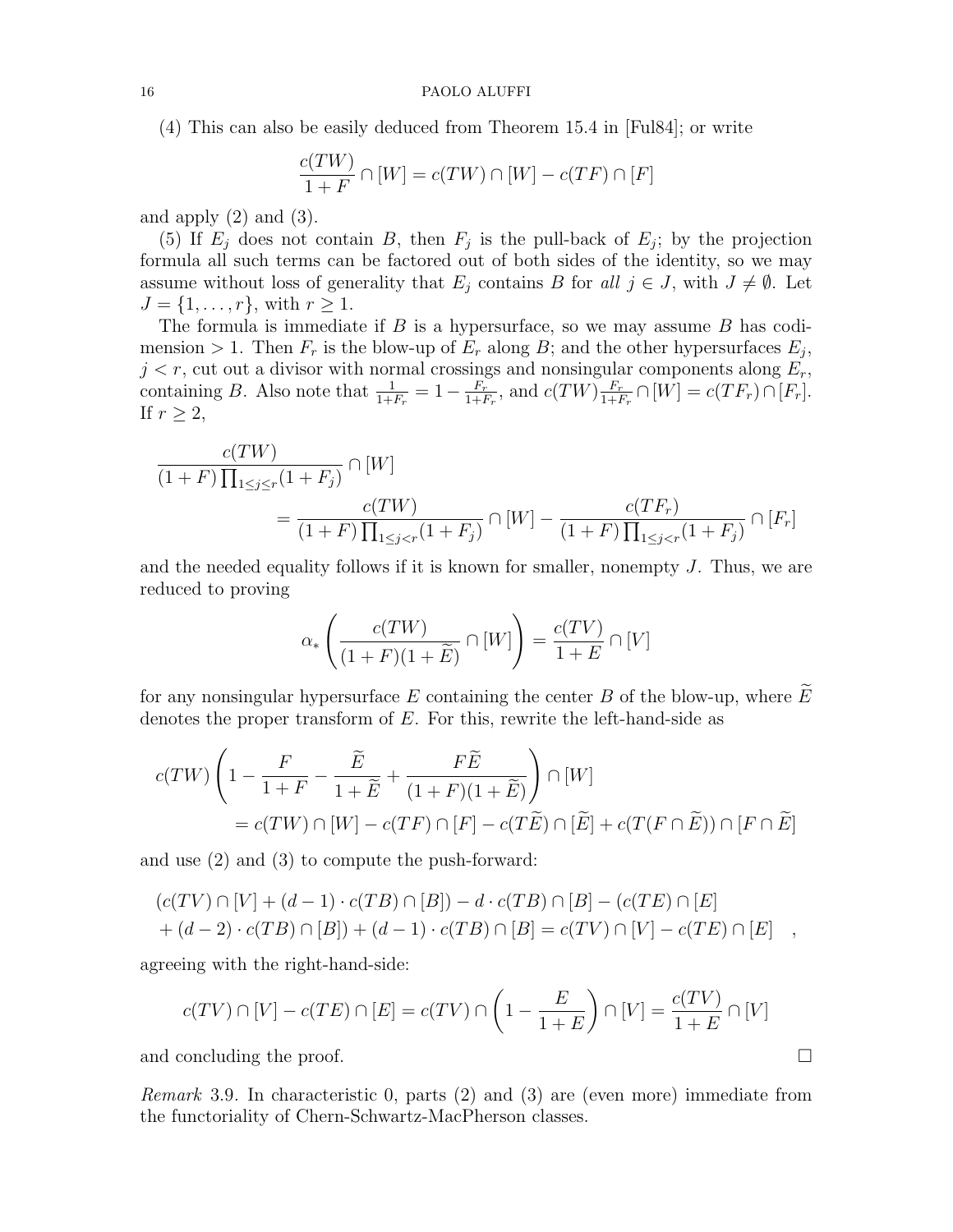3.8. In this subsection we prove Theorem 3.7 under the hypothesis that J is the whole family of subsets of  $J$ . In this case, and using  $(1)$  in Lemma 3.8, the statement to prove is

$$
\alpha_* \left( \frac{c(TW)}{(1+F_0)\prod_{j\in J} (1+F_j)} \left(1+\frac{F_0}{M+d}\right) \prod_{j\in J} \left(1+\frac{F_j}{1+m_j}\right) \cap [W]\right)
$$

$$
= \frac{c(TV)}{\prod_{j\in J} (1+E_j)} \prod_{j\in J} \left(1+\frac{E_j}{1+m_j}\right) \cap [V]
$$

with  $M = \sum_{E_j \supset B} m_j$ .

First, observe that if  $E_j$  does not contain B, then  $F_j = \alpha^* E_j$ ; by the projection formula, all factors involving such components can be factored out. Thus we may assume that all  $E_i$  contain B, without loss of generality.

Second, with this additional assumption we can prove a stronger statement, not binding  $M$ : we claim that, with  $M$  an indeterminate,

$$
(*) \alpha_* \left( \frac{c(TW)}{(1+F_0)\prod_{j\in J} (1+F_j)} \left(1+\frac{F_0}{M+d}\right) \prod_{j\in J} \left(1+\frac{F_j}{1+m_j}\right) \cap [W] \right)
$$
  

$$
= \frac{c(TV)}{\prod_{j\in J} (1+E_j)} \prod_{j\in J} \left(1+\frac{E_j}{1+m_j}\right) \cap [V] - \frac{M-\sum_{j\in J} m_j}{(M+d)\prod_{j\in J} (1+m_j)} c(TB) \cap [B]
$$

if all  $E_i$  contain  $B$ .

If  $d = 1$ , that is, B is itself a hypersurface of V, then  $\alpha$  is an isomorphism and (\*) is immediately verified (note that in this case J consists of at most one element; and if  $E_1$  contains B then  $F_0 = B$ ,  $F_1 = 0$  in  $W \cong V$ ; the statement follows from the identity  $\frac{1}{M+1} = \frac{1}{1+r}$  $\frac{1}{1+m_1} - \frac{M-m_1}{(M+1)(1+)}$  $\frac{M-m_1}{(M+1)(1+m_1)}$ .

Therefore, we may assume  $d \geq 2$ . Formula (\*) is then proven by induction on the size of J. If  $J = \emptyset$ , the statement is

$$
\alpha_*\left(\frac{c(TW)}{(1+F_0)}\left(1+\frac{F_0}{M+d}\right)\cap [W]\right) = c(TV)\cap [V] - \frac{M}{M+d}c(TB)\cap [B] .
$$

To prove this, rewrite the left-hand-side as

$$
\alpha_*\left(c(TW)\cdot\left(1-\frac{M+d-1}{M+d}\cdot\frac{F_0}{1+F_0}\right)\cap[W]\right) \quad ;
$$

distributing and using (2) and (3) from Lemma 3.8:

$$
c(TV)\cap [V]+(d-1)\cdot c(TB)\cap [B]-\frac{(M+d-1)d}{M+d}\cdot c(TB)\cap [B]
$$

gives the stated result.

If  $J = \{1, \ldots, r\}$  with  $r \geq 1$ , split off the  $F_r$  term from the left-hand-side of  $(*)$ :

$$
\frac{c(TW)}{(1+F_0)\prod_{j=1}^r(1+F_j)} \left(1+\frac{F_0}{M+d}\right) \prod_{j=1}^r \left(1+\frac{F_j}{1+m_j}\right) \cap [W]
$$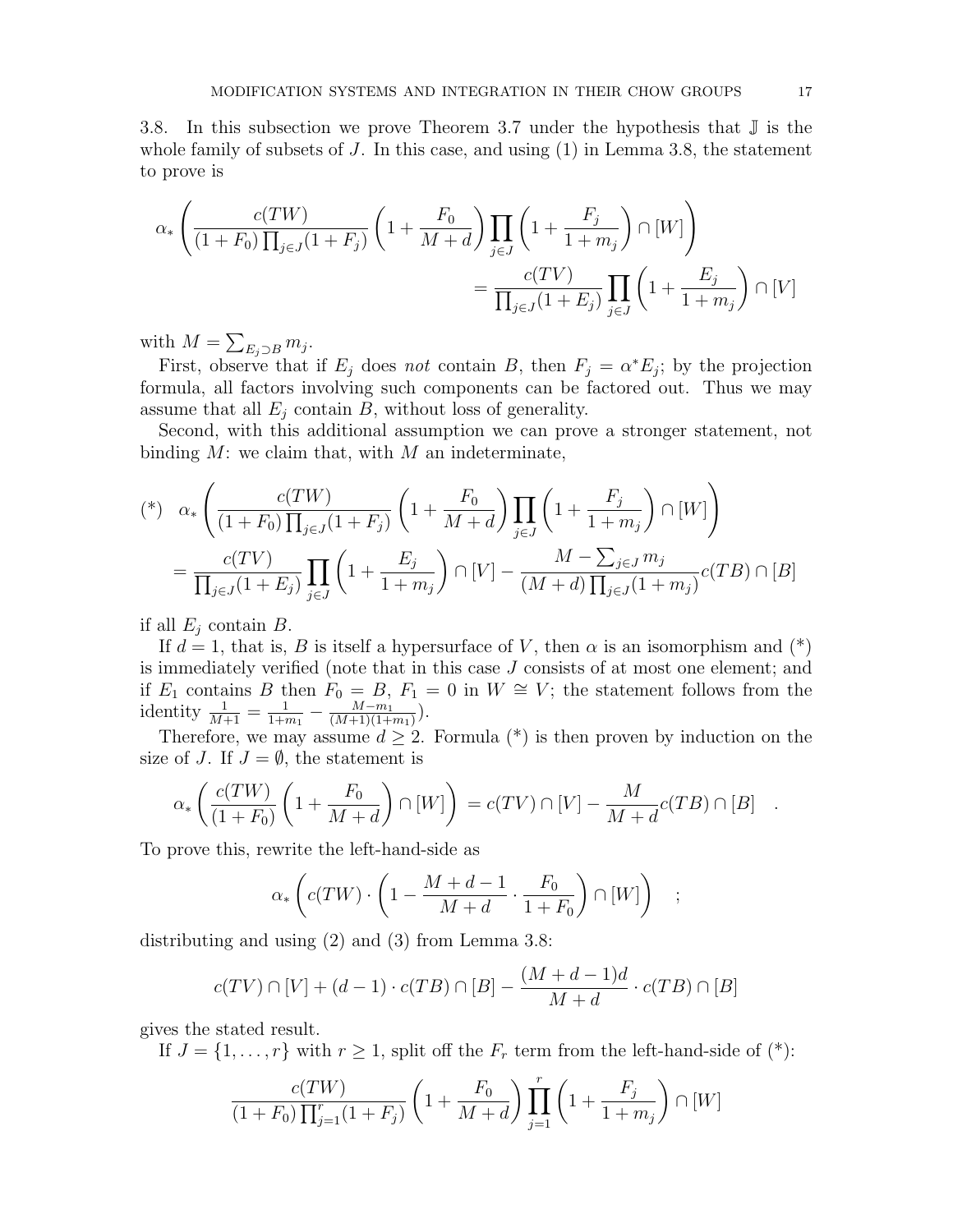equals

$$
\frac{c(TW)}{(1+F_0)\prod_{j=1}^{r-1}(1+F_j)} \left(1+\frac{F_0}{M+d}\right) \prod_{j=1}^{r-1} \left(1+\frac{F_j}{1+m_j}\right) \cap [W]
$$

$$
-\frac{m_r}{1+m_r} \frac{c(TW)}{(1+F_0)\prod_{j=1}^{r-1}(1+F_j)} \frac{F_r}{1+F_r} \left(1+\frac{F_0}{M+d}\right) \prod_{j=1}^{r-1} \left(1+\frac{F_j}{1+m_j}\right) \cap [W]
$$

Now note that  $c(TW) \frac{F_r}{1+t}$  $\frac{F_r}{1+F_r} \cap [W] = c(TF_r) \cap [F_r]$ ; that  $F_r$  is the blow-up of  $E_r$  along B (since  $E_r \supset B$ , and  $d \ge 2$ ); and that the other components cut  $E_r$ ,  $F_r$  along a divisor with normal crossings. In other words, the induction hypothesis may be applied to both summands in this expression. Care must be taken for the rôle of  $M$  in the second summand: as the codimension of B in  $F_r$  is  $d-1$ , the denominator  $M+d$  must be viewed as  $(M + 1) + (d - 1)$ . Therefore, applying the induction hypothesis evaluates the push-forward as

$$
\frac{c(TV)}{\prod_{j=1}^{r-1} (1+E_j)} \prod_{j=1}^{r-1} \left(1 + \frac{E_j}{1+m_j}\right) \cap [V] - \frac{M - \sum_{j=1}^{r-1} m_j}{(M+d) \prod_{j=1}^{r-1} (1+m_j)} c(TB) \cap [B]
$$

$$
-\frac{m_r}{1+m_r} \frac{c(TE_r)}{\prod_{j=1}^{r-1} (1+E_j)} \prod_{j=1}^{r-1} \left(1 + \frac{E_j}{1+m_j}\right) \cap [E_r] + \frac{m_r}{1+m_r} \frac{(M+1) - \sum_{j=1}^{r-1} m_j}{(M+d) \prod_{j=1}^{r-1} (1+m_j)} c(TB) \cap [B]
$$

and now  $(*)$  follows by reabsorbing the  $E_r$  term and performing trivial algebraic manipulations:

$$
\frac{c(TV)}{\prod_{j=1}^{r-1}(1+E_j)} \left(1 - \frac{m_r}{1+m_r} \frac{E_r}{1+E_r}\right) \prod_{j=1}^{r-1} \left(1 + \frac{E_j}{1+m_j}\right) \cap [V]
$$
\n
$$
- \left(\frac{M - \sum_{j=1}^{r-1} m_j}{(M+d) \prod_{j=1}^{r-1} (1+m_j)} - \frac{m_r}{1+m_r} \frac{M+1 - \sum_{j=1}^{r-1} m_j}{(M+d) \prod_{j=1}^{r-1} (1+m_j)}\right) c(TB) \cap [B]
$$
\n
$$
= \frac{c(TV)}{\prod_{j=1}^{r} (1+E_j)} \prod_{j=1}^{r} \left(1 + \frac{E_j}{1+m_j}\right) \cap [V] - \frac{M - \sum_{j=1}^{r} m_j}{(M+d) \prod_{j=1}^{r} (1+m_j)} c(TB) \cap [B]
$$

as needed. This proves (\*).

Setting  $M = \sum_{E_j \supset B} m_j = \sum_{j \in J} m_j$  in (\*) concludes the proof of Theorem 3.7 for  $\mathbb{J} =$  the whole family of subsets of J.

3.9. Now assume that  $\mathbb J$  consists of the subsets of  $J$  having nonempty intersection with a given  $L \subset J$ . Let  $J = \{1, \ldots, r\}$ , and  $L = \{1, \ldots, s\}$ . As the proof of Theorem 3.7 in this case uses essentially the same techniques as those employed in §3.8, we provide fewer details.

The statement to prove depends on whether some of the  $E_{\ell}$ ,  $\ell \in L$ , contain B or not. Using Lemma 3.8 (1), the claim can be rewritten as follows: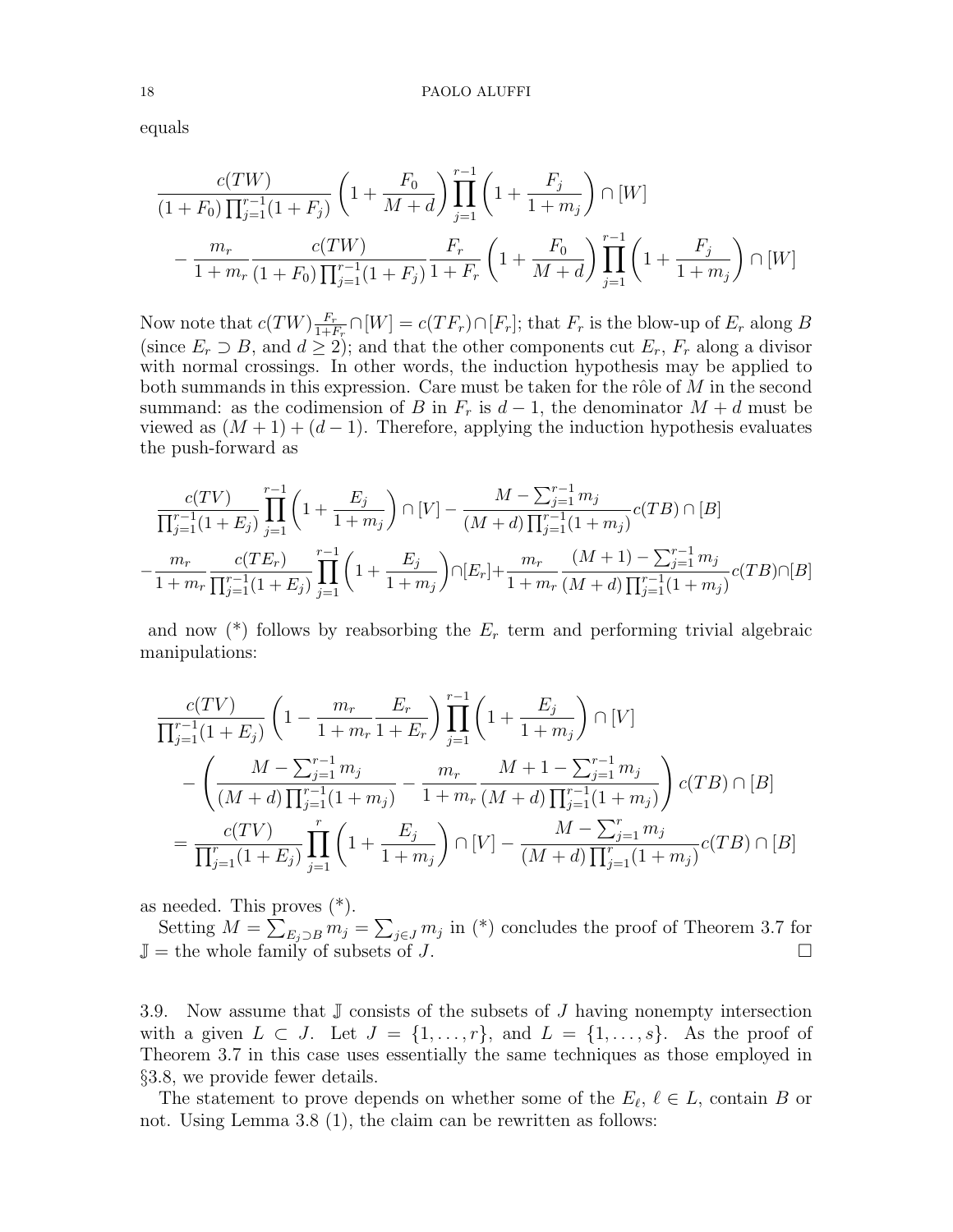(†) If none of the  $E_\ell$  contains B for  $\ell \in L$ , then

$$
\alpha_{*} \left( \frac{c(TW)}{(1+F_{0}) \prod_{j\in J} (1+F_{j})} \left( 1 + \frac{F_{0}}{M+d} \right) \sum_{\ell=1}^{s} \frac{F_{\ell}}{1+m_{\ell}} \prod_{i>\ell} \left( 1 + \frac{F_{i}}{1+m_{i}} \right) \cap [W] \right)
$$

$$
= \frac{c(TV)}{\prod_{j\in J} (1+E_{j})} \sum_{\ell=1}^{s} \frac{E_{\ell}}{1+m_{\ell}} \prod_{i>\ell} \left( 1 + \frac{E_{i}}{1+m_{i}} \right) \cap [V]
$$

(††) If some of the  $E_\ell$  contain B for  $\ell \in L$ , then

$$
\alpha_{*} \left( \frac{c(TW)}{(1+F_{0}) \prod_{j\in J} (1+F_{j})} \frac{F_{0}}{M+d} \prod_{j\in J} \left( 1 + \frac{F_{j}}{1+m_{j}} \right) \cap [W] + \frac{c(TW)}{(1+F_{0}) \prod_{j\in J} (1+F_{j})} \sum_{\ell=1}^{s} \frac{F_{\ell}}{1+m_{\ell}} \prod_{i>\ell} \left( 1 + \frac{F_{i}}{1+m_{i}} \right) \cap [W] \right) = \frac{c(TV)}{\prod_{j\in J} (1+E_{j})} \sum_{\ell=1}^{s} \frac{E_{\ell}}{1+m_{\ell}} \prod_{i>\ell} \left( 1 + \frac{E_{i}}{1+m_{i}} \right) \cap [V]
$$

*Proof of*  $(f)$ . By the projection formula we may factor out all terms corresponding to components not containing B; in particular, we may assume  $L = \emptyset$ , and the needed formula becomes

$$
\alpha_{*} \left( \frac{c(TW)}{(1+F_{0}) \prod_{j \in J} (1+F_{j})} \left(1 + \frac{F_{0}}{M+d}\right) \prod_{j \in J} \left(1 + \frac{F_{j}}{1+m_{j}}\right) \cap [W]\right) = \frac{c(TV)}{\prod_{j \in J} (1+E_{j})} \prod_{j \in J} \left(1 + \frac{E_{j}}{1+m_{j}}\right) \cap [V]
$$

with all  $E_j$  containing B. This is precisely the formula proved in §3.8. *Proof of* (††). By the projection formula we may, once more, assume that all  $E_i$ 

contain B.

Consider first the terms in the  $\sum$  with  $\ell \geq 2$ , on the left-hand-side:

$$
\frac{c(TW)}{(1+F_0)\prod_{j\in J}(1+F_j)}\frac{F_{\ell}}{1+m_{\ell}}\prod_{i>\ell}\left(1+\frac{F_i}{1+m_i}\right)\cap [W]\quad ,\quad 2\leq \ell\leq s\quad .
$$

We claim that each of these terms pushes forward to the corresponding term in the  $\Sigma$  on the right-hand-side:

$$
\frac{c(TV)}{\prod_{j\in J}(1+E_j)}\frac{E_{\ell}}{1+m_{\ell}}\prod_{i>\ell}\left(1+\frac{E_i}{1+m_i}\right)\cap [V]
$$

(note: this is not so for the  $\ell = 1$  term!, cf. Claim 3.10). To verify this, we argue as we did in §3.8. The formula is clear if  $B$  has codimension 1; if  $B$  has larger codimension, then  $F_\ell$  is the blow-up of  $E_\ell$  along B (since all  $E_j$  contain B), and an induction on the number of factors reduces the verification to proving that

$$
\alpha_*\left(\frac{c(TW)}{(1+F_0)\prod_{j\in J}(1+F_j)}\cap [W]\right)=\frac{c(TV)}{\prod_{j\in J}(1+E_j)}\cap [V]
$$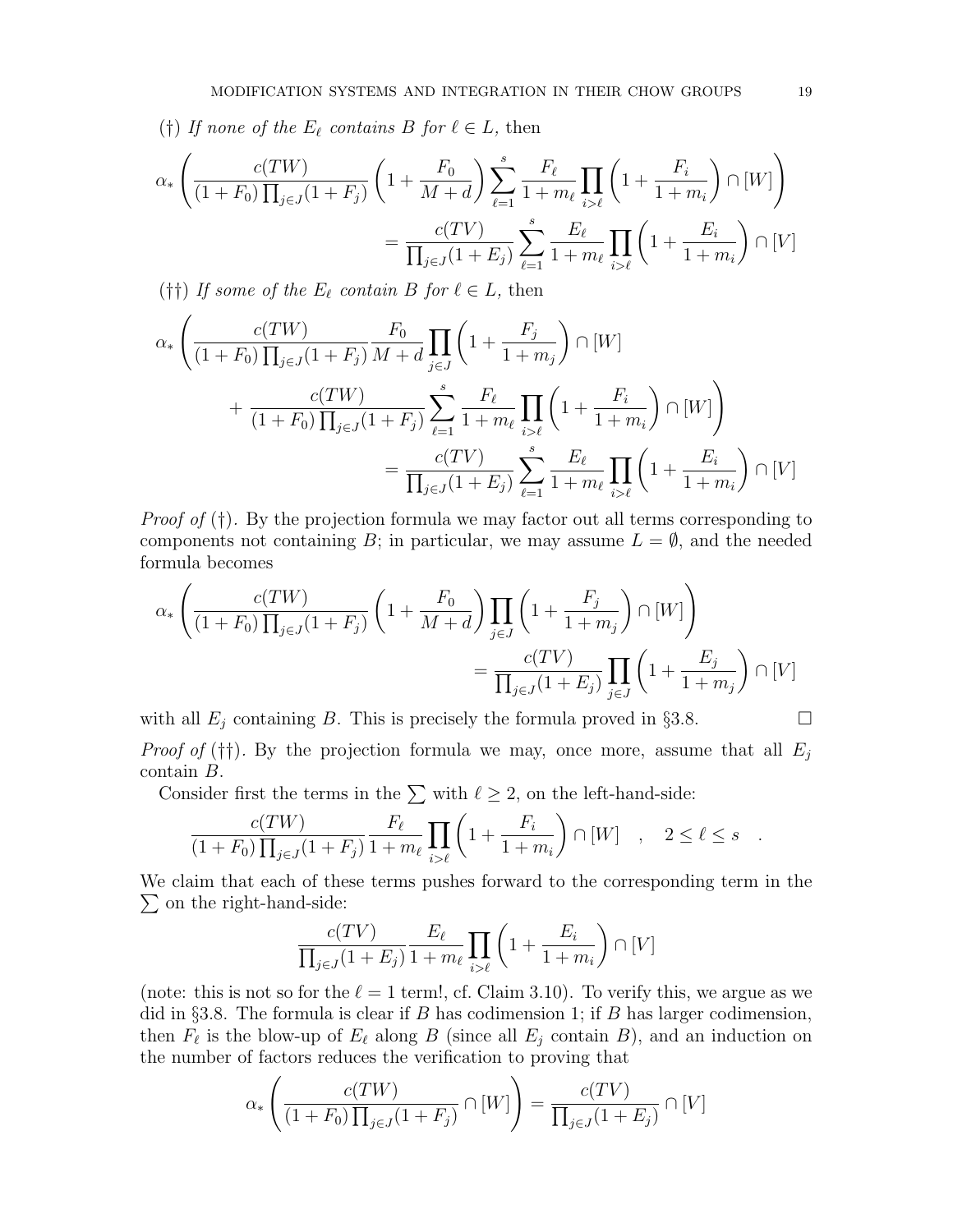#### 20 PAOLO ALUFFI

if  $J \neq \emptyset$  (this is where the hypothesis  $\ell \geq 2$  is used). This is proved in Lemma 3.8, (5).

Clearing the terms with  $\ell \geq 2$  from both sides of (††), we are reduced to proving that

$$
\alpha_{*} \left( \frac{c(TW)}{(1+F_{0}) \prod_{j\in J} (1+F_{j})} \frac{F_{0}}{M+d} \prod_{j\in J} \left( 1 + \frac{F_{j}}{1+m_{j}} \right) \cap [W] + \frac{c(TW)}{(1+F_{0}) \prod_{j\in J} (1+F_{j})} \frac{F_{1}}{1+m_{1}} \prod_{i>1} \left( 1 + \frac{F_{i}}{1+m_{i}} \right) \cap [W] \right) = \frac{c(TV)}{\prod_{j\in J} (1+E_{j})} \frac{E_{1}}{1+m_{1}} \prod_{i>1} \left( 1 + \frac{E_{i}}{1+m_{i}} \right) \cap [V]
$$

and this is implied by the following explicit computation:

Claim 3.10. If all  $E_j$  contain B,  $j = 1, \ldots, r$ , then:

$$
\alpha_* \left( \frac{c(TW)}{(1+F_0)\prod_{j=1}^r (1+F_j)} \frac{F_1}{1+m_1} \prod_{i>1} \left(1 + \frac{F_i}{1+m_i}\right) \cap [W]\right)
$$
  
\n
$$
= \frac{c(TV)}{\prod_{j=1}^r (1+E_j)} \frac{E_1}{1+m_1} \prod_{i>1} \left(1 + \frac{E_i}{1+m_i}\right) \cap [V] - \frac{1}{\prod_{j=1}^r (1+m_j)} \cdot c(TB) \cap [B] ,
$$
  
\n
$$
\alpha_* \left( \frac{c(TW)}{(1+F_0)\prod_{j=1}^r (1+F_j)} \frac{F_0}{M+d} \prod_{j=1}^r \left(1 + \frac{F_j}{1+m_j}\right) \cap [W]\right)
$$
  
\n
$$
= \frac{1}{\prod_{j=1}^r (1+m_j)} \cdot c(TB) \cap [B] .
$$

*Proof of the Claim.* The first formula is clear if  $d = 1$  (note that in this case  $r = 1$ ) necessarily, since the  $E_j$  meet with normal crossings).

If  $d \geq 1$  then each  $F_j$  is the blow-up of  $E_j$  along B. If  $r > 1$ , splitting off the last factor and using

$$
-\frac{1}{(1+m_1)\cdots(1+m_{r-1})} + \frac{m_r}{1+m_r}\frac{1}{(1+m_1)\cdots(1+m_{r-1})} = -\frac{1}{(1+m_1)\cdots(1+m_r)}
$$

shows that the general case follows from the case  $r = 1$ :

$$
\alpha_* \left( \frac{c(TW)}{(1+F_0)(1+F_1)} \frac{F_1}{1+m_1} \cap [W] \right)
$$
  
= 
$$
\frac{c(TV)}{(1+E_1)} \frac{E_1}{1+m_1} \cap [V] - \frac{1}{(1+m_1)} \cdot c(TB) \cap [B] .
$$

Now this is equivalent to

$$
\alpha_*\left(\frac{c(TF_1)}{(1+F_0)} \cap [F_1]\right) = c(TE_1) \cap [V] - c(TB) \cap [B] \quad ,
$$

which follows from (4) in Lemma 3.8 (as  $F_1$  is the blow-up of  $E_1$  along  $B$ ).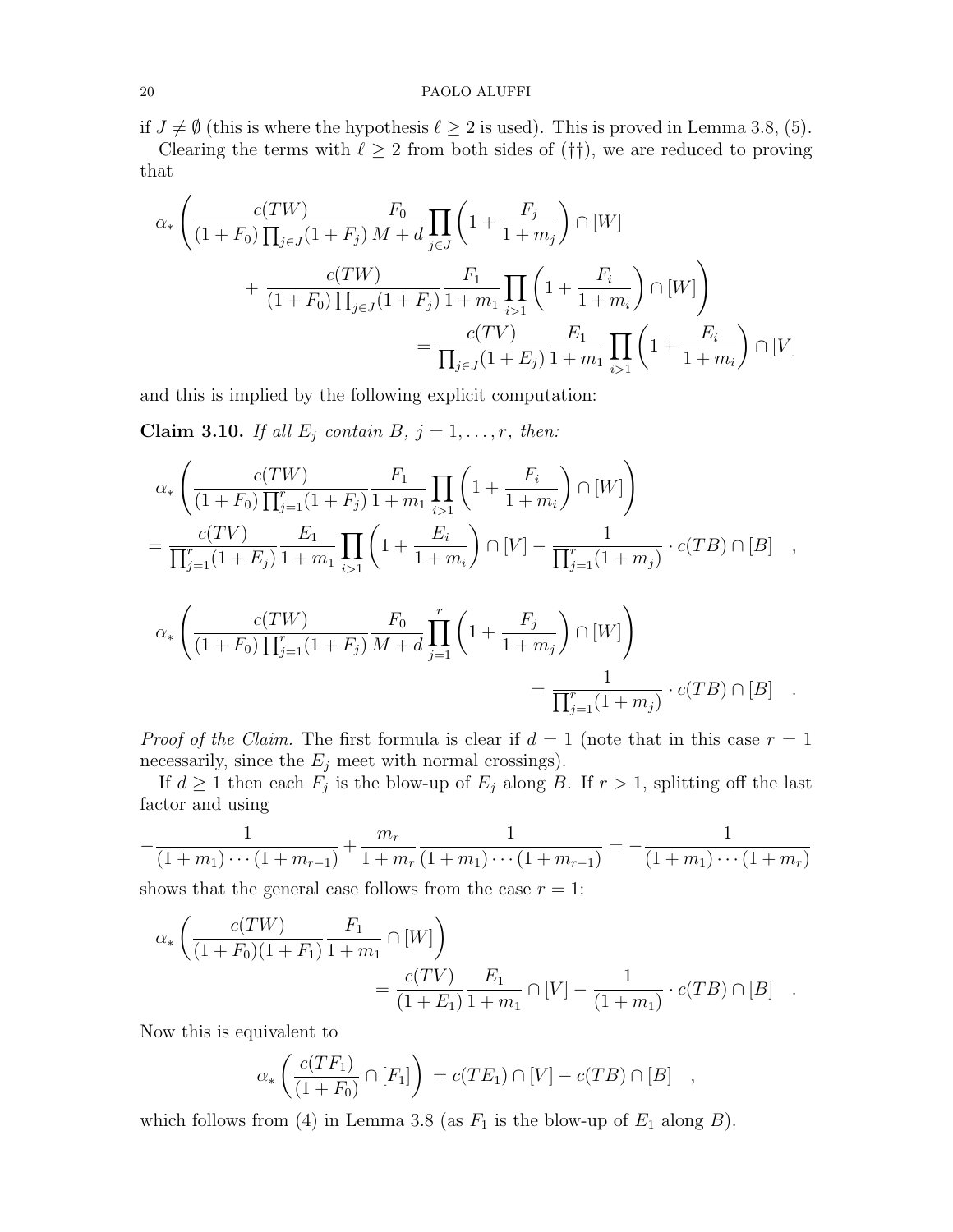For the second formula, note that, for distinct  $i_1, \ldots, i_m$ ,

$$
\alpha_*\left(\frac{c(TW)\cdot F_0\cdot F_{i_1}\cdots F_{i_m}}{(1+F_0)\cdot (1+F_{i_1})\cdots (1+F_{i_m})}\cap [W]\right) = (d-m)\cdot c(TB)\cap [B]
$$
 :

indeed, the intersection of the corresponding divisors  $E_{i_1}, \ldots, E_{i_m}$  is nonsingular, of dimension dim  $V - m$  (since the divisor  $\sum E_j$  has normal crossings), and  $F_0 \cdot F_{i_1} \cdots F_{i_m}$ is the class of the exceptional divisor of its blow-up along  $B$ ; so this follows from Lemma 3.8, (3).

Therefore, rewriting the left-hand-side of the stated formula as

$$
\alpha_* \left( \frac{1}{M+d} \frac{c(TW) \cdot F_0}{(1+F_0)} \prod_{j=1}^r \left( 1 - \frac{m_j}{1+m_j} \frac{F_j}{1+F_j} \right) \cap [W] \right)
$$

and expanding the  $\prod$  gives

$$
\frac{1}{M+d} \left( d - (d-1) \sum \frac{m_j}{1+m_j} + (d-2) \sum \frac{m_j m_k}{(1+m_j)(1+m_k)} - \cdots \right) c(TB) \cap [B]
$$

We leave to the reader the pleasant task of proving that this expression equals the right-hand-side of the stated formula.

This concludes the proof of  $(\dagger\dagger)$ , and hence of Theorem 3.7.

3.10. At this stage the integral

$$
\int_{\mathcal{S}} \mathbb{1}(\mathcal{D}) \, d\mathfrak{c}_X \in A_* \mathcal{C}_X
$$

is defined for all *closed* subsets  $S$  of X and all  $D$ . The definition for *locally closed* subsets is now forced upon us: set

$$
\int_{S} \mathbb{1}(\mathcal{D}) d\mathfrak{c}_X := \int_{\mathcal{S}_1} \mathbb{1}(\mathcal{D}) d\mathfrak{c}_X - \int_{\mathcal{S}_2} \mathbb{1}(\mathcal{D}) d\mathfrak{c}_X
$$

if S is the complement of a closed subset  $S_2$  in a closed subset  $S_1$ .

Of course we have to show that this is independent from the choices of the closed subsets  $S_i$ : that is, if  $S_i$ ,  $T_i$  are closed in  $\mathcal{C}_X$ , and

$$
\mathcal{S}_1-\mathcal{S}_2=\mathcal{T}_1-\mathcal{T}_2
$$

as subsets of  $\mathcal{C}_X$ , we have to prove that

$$
\int_{\mathcal{S}_1} \mathbb{1}(\mathcal{D}) d\mathfrak{c}_X - \int_{\mathcal{S}_2} \mathbb{1}(\mathcal{D}) d\mathfrak{c}_X = \int_{\mathcal{T}_1} \mathbb{1}(\mathcal{D}) d\mathfrak{c}_X - \int_{\mathcal{T}_2} \mathbb{1}(\mathcal{D}) d\mathfrak{c}_X.
$$

By comparing both sides with the intersection with  $S_1 \cap T_1$ , we may assume that  $S_1 \subset T_1$ , and hence that  $T_1 = S_1 \cup T_2$  and  $S_2 = S_1 \cap T_2$ . The needed equality is then the one arising from

$$
(\mathcal{S}_1 \cup \mathcal{T}_2) - \mathcal{T}_2 = \mathcal{S}_1 - (\mathcal{S}_1 \cap \mathcal{T}_2) \quad,
$$

that is, the following form of 'inclusion-exclusion':

**Lemma 3.11.** If S, T are closed in  $\mathcal{C}_X$ , and D is a divisor, then

$$
\int_{\mathcal{S}\cup\mathcal{T}}\mathbb{1}(\mathcal{D})\,d\mathfrak{c}_X=\int_{\mathcal{S}}\mathbb{1}(\mathcal{D})\,d\mathfrak{c}_X+\int_{\mathcal{T}}\mathbb{1}(\mathcal{D})\,d\mathfrak{c}_X-\int_{\mathcal{S}\cap\mathcal{T}}\mathbb{1}(\mathcal{D})\,d\mathfrak{c}_X.
$$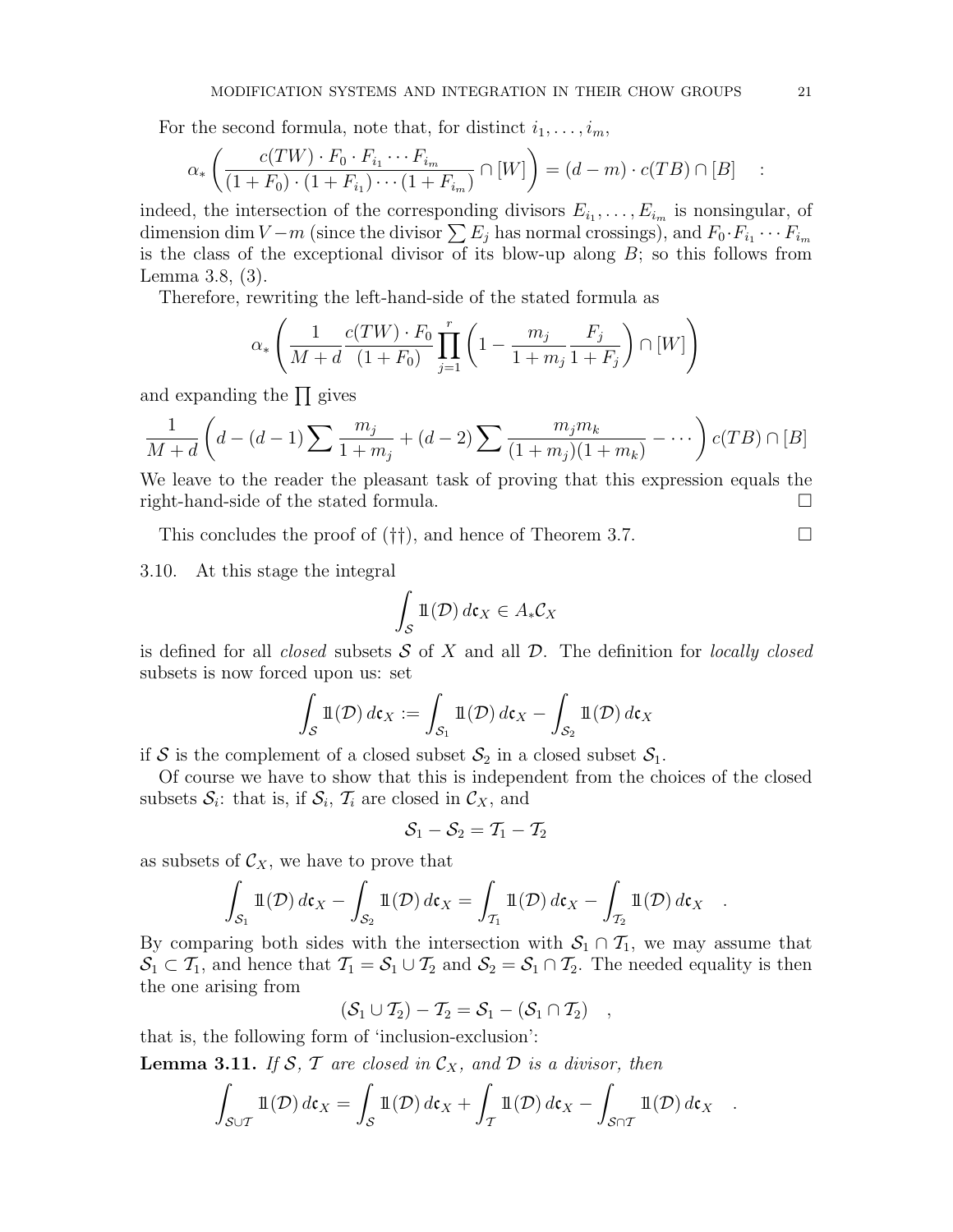*Proof.* The formula is clear if S or T equal  $\mathcal{C}_X$ , so we may assume that both are proper closed subsets.

It is enough to verify the statement for manifestations over a  $\pi$  in  $\mathcal{C}_X$  resolving  $\mathcal D$ and  $S, T, S \cap T$ , and hence  $S \cup T$ . We may assume all are combinations of components of a normal crossing divisor  $\sum_{j\in J} E_j$ : that is, the subsets have ideals locally generated by  $\prod_{j\in L_S}e_j,\prod_{j\in L_T}e_j,\prod_{j\in L_S\cap L_T}e_j,\prod_{j\in L_S\cup L_T}e_j$  respectively, where  $e_j$  denotes a local generator for  $E_j$ . Note that the ideal of  $S \cap T$  in  $V_\pi$  must be the sum of the ideals of  $S$  and T:

$$
\left(\prod_{j\in L_S}e_j\right) + \left(\prod_{j\in L_T}e_j\right) = \left(\prod_{j\in L_S \cap L_T}e_j\right) ;
$$

this implies that if  $s \in L_S - L_T$  and  $t \in L_T - L_S$ , then the corresponding components  $E_s$ ,  $E_t$  have empty intersection.

Now denote by  $\mathbb{J}_{\mathcal{S}}, \mathbb{J}_{\mathcal{T}}, \mathbb{J}_{\mathcal{S}\cap\mathcal{T}}, \mathbb{J}_{\mathcal{S}\cup\mathcal{T}}$  the corresponding families of subsets  $I \subset J$ . It suffices to prove that the individual contributions of each  $I \subset J$  to the expressions defining the integrals (as in Definition 3.2) satisfy the relation in the statement.

The only case in which this is not trivially true is when  $I \in \mathbb{J}_{\mathcal{S}}$  and  $I \in \mathbb{J}_{\mathcal{T}}$ , and hence  $I \in \mathbb{J}_{\mathcal{S} \cup \mathcal{T}}$ , but  $I \notin \mathbb{J}_{\mathcal{S} \cap \mathcal{T}}$ . In this case I contains indices  $s \in L_S$ ,  $t \in L_T$ , such that  $s \notin L_T$ ,  $t \notin L_S$ ; as observed above, this implies that  $E_s \cap E_t = \emptyset$ . But then  $\prod_{i\in I} E_i = 0$ , and hence the contribution of I to all the integrals is zero. So the statement is verified in this case as well, concluding the proof.  $\Box$ 

3.11. Finally, constructible sets are finite disjoint unions of locally closed subsets. If  $S = \coprod_{k \in K} S_k$ , with  $S_k$  locally closed in  $\mathcal{C}_X$ , and D is a divisor in  $\mathcal{C}_X$ , we define

$$
\int_{\mathcal{S}} \mathbb{1}(\mathcal{D}) d\mathfrak{c}_X := \sum_{k \in K} \int_{\mathcal{S}_k} \mathbb{1}(\mathcal{D}) d\mathfrak{c}_X .
$$

If  $S_k$  is represented by  $S_k$  in  $V_\rho$ , this element of  $A_*V_\rho$  is in fact the image of a class in  $A_*(\cup_k S_k)$ , cf. Remark 3.3.

The integral  $\int_{\mathcal{S}} \mathbb{1}(\mathcal{D}) d\mathfrak{c}_X$  ought to be independent of the ambient system  $\mathcal{C}_X$  containing  $S$ , but we only know instances of this principle. For example, if X is nonsingular and S is represented by  $(id, S)$ , with S a subvariety of X, then the manifestation of  $\int_{\mathcal{S}} 1\mathbb{1}(0) d\mathfrak{c}_X$  in X resides naturally in  $A_*S$ , and is independent of X, at least in characteristic 0: indeed, we will see (§5.1) that it equals the Chern-Schwartz-MacPherson class of S. Our argument will however rely on the theory of these classes; we feel that there should be a more straightforward justification, in the style of the computations performed in this section.

### 4. Techniques of (celestial) integration

4.1. Inclusion-exclusion. The notion

$$
\int_{\mathcal{S}} \mathbb{1}(\mathcal{D}) \, d\mathfrak{c}_X
$$

introduced in §3 is additive in S by definition (cf. §3.11), and along the way we have had to prove a simple form of inclusion-exclusion, that is, Lemma 3.11. This implies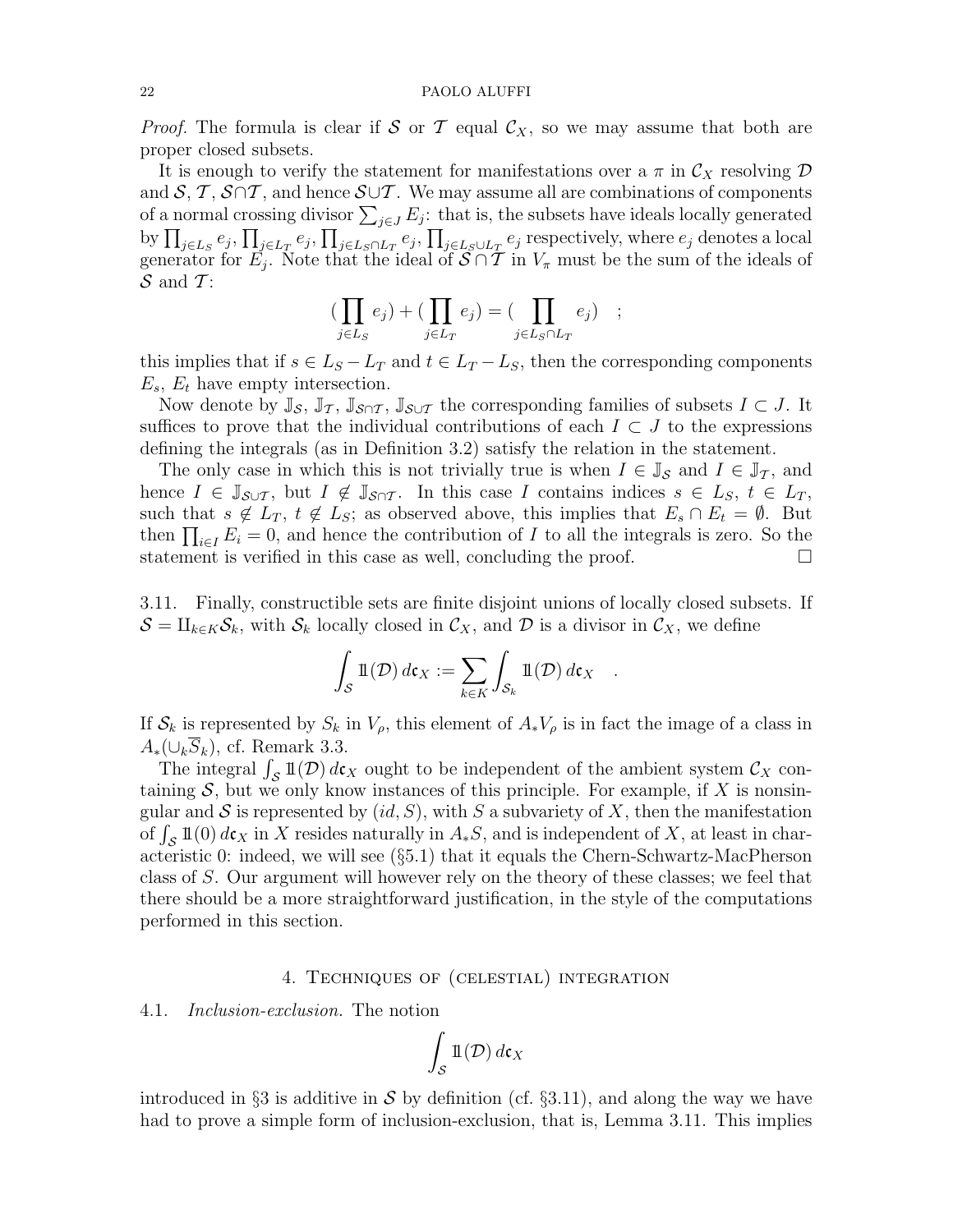full inclusion-exclusion, that is: if  $S = S_1 \cap \cdots \cap S_r$ , then

$$
\int_{\mathcal{S}} \mathbb{1}(\mathcal{D}) d\mathfrak{c}_X = \sum_{s=1}^r (-1)^{s-1} \sum_{i_1 < \dots < i_s} \int_{\mathcal{S}_{i_1} \cup \dots \cup \mathcal{S}_{i_s}} \mathbb{1}(\mathcal{D}) d\mathfrak{c}_X.
$$

This is useful for explicit computations. For example, assume  $S$  is represented by  $(X, S)$ , with S a subvariety of X; then S may be written as the intersection of hypersurfaces  $S_1, \ldots, S_r$ , and inclusion-exclusion reduces the computation of the integral over  $\mathcal S$  to the integral over constructible sets represented by hypersurfaces of X.

4.2. Change-of-variables formula. Let  $\rho: Y \to X$  be a proper birational map, with relative canonical divisor  $K_{\rho}$ . Here we need that for proper birational maps  $\pi: V \to Y$ , with V nonsingular,  $K_{\rho \circ \pi} = \pi^* K_{\rho} + K_{\pi}$ ; for example Y could be nonsingular, cf. (3) in §3.2.

Recall that  $\mathcal{C}_X$  and  $\mathcal{C}_Y$  are then equivalent, and that consequently corresponding notions of divisors and constructible subsets coincide, cf. Remarks 2.9 and 2.11; and  $A_*C_X \cong A_*C_Y$  by Lemma 2.6. So the integral of a divisor  $D$  over a constructible subset  $S$  is defined in both modification systems, and lands in the same target.

**Theorem 4.1.** For all S and D, and denoting by  $K_{\rho}$  the divisor in  $\mathcal{C}_X$  represented by  $(\rho, K_{\rho}),$ 

$$
\int_{S} \mathbb{1}(\mathcal{D}) d\mathfrak{c}_X = \int_{S} \mathbb{1}(\mathcal{D} + K_{\rho}) d\mathfrak{c}_Y .
$$

*Proof.* It is enough to prove the equality of manifestations in a variety V resolving  $\mathcal D$ and  $S$ :

$$
V \xrightarrow{\pi_Y} Y \xrightarrow{\rho} X
$$

and this is clear from Definition 3.2, since

$$
\mathcal{D} + K_{\pi_X} = (\mathcal{D} + K_{\rho}) + K_{\pi_Y}
$$

as divisors in the modification system, by (3) in §3.2.  $\Box$ 

4.3. Chern classes. If X is nonsingular and D is a nonsingular hypersurface of  $X$ , let D be the corresponding divisor of  $\mathcal{C}_X$ , represented by  $(id, D)$ ; recall that X denotes the constructible subset represented by  $(id, X)$ . Then

$$
\left(\int_{\mathcal{X}} \mathbb{1}(\mathcal{D}) d\mathfrak{c}_X\right)_{id} = c(TX) \cap [X] - \frac{1}{2} \cdot c(TD) \cap [D] .
$$

Indeed, the identity id already resolves  $\mathcal{D}, \mathcal{X}$ ; applying Definition 3.2 gives

$$
\left(\int_{\mathcal{X}} \mathbb{1}(\mathcal{D}) d\mathfrak{c}_X\right)_{id} = \frac{c(TX)}{(1+D)} \cdot \left(1 + \frac{D}{2}\right) \cap [X] = c(TX) \cdot \left(1 - \frac{1}{2} \cdot \frac{D}{1+D}\right) \cap [X]
$$

with the given result. In particular,

$$
\left(\int_{\mathcal{X}} \mathbb{1}(0) \, d\mathfrak{c}_X\right)_{id} = c(TX) \cap [X] \quad :
$$

that is, the identity manifestation of the integral of  $\mathbb{1}(0)$  realizes a 'Chern class measure' on the variety. This observation is extended readily to *nonsingular* subvarieties of  $X$ :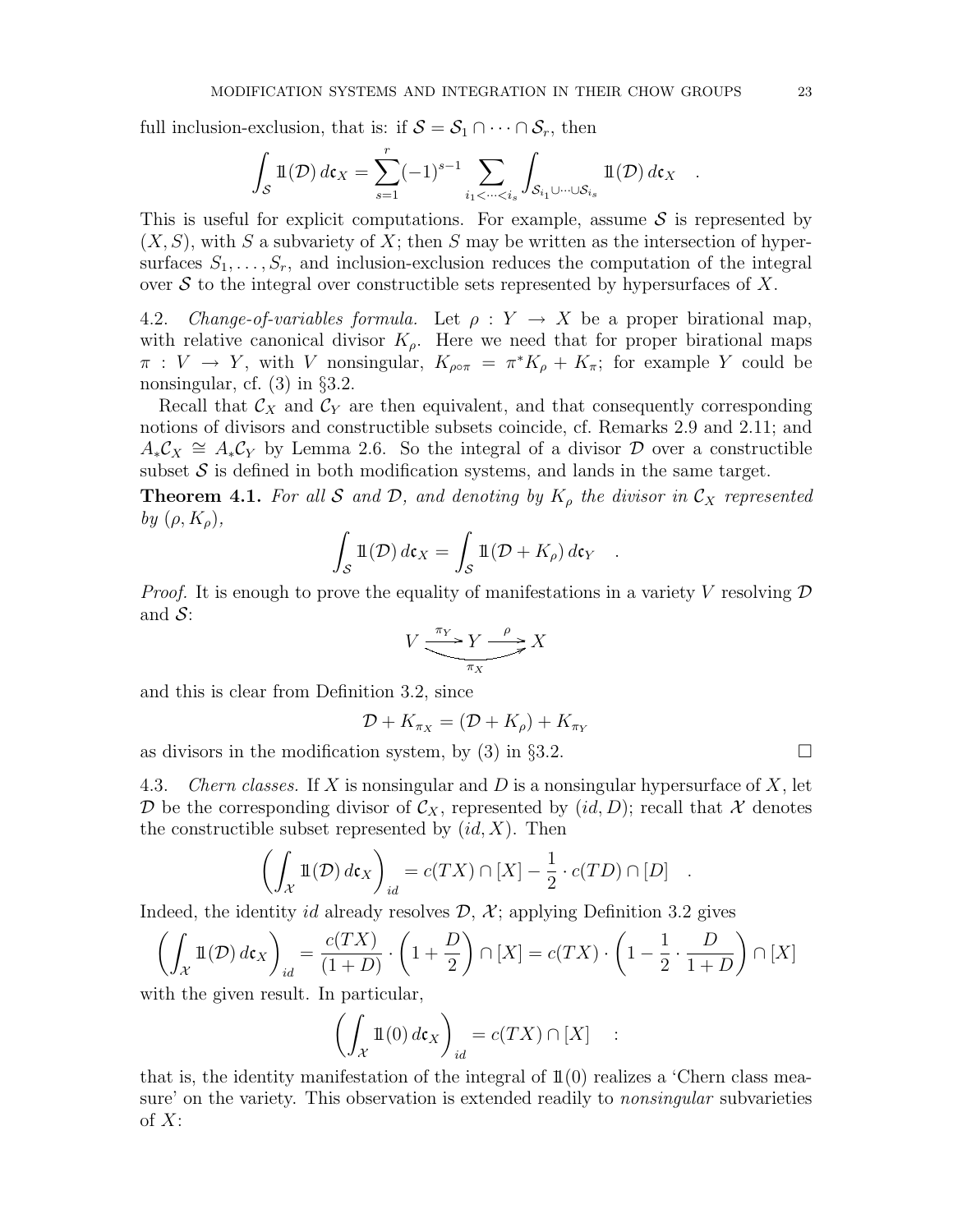**Proposition 4.2.** Assume that X is nonsingular, and S is represented by  $(id, S)$ . Then

$$
\left(\int_{\mathcal{S}} \mathbb{1}(0) \, d\mathfrak{c}_X\right)_{id} = c(TS) \cap [S] \quad .
$$

*Proof.* Let  $\pi : \widetilde{X} \to X$  be the blow-up of X along S, with exceptional divisor E. Then  $\pi$  resolves 0, S, and  $K_{\pi} = (d-1)E$ , with  $d = \text{codim } S$ . Applying Definition 3.2 and Lemma 3.8, (1) gives

$$
\left(\int_{\mathcal{S}} \mathbb{1}(0) \, d\mathfrak{c}_X\right)_{\pi} = \frac{c(T\widetilde{X})}{(1+E)} \cap \frac{E}{d} = \frac{c(TE) \cap [E]}{d}
$$

from which the statement follows, by Lemma 3.8, (3).  $\square$ 

We extend this remark to *singular* subvarieties in §5.

It is worth noting that the class in Proposition 4.2 is only one manifestation of the integral. Manifestations in varieties mapping to  $X$  amount to specific lifts of the total Chern class of X. For example, if B is a nonsingular subvariety of codimension  $d$  and  $\pi: Y \to X$  is the blow-up of X along B, with exceptional divisor E, then

$$
\left(\int_{\mathcal{X}} \mathbb{1}(0) \, d\mathfrak{c}_X\right)_{\pi} = c(TY) \cap [Y] - \frac{d-1}{d} \cdot c(TE) \cap [E]
$$

according to Definition 3.2 (in one of the forms listed in §3.4). Manifestations in other varieties are obtained as push-forwards from the manifestation in a blow-up (cf. §3.5). An explicit example can be found in §7.4.

### 5. Relation with Chern-Schwartz-MacPherson classes

5.1. Throughout this section we assume that the characteristic of the ground field is zero.

Let X be a nonsingular variety. In §4.3 we have observed that the symbol  $d\mathbf{c}_x$ behaves as a 'Chern class measure' in the identity manifestation of the integral defined in §3, with respect to nonsingular subvarieties S. That is:

$$
\left(\int_{\mathcal{S}} \mathbb{1}(0) \, d\mathfrak{c}_X\right)_{id} = c(TS) \cap [S]
$$

if S is the constructible subset of  $\mathcal{C}_X$  represented by  $(id, S)$ . It is natural to ask what class

$$
\left(\int_{\mathcal{S}} \mathbb{1}(0) \, d\mathfrak{c}_X\right)_{id}
$$

computes if  $S$  is not required to be nonsingular. Note that this integral is independent of the chosen notion of relative canonical divisor, since the base  $X$  is nonsingular.

**Theorem 5.1.** If X is nonsingular, then

$$
\left(\int_{\mathcal{S}} \mathbb{1}(0) \, d\mathfrak{c}_X\right)_{id} = c_{\mathrm{SM}}(S) \in A_* X \quad ,
$$

the Chern-Schwartz-MacPherson class of S.

;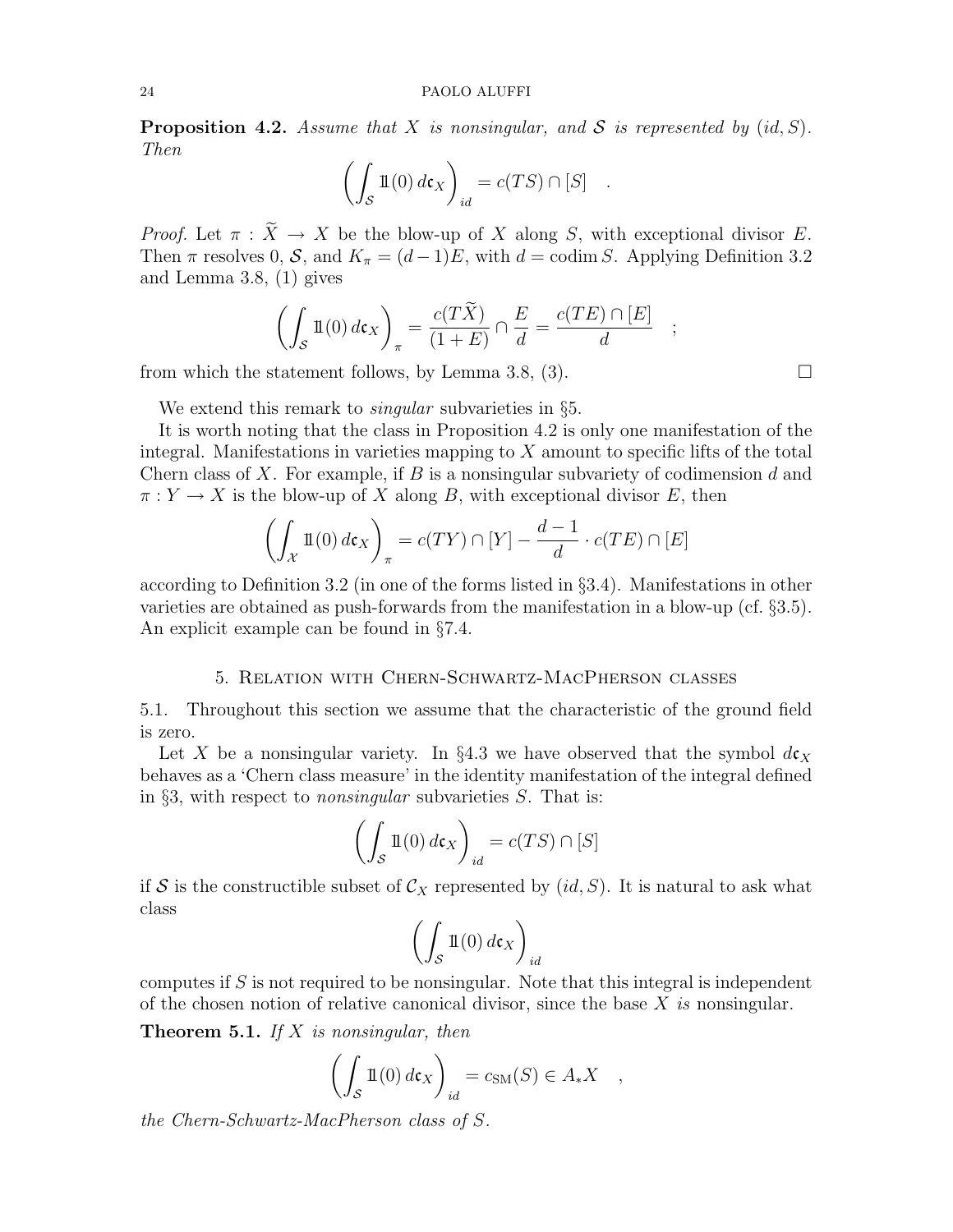The Chern-Schwartz-MacPherson class generalizes in a beautifully functorial fashion the Chern class of the tangent bundle of a nonsingular variety. The reader is addressed to  $\text{[Mac74]}$  for the original work of Robert MacPherson (over  $\mathbb{C}$ ), and to [Ken90] for a discussion over arbitrary algebraically closed fields of characteristic 0. An equivalent notion had been defined earlier by Marie-Hélène Schwartz, cf. [BS81] for results comparing the two definitions.

The characteristic 0 restriction in the statement of Theorem 5.1 is due to the fact that a good theory of Chern-Schwartz-MacPherson classes does not seem to be available in other contexts. Also, we have used the factorization theorem for birational maps in the definition of the integral, and this relies on resolution of singularities. In fact, we will work over  $\mathbb C$  in this section for simplicity of exposition, although everything can be extended without difficulty to arbitrary algebraically closed fields of characteristic 0.

Theorem 5.1 will follow from a more general result, linking the integral to *MacPher*son's natural transformation.

5.2. A quick reminder of related notions is in order.

A *constructible function* on a variety  $X$  is a linear combination of characteristic functions of closed subvarieties:  $\sum_{Z \subset X} = m_Z \mathbb{1}_Z$ , where  $m_Z \in \mathbb{Z}$  and  $\mathbb{1}_Z(p) = 1$  if  $p \in \mathbb{Z}$ , 0 otherwise. Thus a subset of X is constructible if and only if its characteristic function is.

Constructible functions form a group  $F(X)$ . Taking (topological) Euler characteristics of fibers makes the assignment  $X \to F(X)$  a covariant functor under proper maps. More explicitly, if  $f: X_1 \to X_2$  is a proper map, and Z is a subvariety of  $X_1$ , then the function  $f_*(1\mathbb{1}_Z)$  defined by  $p \mapsto \chi(f^{-1}(p) \cap Z)$  is constructible; extending by linearity defines a push-forward  $f_* : F(X_1) \to F(X_2)$ .

MacPherson proved that there exists a unique natural transformation  $c_*$  from the functor F to a homology theory—in this paper we use Chow group with  $\mathbb{Q}$ -coefficients, denoted  $A_*$ , which also grants us the luxury of using constructible functions with  $\mathbb{Q}$ coefficients—such that if S is nonsingular, then  $c_*(1\!\!1_S) = c(TS) \cap [S] \in A_*S$ . For arbitrary constructible  $S \subset X$ ,  $c_*(1\!\!1_S) \in A_*X$  is the class denoted  $c_{\text{SM}}(S)$  in §5.1.

An immediate application of the functoriality of the notion shows that, if the ambient X is complete, then the degree of  $c_{SM}(S)$  agrees with the topological Euler characteristic  $\chi(S)$ .

5.3. Let X be a variety, and let  $\mathcal{D}, \mathcal{S}$  resp. be a divisor and a constructible set in  $\mathcal{C}_X$ . If S is represented by  $(\pi, S)$ , and  $p \in X$ , denote by  $\mathcal{S}_p$  the constructible set represented by  $(\pi, S \cap \pi^{-1}(p)).$ 

The identity manifestation of an integral over  $\mathcal{S}_p$  is naturally supported in  $A_*p = \mathbb{Q}$ , hence has a well-defined *degree*. Indeed, if S is closed in  $V_{\pi}$  then  $S \cap \pi^{-1}(p)$  is proper over p; the integral over  $S \cap \pi^{-1}(p)$  is supported on  $S \cap \pi^{-1}(p)$  (Remark 3.3), so it pushes forward to  $A_*p$ . Integrals over constructible subsets are combinations of integrals over closed subsets, so this notion extends to all constructible S.

**Definition 5.2.** We define a function  $I_X(\mathcal{D}, \mathcal{S}) : X \to \mathbb{Q}$  by

$$
I_X(\mathcal{D}, \mathcal{S})(p) := \text{the degree of } \left( \int_{\mathcal{S}_p} \mathbb{1}(\mathcal{D}) d\mathfrak{c}_X \right)_{id}
$$

.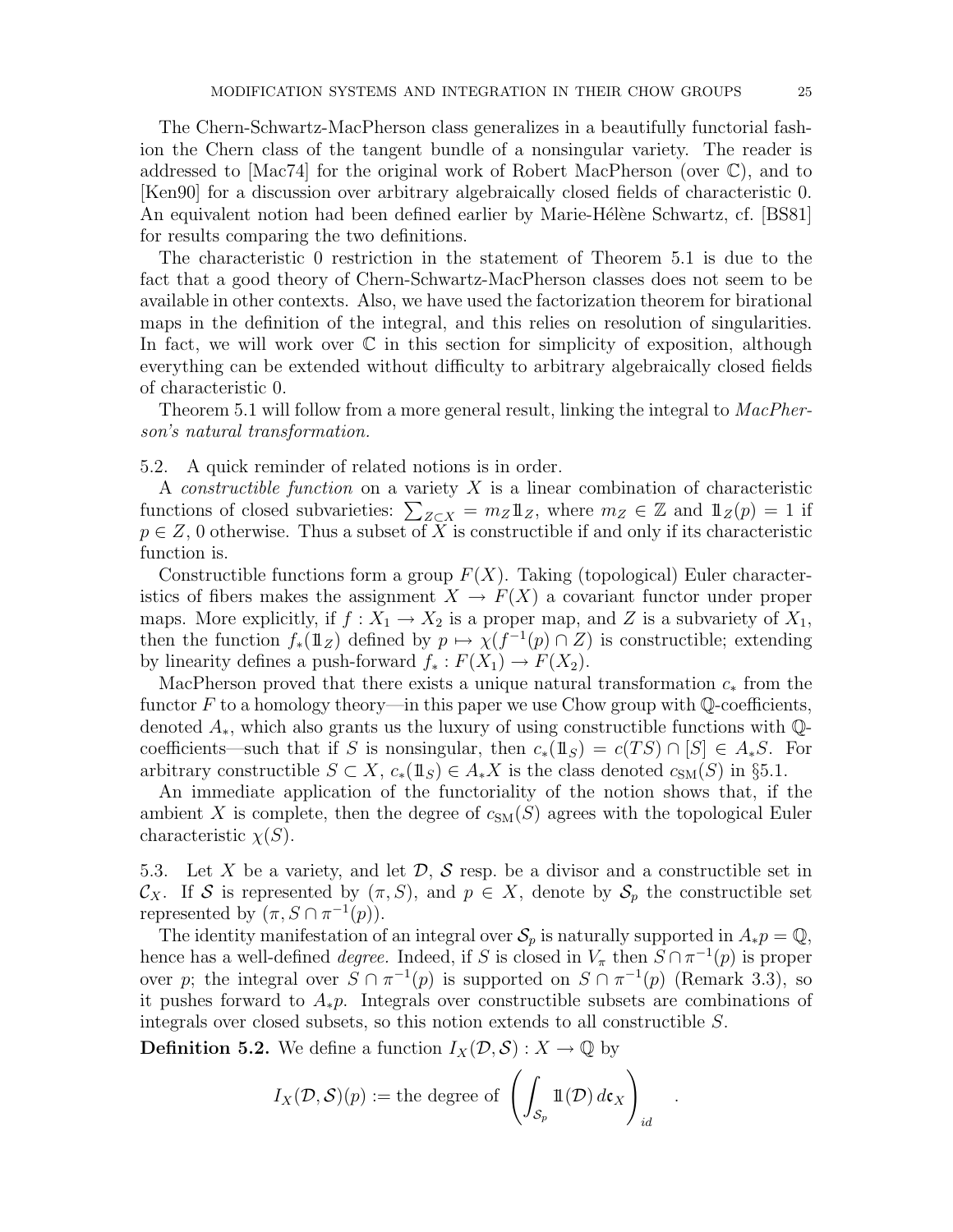This function depends on the notion of relative canonical divisor used in the definition of the integral. In the application to Theorem 5.1 we will assume that  $X$  is nonsingular, so this choice will be immaterial.

The main result of this section is that the identity manifestation of the integral defined in §3 corresponds to  $I_X(\mathcal{D}, \mathcal{S})$  via MacPherson's transformation:

**Theorem 5.3.** The function  $I_X(\mathcal{D}, \mathcal{S})$  is constructible, and

$$
\left(\int_{\mathcal{S}} \mathbb{1}(\mathcal{D}) d\mathfrak{c}_X\right)_{id} = c_*(I_X(\mathcal{D}, \mathcal{S})) .
$$

This result shows that, at the level of the identity manifestation, the function  $I_X(\mathcal{D}, \mathcal{S})$  contains at least as much information as the integral of  $\mathbb{1}(\mathcal{D})$  over S. We could in fact define a constructible function of the system  $\mathcal{C}_X$ , that is, an element of the *inverse limit* of the groups of constructible functions through the system (with push-forward as defined in §5.2), by setting

$$
\mathcal{I}_X(\mathcal{D}, \mathcal{S})_{\pi} := I_{V_{\pi}}(\mathcal{D} + K_{\pi}, \mathcal{S}) \quad .
$$

Indeed, the following 'change-of-variables' formula holds: if  $\pi' = \pi \circ \alpha$ , then

$$
\alpha_* I_{V_{\pi'}}(\mathcal{D} + K_{\pi'}, \mathcal{S}) = I_{V_{\pi}}(\mathcal{D} + K_{\pi}, \mathcal{S})
$$

(exercise!) The naturality of  $c_*$  yields a homomorphism from the group of constructible functions of the system to  $A_*\mathcal{C}_X$ , and the image of the 'celestial' constructible function  $\mathcal{I}_X(\mathcal{D}, \mathcal{S})$  through this homomorphism is the celestial integral.

This set-up also clarifies the dependence of  $I_X(\mathcal{D}, \mathcal{S})$  on  $\mathcal{S}$ , which is more straightforward than may appear from Definition 5.2; we hope to be able to discuss these issues elsewhere.

Shoji Yokura has studied the direct limit of the groups of constructible functions of an inverse system of varieties, and associated Chern classes, in [Yok04].

5.4. The proof of Theorem 5.3, given in §5.5, relies on two lemmas. We will use the following notation: if E is a divisor with components  $E_j$ ,  $j \in J$ , and  $I \subset J$ , then  $E_I^{\circ}$ I denotes the complement of  $\cup_{i \notin I} E_i$  in  $\cap_{i \in I} E_i$ .

**Lemma 5.4.** Let V be a nonsingular variety, and let E a divisor with normal crossings and nonsingular components  $E_j$ ,  $j \in J$ . Then for all  $I \subset J$ 

$$
c_{\rm SM}(E_I^{\circ}) = \left( c(TV(-\log E)) \cdot \prod_{i \in I} E_i \right) \cap [V] .
$$

*Proof.* Denote by  $E_I$  the intersection  $\bigcap_{i\in I} E_i$ . Then  $E_I$  is nonsingular since E has normal crossings, and its normal bundle in V has Chern class  $\prod_{i \in I} (1 + E_i)$ , hence (using Lemma 3.8, (1))

$$
\left(c(TV(-\log E))\cdot \prod_{i\in I} E_i\right) \cap [V] = \frac{c(TE_I)}{\prod_{i\not\in I} (1+E_i)} \cap [E_I] \quad ,
$$

and we have to show that this equals

$$
c_{\mathrm{SM}}(E_I^{\circ}) = c_*(1\!\!1_{E_I^{\circ}}) = c_{\mathrm{SM}}(E_I) - c_{\mathrm{SM}}(E_I \cap (\cup_{i \notin I} E_i))
$$

Now observe that  $E_I \cap (\cup_{i \notin I} E_i)$  is a divisor with normal crossings in  $E_I$ ; the needed formula follows then immediately from  $(*)$  in §2.2 of [Alu99] (top of p. 4002).  $\Box$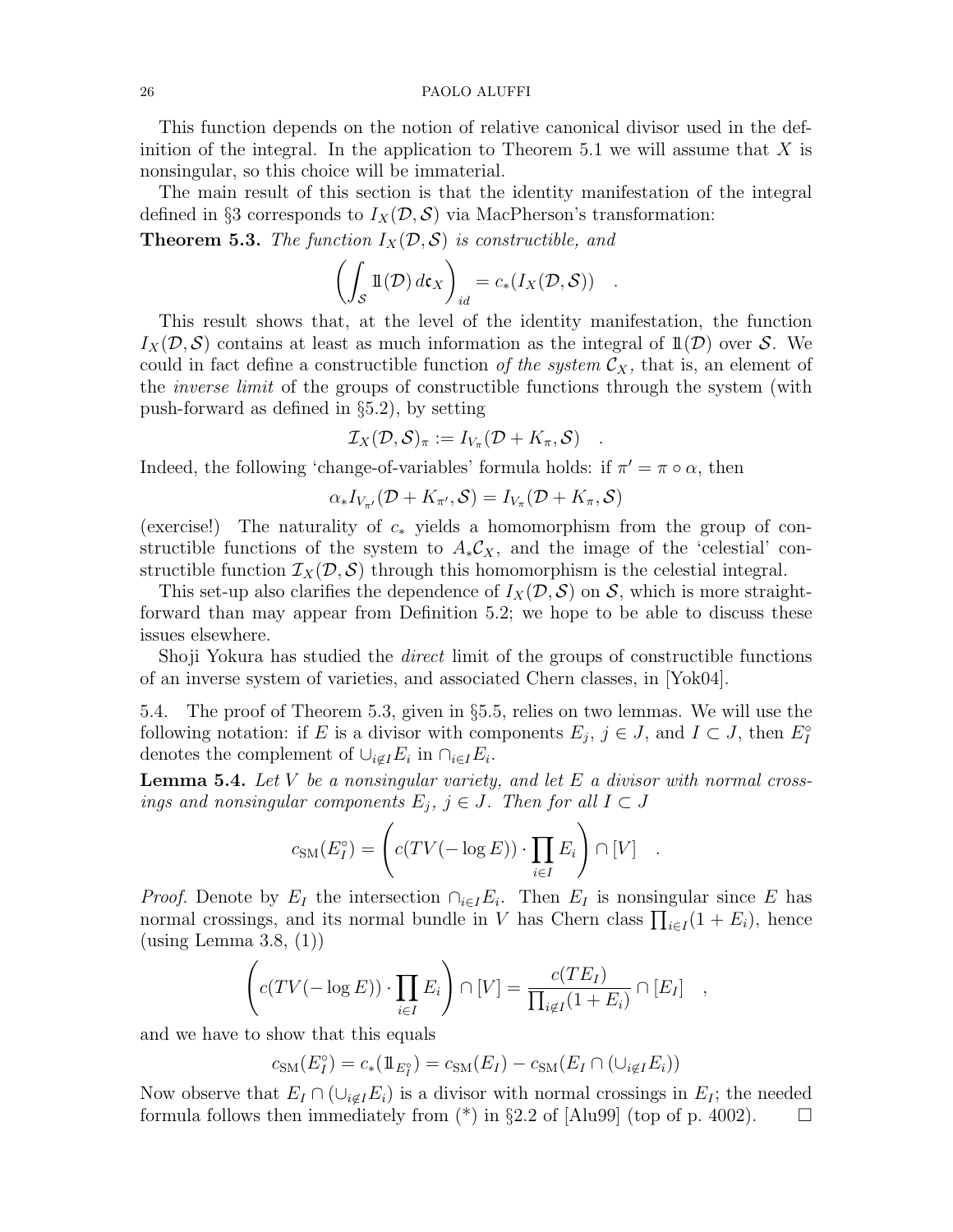**Lemma 5.5.** Let V, W be nonsingular varieties;  $\alpha : W \to V$  be a proper birational map; E a divisor with normal crossings and nonsingular components  $E_i$ ,  $j \in J$ , in  $V$ ; F a divisor with normal crossings and nonsingular components  $F_k$ ,  $k \in K$ , in W; and  $m_i$ ,  $n_k$  integers such that

$$
\sum_{k \in K} n_k F_k = K_{\alpha} + \sum_{j \in J} m_j E_j
$$

.

;

.

.

.

Finally, let  $S$  be a constructible subset of  $V$ . Then

$$
\sum_{I \subset J} \frac{\chi(E_I^\circ \cap S)}{\prod_{i \in I} (1 + m_i)} = \sum_{I \subset K} \frac{\chi(F_I^\circ \cap \alpha^{-1}(S))}{\prod_{i \in I} (1 + n_i)}
$$

*Proof.* By additivity of Euler characteristics we may assume that  $S$  is closed. The factorization theorem of [AKMW02] reduces the statement to the case of a blow-up along a nonsingular center meeting  $E$  with normal crossings, which is worked out for the universal Euler characteristic in Proposition 2.5 in [Alu04].  $\Box$ 

*Remark* 5.6. With  $S = a$  point, and  $E = 0$ , Lemma 5.5 states that

$$
1 = \sum_{I \subset K} \frac{\chi(F_I^{\circ} \cap \alpha^{-1}(p))}{\prod_{i \in I} (1 + n_i)}
$$

with  $S = V$  and  $E = 0$  again, the statement is that

$$
\chi(V) = \sum_{I \subset K} \frac{\chi(F_I^{\circ})}{\prod_{i \in I} (1 + n_i)}
$$

These formulas have been known for a long time—they were first proved by methods of p-adic integration in  $[DL92]$  (Theorem 6.1), and François Loeser informs me that he and Jan Denef knew them as early as 1987; and that while aware of the implication for Chern-Schwartz-MacPherson classes, they did not mention it for lack of applications at the time. These formula were later recovered (again by Denef and Loeser) by using motivic integration (see for example the survey [DL01], §4.4.3).

In fact, this is the 'point of contact with motivic integration' mentioned in the introduction:

**Claim 5.7.** Let X be complete. With notations as in §3.3, and  $E_I^{\circ}$  $I^{\circ}$  as above,

$$
\deg \int_{\mathcal{X}} \mathbb{1}(\mathcal{D}) d\mathfrak{c}_X = \sum_{I \subset J} \frac{\chi(E_I^{\circ})}{\prod_{i \in I} (1 + m_i)}
$$

This follows immediately from the definition and from Lemma 5.4, since the degree of  $c_{SM}$  equals the Euler characteristic. This formula allows us to relate invariants introduced by using our integral with other invariants arising naturally from considerations in motivic (and/or  $p$ -adic) integration, such as the *stringy Euler number*, cf. §7 of [Vey05].

# 5.5. Proof of Theorem 5.3.

We may assume S is closed. Let  $\pi: V \to X$  be an object of  $\mathcal{C}_X$  resolving D and S, cf.  $\S 3.3$ . Thus there is a divisor E with normal crossings and nonsingular components  $E_j, j \in J$ , in V, such that

$$
D+K_{\pi}=\sum m_j E_j
$$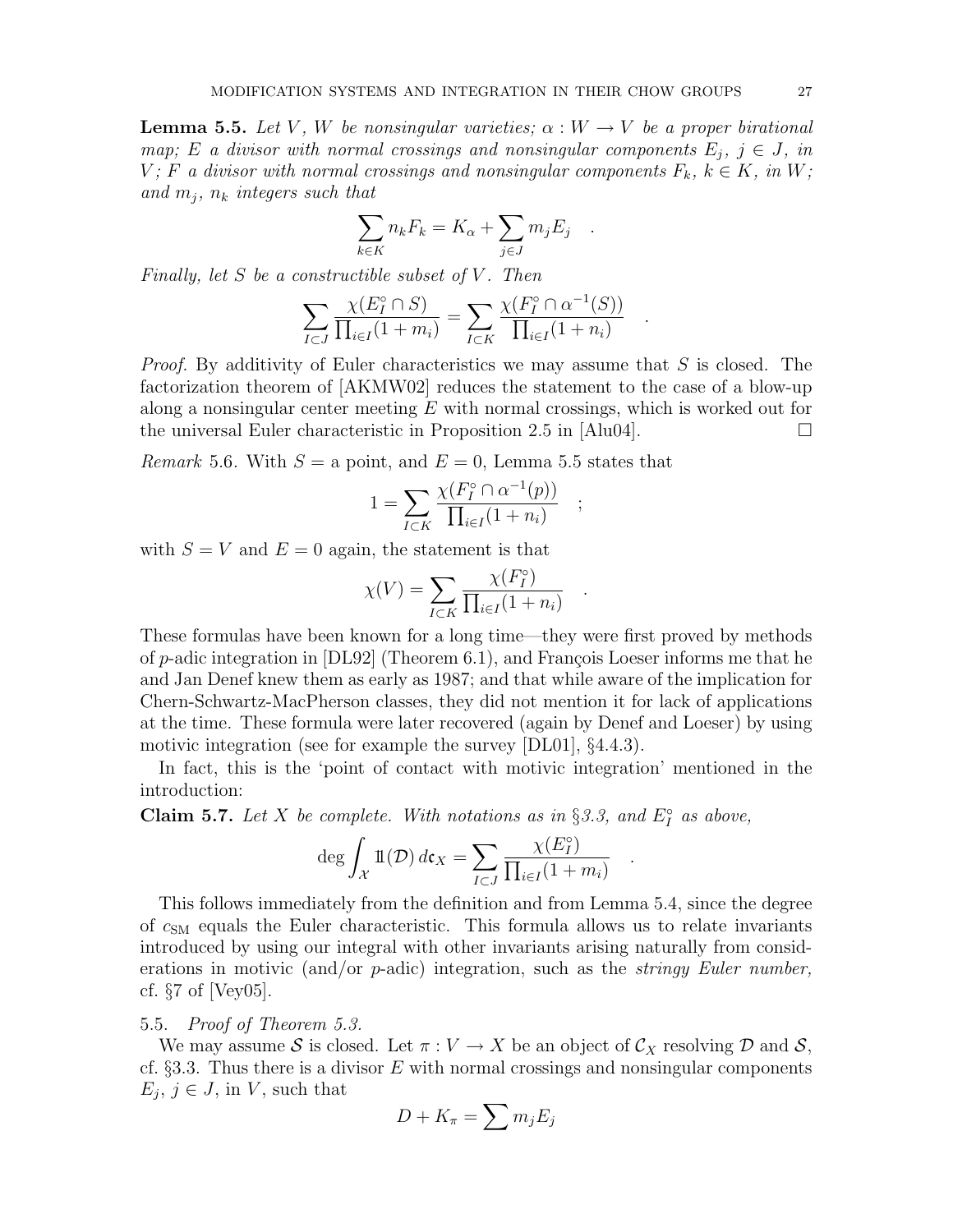and  $(\pi, D)$  represents D; and S is represented by  $(\pi, S)$ , where  $S = V$  or  $S = \bigcup_{\ell \in L} E_{\ell}$ for some  $L \subset J$ .

First, we are going to show that

$$
I_X(\mathcal{D}, \mathcal{S}) = \pi_* \left( \sum_{I \subset J} \frac{1 \mathbb{1}_{E_I^{\circ} \cap S}}{\prod_{i \in I} (1 + m_i)} \right) ,
$$

with push-forward of constructible functions defined as in §5.2; in particular, this shows that  $I_X(\mathcal{D}, \mathcal{S})$  is constructible.

In order to show  $(\star)$ , evaluate the right-hand-side at a  $p \in X$ :

$$
\pi_* \left( \sum_{I \subset J} \frac{1 \, E_I^{\circ} \cap S}{\prod_{i \in I} (1 + m_i)} \right) (p) = \sum_{I \subset J} \frac{\chi((E_I^{\circ} \cap S) \cap \pi^{-1}(p))}{\prod_{i \in I} (1 + m_i)}
$$

By Lemma 5.5, this may be evaluated after replacing  $\pi$  with an object dominating it and resolving  $\mathcal D$  and  $\mathcal S_p$  (represented by  $S \cap \pi^{-1}(p)$ , cf. §5.3); that is, we may assume that  $S \cap \pi^{-1}(p)$  is a collection of components of E, indexed by  $L_p \subset J$ . Let  $\mathbb{J}_{S_p}$  be the family of subsets of J meeting  $L_p$ . Then we may rewrite the right-hand-side of  $(\star)$  as

$$
\pi_* \left( \sum_{I \subset J} \frac{1 \mathbb{1}_{E_I^{\circ} \cap S}}{\prod_{i \in I} (1 + m_i)} \right) (p) = \sum_{I \in \mathbb{J}_{S_p}} \frac{\chi(E_I^{\circ})}{\prod_{i \in I} (1 + m_i)}
$$

.

Now using Lemma 5.4 and the fact that the degree of the Chern-Schwartz-MacPherson class agrees with the Euler characteristic, this equals the degree of

$$
\sum_{I \in \mathbb{J}_{S_p}} \frac{c_{\text{SM}}(E_I^{\circ})}{\prod_{i \in I} (1 + m_i)} = c(TV(-\log E)) \cdot \left( \sum_{I \in \mathbb{J}_{S_p}} \prod_{i \in I} \frac{E_i}{1 + m_i} \right) \cap [V] = \left( \int_{S_p} \mathbb{1}(D) d\mathfrak{c}_X \right)_{\pi}.
$$

Finally, the degree is preserved after push-forward, so this equals  $I_X(\mathcal{D}, \mathcal{S})(p)$ , concluding the proof of  $(\star)$ .

Now apply  $c_*$  to both side of  $(\star)$ , and use Lemma 5.4 again. As in §3.3, denote by  $\mathbb{J}_S$  the family of subsets of J if  $S = V$ , and the subfamily of subsets meeting L otherwise. This gives

$$
c_{*}(I_{X}(\mathcal{D}, \mathcal{S})) = c_{*}\pi_{*} \left( \sum_{I \subset J} \frac{\mathbb{1}_{E_{I}^{\circ} \cap S}}{\prod_{i \in I} (1 + m_{i})} \right) = \pi_{*} \left( \sum_{I \subset J} \frac{c_{*}(\mathbb{1}_{E_{I}^{\circ} \cap S})}{\prod_{i \in I} (1 + m_{i})} \right)
$$
  

$$
= \pi_{*} \left( \sum_{I \in \mathbb{J}_{S}} \frac{c_{\text{SM}}(E_{I}^{\circ})}{\prod_{i \in I} (1 + m_{i})} \right) = \pi_{*} \left( c(TV(-\log E)) \cdot \sum_{I \in \mathbb{J}_{S}} \prod_{i \in I} \frac{E_{i}}{1 + m_{i}} \right)
$$
  

$$
= \pi_{*} \left( \int_{\mathcal{S}} \mathbb{1}(\mathcal{D}) d\mathfrak{c}_{X} \right)_{\pi} = \left( \int_{\mathcal{S}} \mathbb{1}(\mathcal{D}) d\mathfrak{c}_{X} \right)_{id} ,
$$

concluding the proof of Theorem 5.3.

5.6. Theorem 5.3 implies Theorem 5.1. To see this, assume  $X$  is nonsingular and let  $S \subset X$  be a constructible subset. Then  $I_X(0, \mathcal{S})(p) = 0$  if  $p \notin S$ , since then  $\mathcal{S}_p = \emptyset$ ;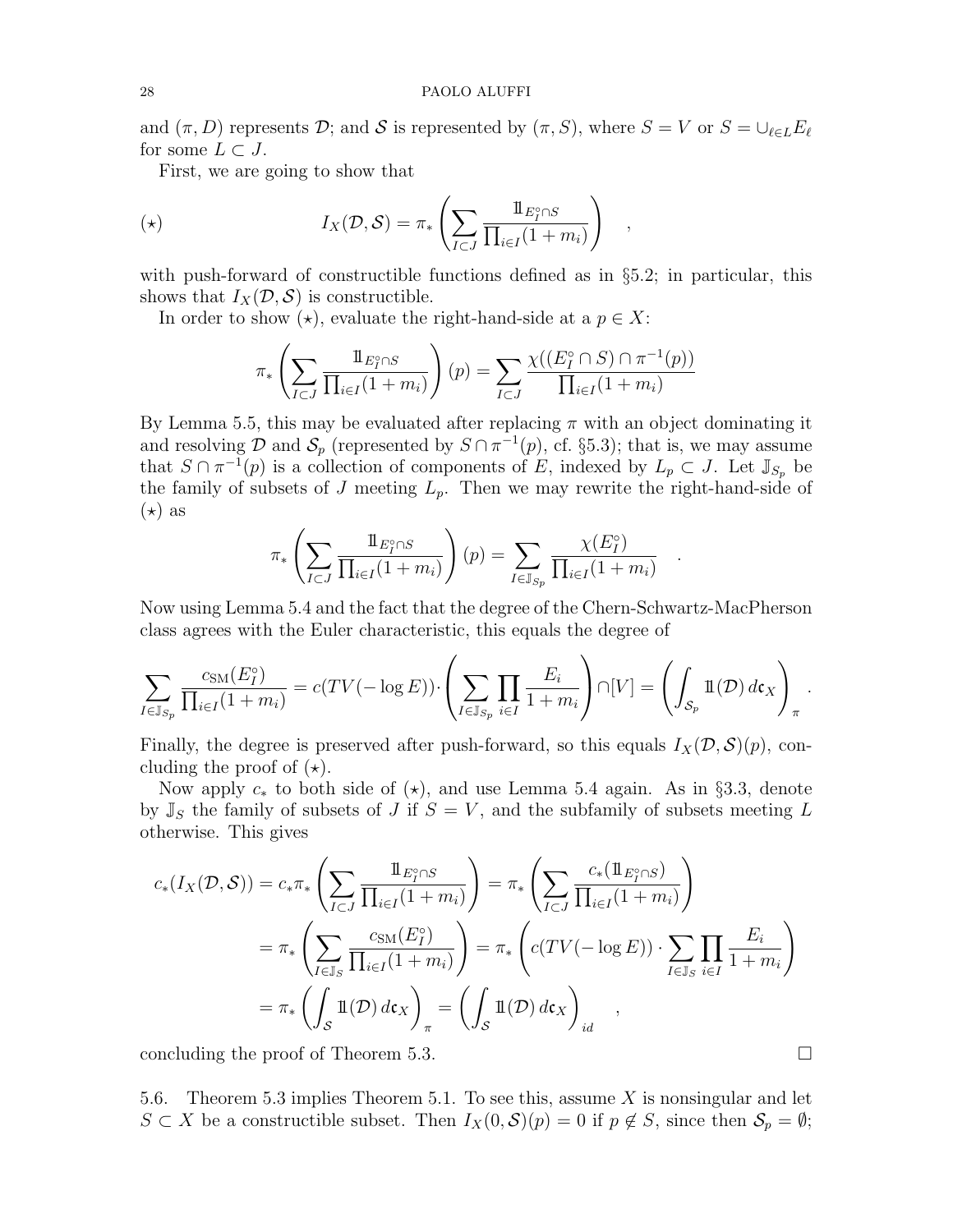while

$$
I_X(0, S)(p) = \text{degree of } \left( \int_{\mathcal{S}_p} \mathbb{1}(0) \, d\mathfrak{c}_X \right)_{id} = 1
$$

if  $p \in S$  because then  $\mathcal{S}_p$  is represented by  $(id, p)$ , so the integral computes  $c(Tp) \cap [p],$ see §4.3. This shows that  $I_X(0, \mathcal{S}) = 1\!\!1_S$  if X is nonsingular, and hence

$$
\left(\int_{\mathcal{S}} \mathbb{1}(0) \, d\mathfrak{c}_X\right)_{id} = c_*(1\!\!1_S) = c_{\text{SM}}(S)
$$

by Theorem 5.3.

Theorem 5.1 implies in particular that the identity manifestation of the integral of  $11(0)$  over a subvariety S of a nonsingular X is independent of the ambient variety X. We do not know to what extent integrals are independent of the ambient variety in general, cf. §3.11.

5.7. Given the close connection between the integral defined in §3 and MacPherson's natural transformation, we feel that a more thorough study of modification systems ought to yield a novel approach to the theory of Chern-Schwartz-MacPherson classes. The left-hand-side of the formula in Theorem 5.1 could be taken as the *definition* of the class, and a good change-of-variable formula for arbitrary proper maps should amount to the naturality of this notion. With this (hypothetical) set-up, a proof of resolution of singularity in positive characteristic would imply an automatic upgrade of the theory of Chern-Schwartz-MacPherson classes in that context.

In any case, if S is any subvariety of a nonsingular variety  $X$ , Theorem 5.1 affords many new manifestations of the Chern-Schwartz-MacPherson class of  $S$ : for example, if  $\pi: V \to X$  is any proper birational map, then

$$
\left(\int_{\mathcal{S}} \mathbb{1}(0) \, d\mathfrak{c}_X\right)_{\pi}
$$

is a distinguished lift of  $c<sub>SM</sub>(S)$  in  $A<sub>*</sub>V$ . These manifestations surely inherit good functoriality properties from  $c_{SM}(S)$ , and it would be interesting to explore these properties.

### 6. Applications

6.1. The mere existence of an integral satisfying the properties in §4 has some immediate applications. For example, assume that  $X$  and  $Y$  are nonsingular complete birational Calabi-Yau varieties. Let  $V$  be any resolution of indeterminacies of a birational map between  $X$  and  $Y$ :

$$
\begin{array}{c}\nV \\
\pi_X \\
X \end{array}
$$

Then  $K_{\pi_X} = K_{\pi_Y}$ , hence by change of variables (§4.2)

$$
\int_{S} \mathbb{1}(0) d\mathfrak{c}_X = \int_{S} \mathbb{1}(K_{\pi_X}) d\mathfrak{c}_V = \int_{S} \mathbb{1}(K_{\pi_Y}) d\mathfrak{c}_V = \int_{S} \mathbb{1}(0) d\mathfrak{c}_Y
$$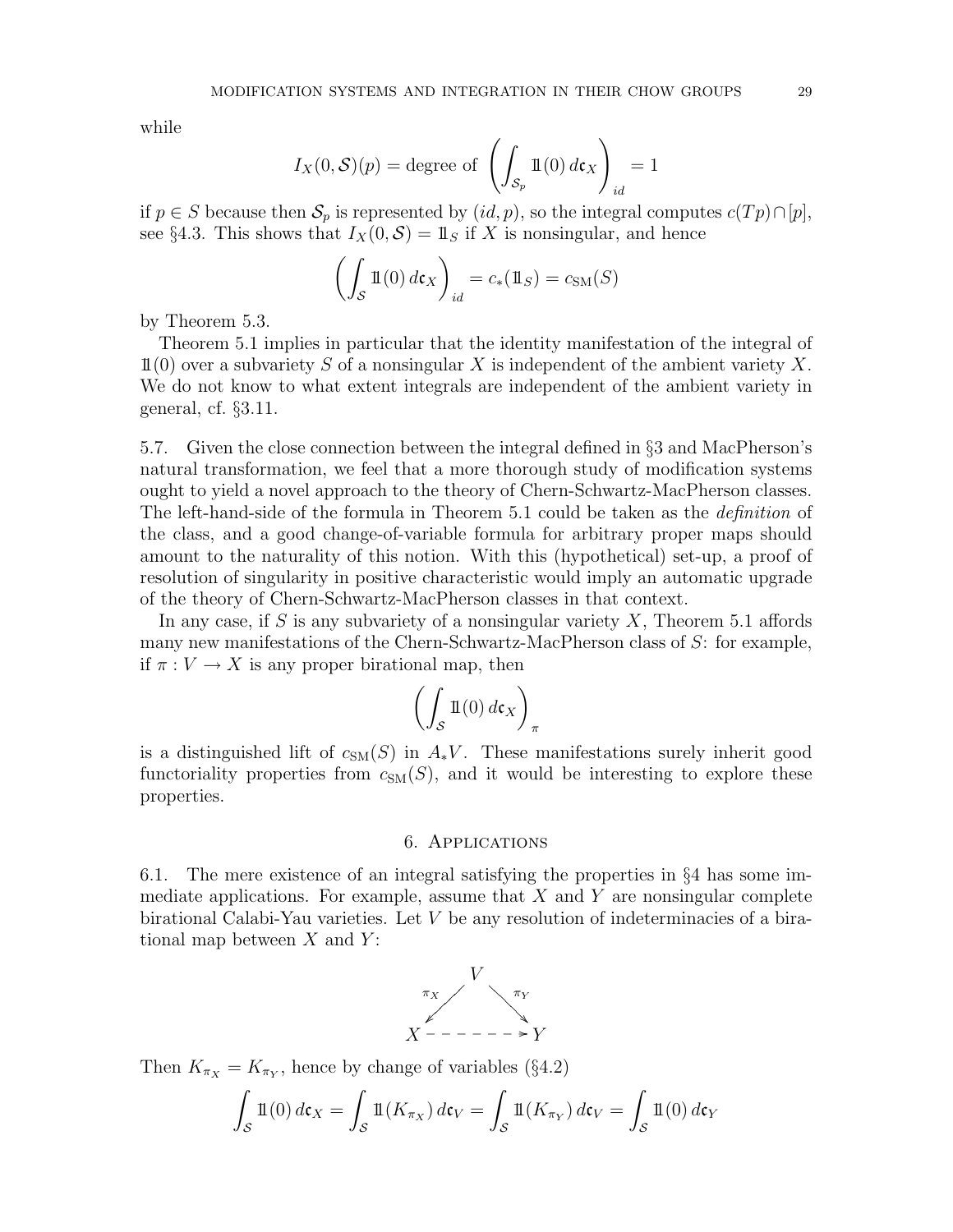#### 30 PAOLO ALUFFI

for all S. Applying to  $S = \mathcal{X}, \mathcal{Y}$  (recall that these subsets may be identified, cf. §2.7) and recalling that the integral of  $\mathbb{1}(0)$  evaluates the total Chern class (§4.3), we obtain that the Chern classes of X and Y agree as elements of  $A_*C_X \cong A_*C_Y$ .

The same argument shows that any two nonsingular complete birational varieties in the same K-equivalence class (cf. Remark 2.9) have the same total Chern class in their (equivalent) modification systems. This clarifies the main result of [Alu04].

6.2. The advantage over the work in [Alu04] of the more thorough investigation developed here is that we can now move away from the hypothesis that the varieties are in the same K-class; in fact, this can be done in several ways. For example, assume we have a resolution of indeterminacies of a birational map between two varieties  $X$ and  $Y$ , as above:



with  $\pi_X$  and  $\pi_Y$  proper and birational. The varieties X and Y need not be complete, or nonsingular. The relative differentials of  $\pi_X$ ,  $\pi_Y$  determine divisors  $\mathcal{K}_{\pi_X}$ ,  $\mathcal{K}_{\pi_Y}$  of the equivalent modification systems  $\mathcal{C}_X$ ,  $\mathcal{C}_Y$ . Let  $\mathcal{D}_X$ ,  $\mathcal{D}_Y$  be any divisors such that  $\mathcal{K}_{\pi_X} + \mathcal{D}_X = \mathcal{K}_{\pi_Y} + \mathcal{D}_Y.$ 

**Theorem 6.1.** With these notations, and for all constructible subsets  $S$ :

$$
\int_{S} \mathbb{1}(\mathcal{D}_X) d\mathfrak{c}_X = \int_{S} \mathbb{1}(\mathcal{D}_Y) d\mathfrak{c}_Y .
$$

The proof is again an immediate application of change-of-variables.

Numerical consequences may be extracted from this formula. Recalling that divisors act on Chow groups of modification systems (Remark 2.9):

Corollary 6.2. With notations as above:

$$
(c_1(TX) - \mathcal{D}_Y)^i \cdot \int_{\mathcal{S}} \mathbb{1}(\mathcal{D}_X) d\mathfrak{c}_X = (c_1(TY) - \mathcal{D}_X)^i \cdot \int_{\mathcal{S}} \mathbb{1}(\mathcal{D}_Y) d\mathfrak{c}_Y
$$

for all  $i \geq 0$ .

*Proof.* Indeed: 
$$
c_1(TX) - \mathcal{D}_Y = c_1(TV) + \mathcal{K}_{\pi_X} - \mathcal{D}_Y = c_1(TV) + \mathcal{K}_{\pi_Y} - \mathcal{D}_X = c_1(TY) - \mathcal{D}_X.
$$

Specializing to the identity manifestation and taking degrees, in the particular case in which  $X$  and and  $Y$  are nonsingular complete varieties in the same  $K$ -equivalence class, taking  $\mathcal{D}_X = \mathcal{D}_Y = 0$ , and  $\mathcal{S} = \mathcal{X}, \mathcal{Y}$ , this gives the equality:

(\*) 
$$
c_1(TX)^i \cdot c_{n-i}(TX) = c_1(TY)^i \cdot c_{n-i}(TY)
$$

for all  $i \geq 0$ , with  $n = \dim X$ .

For  $i = 0$  this is the well-known equality of Euler characteristics of varieties in the same K-class (see for example  $[Bat99a]$ ); for  $i = 1$  it can be derived as a consequence of the equality of Hodge numbers, which follows from the change of variable formula in motivic integration, and Theorem 3 in ( $[LW90]$ ). The equality for all i is a very particular case of the fact that complex elliptic genera are preserved through Kequivalence, cf. [Wan03]. This general fact is also a byproduct of the definition of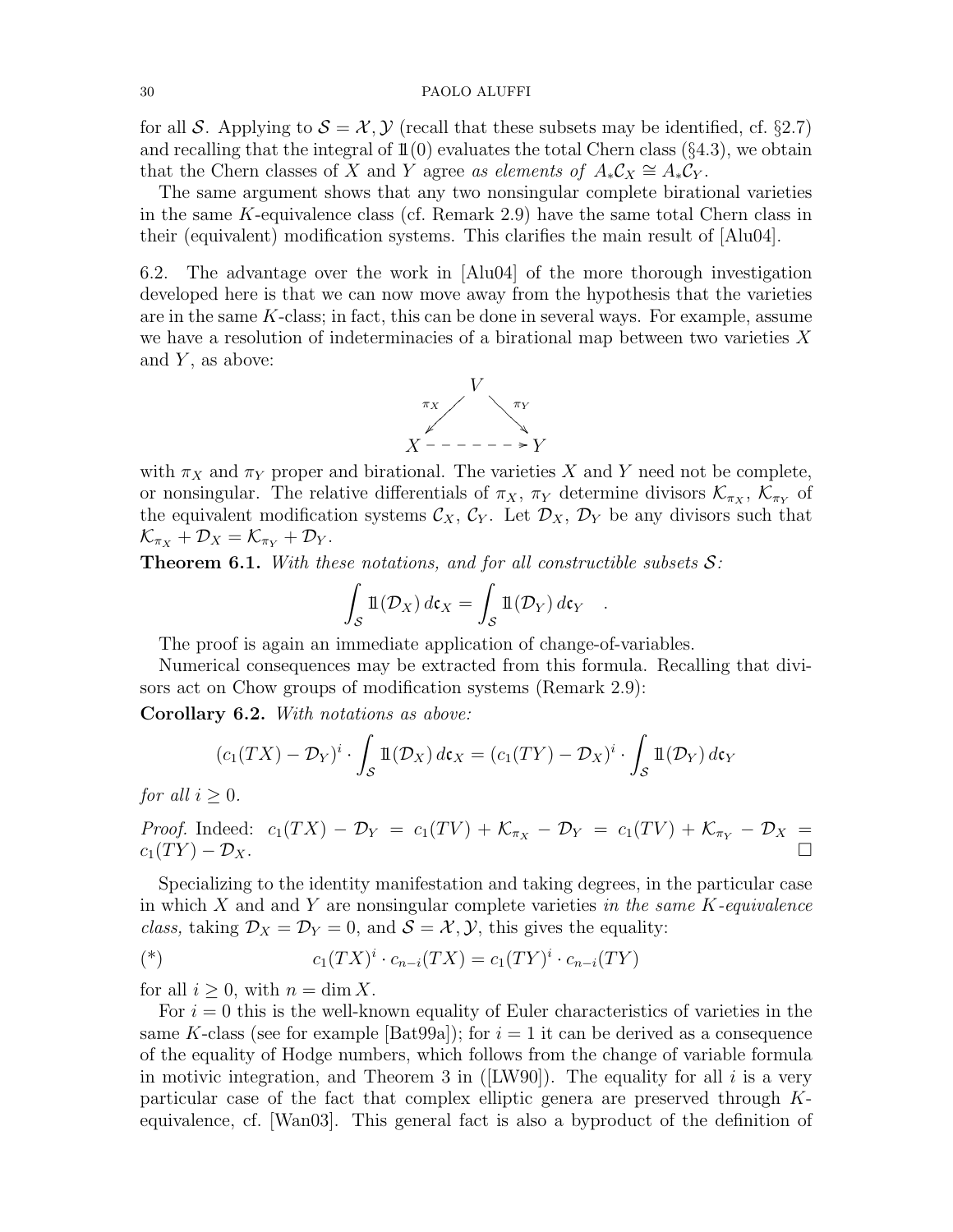elliptic genera of singular varieties in [BL03] (answering a fundamental question raised by Burt Totaro, [Tot00], p. 758).

Even for varieties in the same  $K$ -equivalence class, Corollary 6.2 is substantially stronger than  $(*)$ . For example, let  $S_X, S_Y$  be subvarieties of X, Y resp., such that  $\pi_X^{-1}(S_X) = \pi_Y^{-1}$  $_Y^{-1}(S_Y)$ . Then

$$
\deg(c_1(TX)^i \cdot c_{\text{SM}}(S_X)) = \deg(c_1(TY)^i \cdot c_{\text{SM}}(S_Y)) \quad :
$$

again take  $\mathcal{D}_X = \mathcal{D}_Y = 0$ ; and note that  $S_X$ ,  $S_Y$  represent the same constructible subset in the modification system, then apply Theorem 5.1.

More generally, judicious choices for  $\mathcal{D}_X$ ,  $\mathcal{D}_Y$  may express interesting data on Y in terms of data on  $X$ ; the simplest example is probably

$$
\chi(Y) = \deg \int_{\mathcal{X}} 1\!\mathrm{l}(\mathcal{K}_{\pi_Y} - \mathcal{K}_{\pi_X}) d\mathfrak{c}_X
$$

(provided that the right-hand-side is defined, of course). It is often possible to express  $\mathcal{D}_X$ ,  $\mathcal{D}_Y$  in terms of divisors arising from subschemes of X, Y, and Corollary 6.2 may be used to derive the equality of certain combinations of Chern numbers of  $X, Y$ , and of these subschemes; in fact, Theorem 6.1 should simply be viewed as a notationally convenient way to encode a large number of such identities. In general, these identities tend to appear rather complicated, a lesson also learned through the work of Lev Borisov and Anatoly Libgober, and Chin-Lung Wang. A very simple prototypical situation is presented in §7.5.

6.3. Some of the information exploited in §6.2 is also captured by the following invariant. For a nonsingular  $X$ , consider the set of classes

$$
\operatorname{Can}(X) := \left\{ \int_{\mathcal{X}} \mathbb{1}(\mathcal{K}) \, d\mathfrak{c}_X \right\} \subset A_* \mathcal{C}_X
$$

as K ranges over the divisors of  $\mathcal{C}_X$  obtained by pulling back the effective canonical divisors of X.

This is a birational invariant of complete nonsingular varieties. Indeed, so is  $\Gamma(X, \Omega^{\dim X}(X))$ , and the change-of-variable formula ensures that the integrals of corresponding effective canonical divisors coincide. Taking degrees of the classes in  $\text{Can}(X)$  one obtains a subset of  $\mathbb Z$  which is likewise a birational invariant, and may be amenable to calculation. For example:

**Proposition 6.3.** Let X be a nonsingular complete algebraic variety, and assume that  $X$  is birational to a Calabi-Yau manifold  $Y$ . Then

$$
\deg \text{Can}(X) = \{\chi(Y)\} .
$$

*Proof.* Indeed Can(X) = Can(Y) must be the single class  $\int_{\mathcal{V}} 1\mathbb{I}(0) d\mathfrak{c}_Y$ , whose identity manifestation is the total Chern class of Y by  $\S 4.3$ .

6.4. **Zeta function.** For D a divisor of  $\mathcal{C}_X$ , and m a variable, we can consider the formal expression

$$
Z(\mathcal{D},m) := \int_{\mathcal{X}} \mathbb{1}(m\mathcal{D}) d\mathfrak{c}_X \in A_* \mathcal{C}_X[m]
$$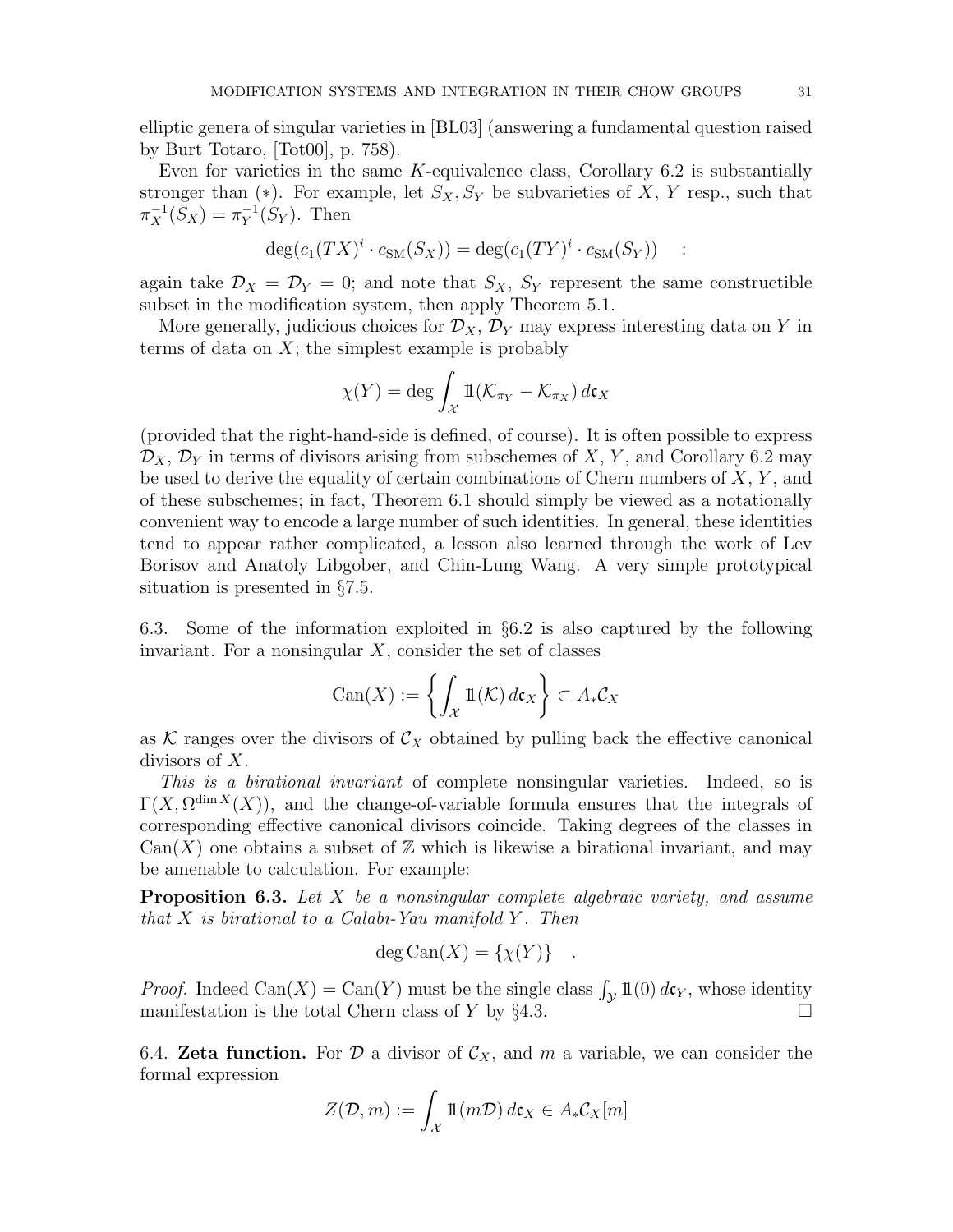### 32 PAOLO ALUFFI

(see §8 for a discussion of issues arising in letting the multiplicities be variables). This 'celestial zeta function' is a very interesting object, which deserves further study. For example:

**Proposition 6.4.** Assume X is complete, and  $\mathcal{D}$  is the divisor corresponding to the zero-scheme of a section f of a line bundle on X. Then the degree of  $Z(\mathcal{D}, m)$  equals the topological zeta function of f.

We are referring here to the topological zeta function of [DL92], see also §6 in [Vey05], and we are abusing the terminology since classically the topological zeta function is defined for  $f : M = \mathbb{C}^n \to \mathbb{C}$ ; this case can be recovered by compactifying M to  $X = \mathbb{P}^n$ , then taking the integral over the constructible subset represented by  $(id, M)$ .

Proposition 6.4 is proved easily by arguing as in §5.5 to relate  $Z(\mathcal{D}, m)$  to a combination of Euler characteristics of subsets in the relevant normal crossing divisor in a resolution, thereby matching the expression in §6.6 of [Vey05].

The connection with the topological zeta function hints that the poles of  $Z(\mathcal{D}, m)$ carry interesting information; a version of the monodromy conjecture ([Vey05],  $\S 6.8$ ) can be phrased in terms of  $Z(\mathcal{D}, m)$ . For the computation of Z in an explicit example, see §7.6.

6.5. Stringy Chern classes. The identity manifestation of the class

$$
\int_{\mathcal{X}} \mathbb{1}(0) \, d\mathfrak{c}_X
$$

generalizes the total Chern class of the tangent bundle to possibly singular  $X$ . We loosely refer to this class as the *stringy* Chern class of  $X$ , for reasons explained below.

There actually are different interpretations of this formula, depending on the notion used to define the relative canonical divisor, cf. §3.2, and they lead to different classes. One important alternative to the possibility presented in §3.2, applicable to Q-Gorenstein varieties, is to let  $\omega_X$  be the *double-dual* of the sheaf  $\Omega_X^n$  (where  $n = \dim X$ ). This is a divisorial sheaf, corresponding to a Weil divisor  $\widetilde{K}_X$ ; concretely,  $\tilde{K}_X$  may be realized as the closure in X of a canonical divisor of the nonsingular part of  $X$ . The Q-Gorenstein property amounts to the requirement that a positive integer multiple  $r\tilde{K}_X$  of  $\tilde{K}_X$  is Cartier. If  $\pi: V \to X$  is a proper birational map, we can formally set  $\widetilde{K}_{\pi}$  to be a ('fractional') divisor such that  $r\widetilde{K}_{\pi} = rK_V - \pi^*(r\widetilde{K}_X)$ . This definition satisfies the properties mentioned in §3.2, hence it leads to an alternative notion of integration in the modification system of X.

In practice, the procedure sketched here assigns well-defined multiplicities  $\in \mathbb{Q}$  to the components of the exceptional locus of  $\pi$ , giving the input needed for the definition of the integral. For more technical and contextual information on the construction of  $\omega_X$ , see for example [Rei87].

The class  $(\int_{\mathcal{X}} 1\mathbb{1}(0) d\mathbf{c}_X)_{id}$  obtained from this notion has some right to be called the stringy Chern class of X, following current trends in the literature (see e.g. [Vey05],  $\S7.7$ ; if X is complete then the degree of its zero-dimensional component equals the stringy Euler number of  $X$ , by Claim 5.7. If  $X$  admits a crepant resolution, the stringy Chern class of X is simply the image in X of the Chern class of any such resolution.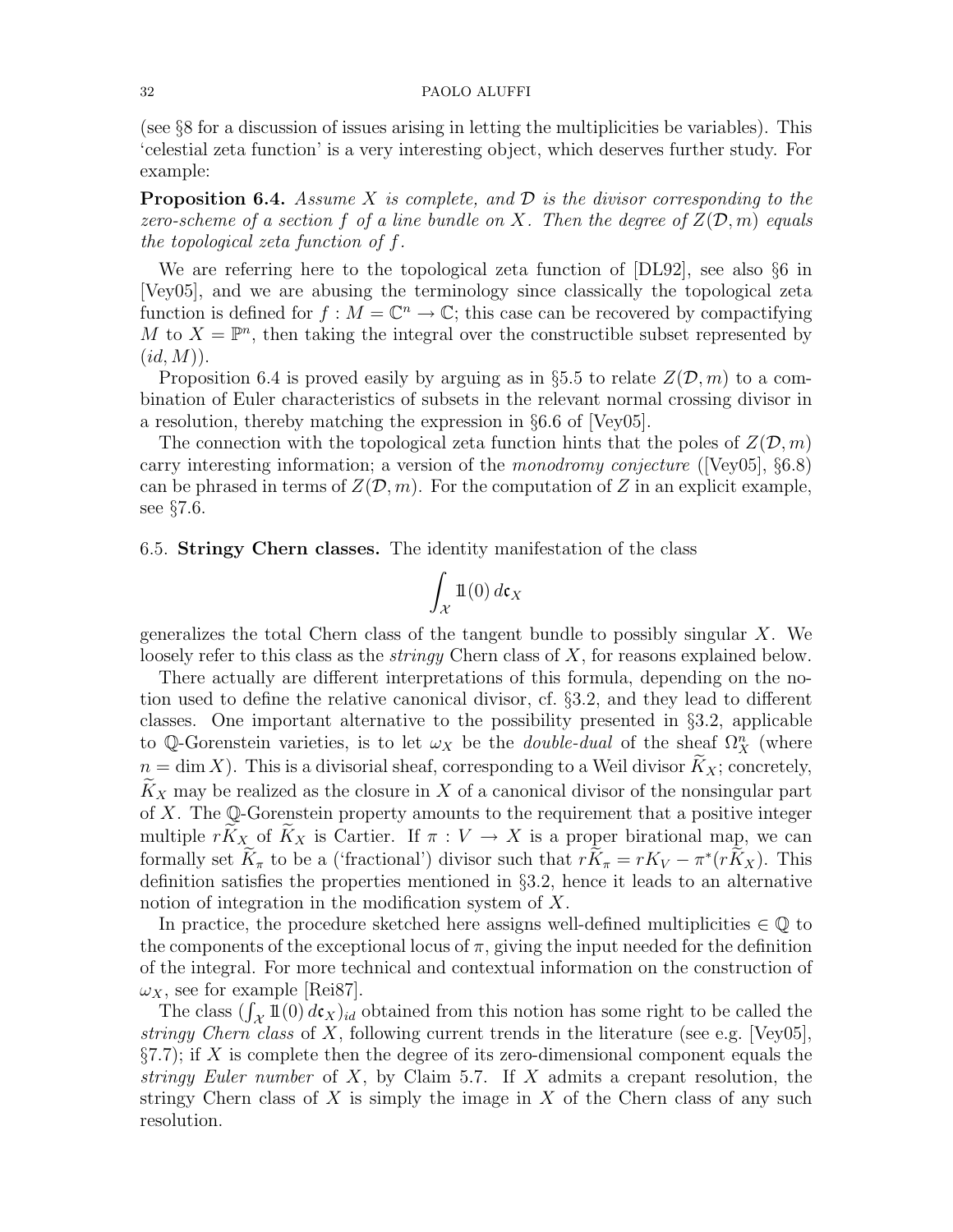One difficulty with this notion is that it allows for the possibility that some of the multiplicities  $m_i$  in Definition 3.2 may be  $\leq -1$ , in which case our integral is simply undefined; this may occur if the singularities of  $X$  are not log-terminal. This annoying restriction may be circumvented in certain cases (cf. §8) but appears to be necessary for the time being.

The example in §7.7 illustrates a clear-cut case in which the classes obtained from the two notions of relative canonical divisor considered here differ.

The choice of a notion for relative canonical divisors determines a constructible function

 $I_X(0, \mathcal{C}_X)$ 

as in Definition 5.2. By Theorem 5.3, the corresponding stringy class is the image via MacPherson's natural transformation of this constructible function; which should hence be called the *stringy* constructible function on  $X$ . (The analogous notion for a Kawamata pair  $(X, \Delta_X)$  would be the  $\omega$  flavor of  $I_X(-\Delta_X, \mathcal{C}_X)$ .

From our perspective these functions are more fundamental than their incarnation as stringy Euler numbers or Chern classes: the information carried by a stringy constructible function amounts to a list of strata of  $X$ , and coefficients associated to these strata, from which the invariants can be reconstructed by taking corresponding linear combinations of the invariants of the strata. An alternative viewpoint would associate to the stringy function a corresponding stringy characteristic cycle in the cotangent bundle of a nonsingular ambient variety containing  $X$ . It is natural to guess that stringy characteristic cycles admit a natural, intrinsic description.

It would be interesting to provide alternative computations of the stringy functions (or characteristic cycles), possibly in terms similar to those describing other invariants such as the local Euler obstruction (which corresponds to the Chern-Mather class under MacPherson's transformation). It would also be interesting to compare the stringy class(es) to other notions of Chern classes for singular varieties, such as Fulton's or Fulton-Johnson's (cf. [Ful84], Example 4.2.6).

# 7. Examples

We include here a few explicit examples of computations of the integral introduced in this paper.

7.1. In §4.3 we have seen that if  $S \subset X$  are nonsingular, and S is represented by  $(S, id)$ , then  $\left(\int_{\mathcal{S}} \mathbb{1}(0) d\mathfrak{c}_X\right)_{id}$  computes the Chern class of S.

More generally, if  $D$  is represented by  $(id, D)$ , with D a nonsingular hypersurface intersecting  $S$  transversally, then

$$
\left(\int_{S} \mathbb{1}(\mathcal{D}) d\mathfrak{c}_X\right)_{id} = c(TS) \cap [S] - \frac{1}{2} \cdot c(T(D \cap S)) \cap [D \cap S] .
$$

Indeed, the blow-up of X along S resolves  $\mathcal{D}, \mathcal{S},$  and the formula is obtained easily from Definition 3.2 and Lemma 3.8. Note that this shows that

$$
\left(\int_{\mathcal{S}} \mathbb{1}(\mathcal{D}) d\mathfrak{c}_X\right)_{id} = \left(\int_{\mathcal{S}} \mathbb{1}(\mathcal{D}_S) d\mathfrak{c}_S\right)_{id},
$$

where  $\mathcal{D}_S$  denotes the subset of  $\mathcal{C}_S$  represented by  $(id, D \cap S)$ ; that is, the left-handside is independent of the ambient nonsingular variety X in this case (cf.  $\S 3.11$ ).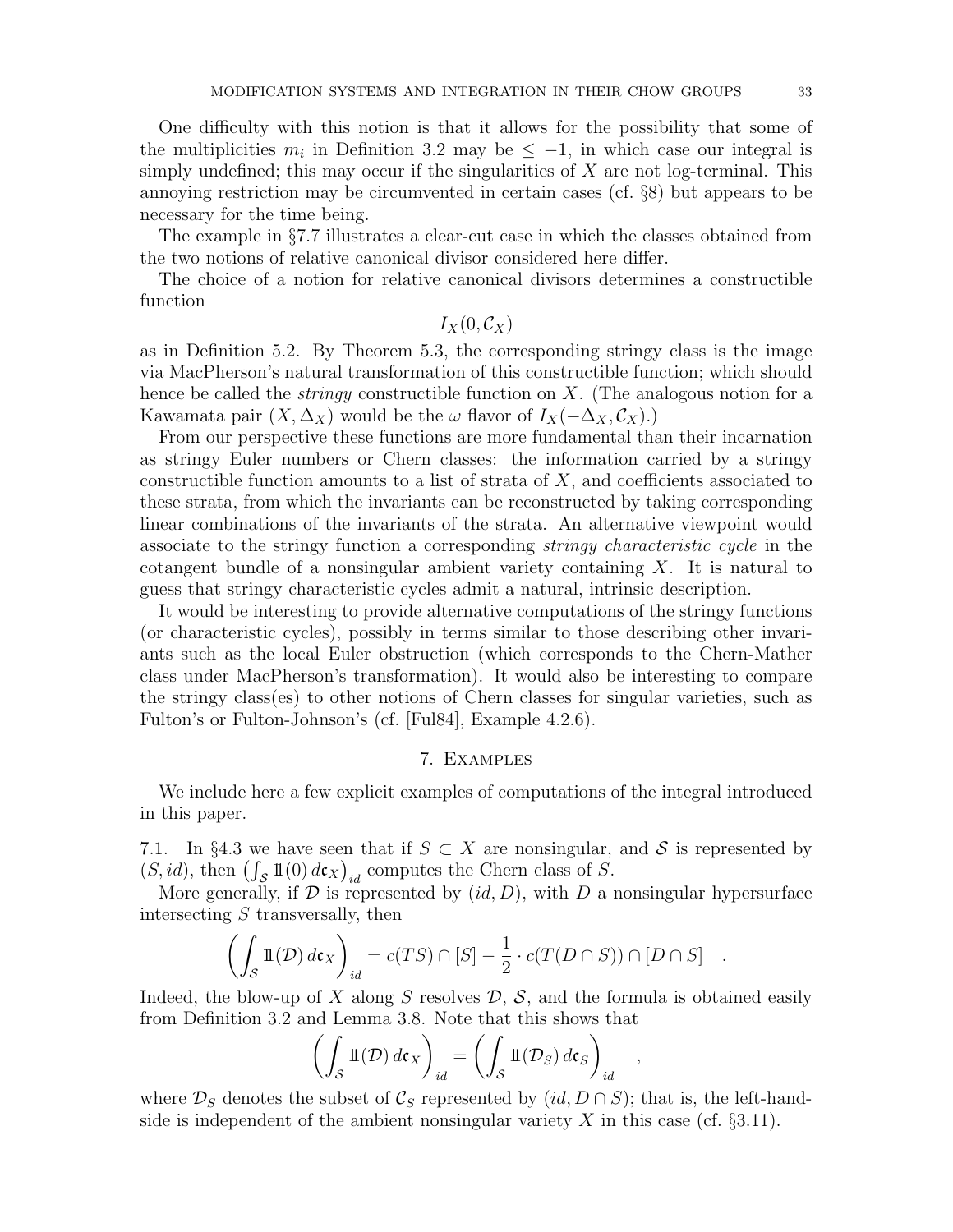#### 34 PAOLO ALUFFI

7.2. An alternative (and more powerful) way to view the same computation is through the use of the function  $I_X(\mathcal{D}, \mathcal{S})$  introduced in §5.3.

In the same situation (X nonsingular, D represented by  $(id, D)$  with  $D \subset X$  a nonsingular hypersurface), let  $p \in X$ ; for fun, consider a multiple  $m\mathcal{D}$  of D. If  $p \notin D$ , then  $I_X(m\mathcal{D}, \mathcal{X})(p) = I_X(0, \mathcal{X}) = 1$ ; if  $p \in D$ , by definition we can compute  $I_X(m\mathcal{D}, \mathcal{X})(p)$  as the degree of

$$
\frac{c(T\widetilde{X})}{(1+E)(1+\widetilde{D})}\left(\frac{[E]}{m+n}+\frac{[E\cap \widetilde{D}]}{(1+m)(m+n)}\right)
$$

where  $\widetilde{X}$  is the blow-up of X along p, E is the exceptional divisor,  $\widetilde{D}$  is the proper transform of D, and  $n = \dim X$ . A straightforward computation evaluates this as 1  $\frac{1}{1+m}$ , and hence

$$
I_X(m\mathcal{D}, \mathcal{X}) = 1\!\!1_X - \frac{m}{1+m}1\!\!1_D
$$

as should be expected.

Now if S is represented by  $(id, S)$ , then

$$
I_X(m\mathcal{D}, \mathcal{S}) = 1\!\!1_S \cdot I_X(m\mathcal{D}, \mathcal{X}) = 1\!\!1_S - \frac{m}{1+m} 1\!\!1_{S \cap D} ,
$$

and by Theorem 5.3

$$
\left(\int_{S} \mathbb{1}(m\mathcal{D}) d\mathfrak{c}_X\right)_{id} = c_{\text{SM}}(S) - \frac{m}{1+m} \cdot c_{\text{SM}}(D \cap S) \quad ,
$$

generalizing the formula of  $\S7.1$  to a constructible S with arbitrary singularities and intersecting  $D$  as it wishes.

7.3. As we observed in Remark 2.9, every subscheme of X determines a divisor in  $\mathcal{C}_X$ , which may be integrated. For example, let X be nonsingular, and let  $Z \subset X$ be a nonsingular subvariety of codimension  $d$ ; and let  $\mathcal Z$  be the divisor corresponding to Z, and  $m\mathcal{Z}$  the m-multiple of this divisor. Then

$$
\left(\int_{\mathcal{X}} \mathbb{1}(m\mathcal{Z}) d\mathfrak{c}_X\right)_{id} = c(TX) \cap [X] - \frac{m}{d+m} \cdot c(TZ) \cap [Z] .
$$

Indeed,  $\mathcal{Z} = (\pi, E)$ , where  $\pi : X \to X$  is the blow-up along Z, and E is the exceptional divisor; as  $K_{\pi} = (d-1)E$ , Definition 3.2 gives the  $\pi$  manifestation as

$$
\frac{c(T\widetilde{X})}{1+E} \cdot \left( [\widetilde{X}] + \frac{[E]}{m+d} \right)
$$

,

from which the stated formula is straightforward (use Lemma 3.8).

Of course there are divisors of  $\mathcal{C}_X$  which do not correspond to subschemes of X. For example, suppose  $D \subset X$  is a nonsingular hypersurface containing a nonsingular subvariety Z of codimension d, and let  $\mathcal{D}, \mathcal{Z}$  be the divisors of  $\mathcal{C}_X$  corresponding to D, Z. Then  $\mathcal{D} - \mathcal{Z}$  is not represented in X, even as a subscheme (if  $d > 1$ ). It is however represented by a divisor in the blow-up along Z (in fact, as the proper transform of  $D$ ) and one computes easily that

$$
\left(\int_{\mathcal{X}} \mathbb{1}(\mathcal{D} - \mathcal{Z}) d\mathfrak{c}_X\right)_{id} = c(TX) \cap [X] - \frac{1}{2} \cdot c(TD) \cap [D] + \frac{1}{2d} \cdot c(TZ) \cap [Z] .
$$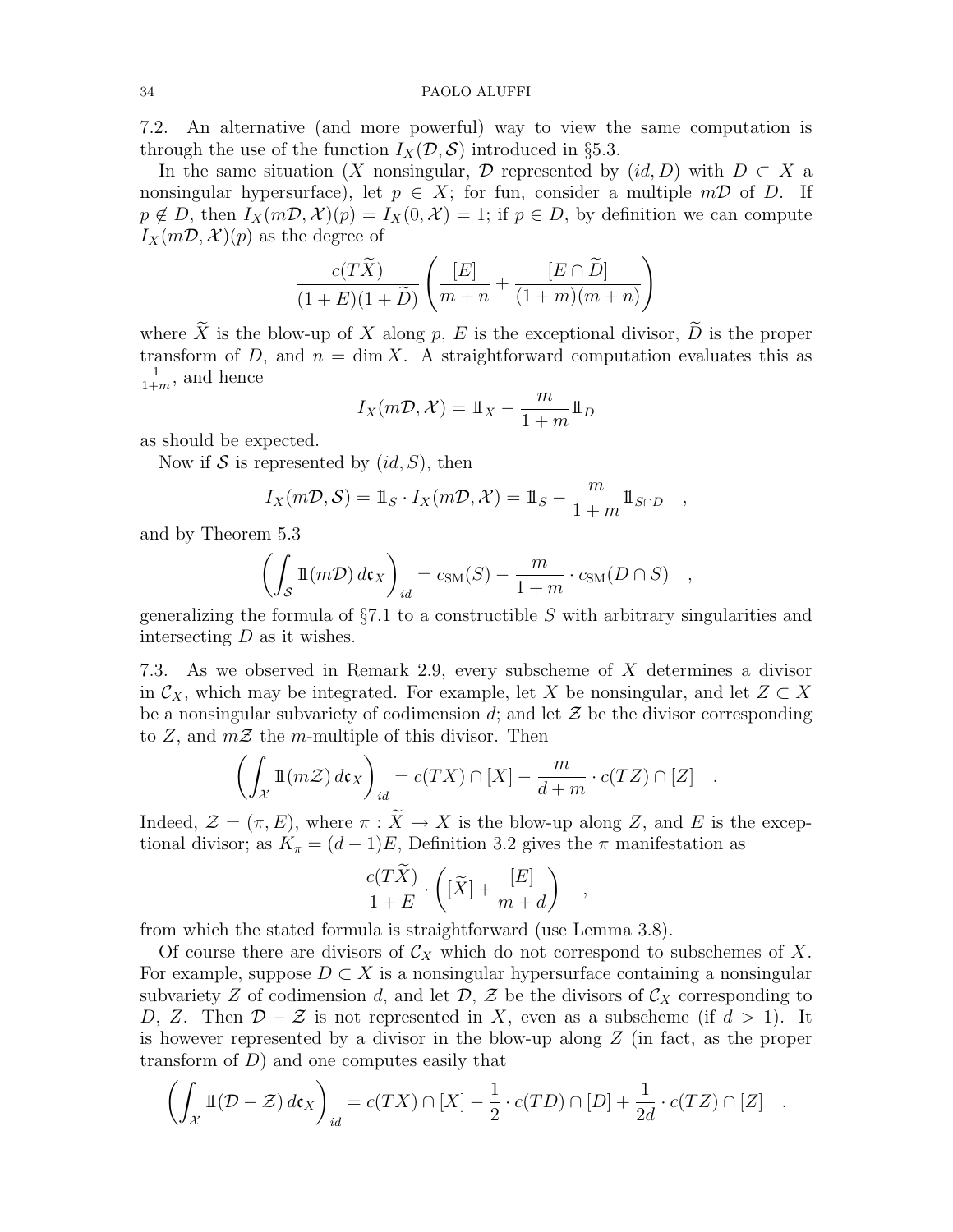7.4. The Chern class of  $\mathbb{P}^2$  manifests itself in  $\mathbb{P}^1 \times \mathbb{P}^1$  as

$$
[\mathbb{P}^1 \times \mathbb{P}^1] + \frac{3}{2}[L_1] + \frac{3}{2}[L_2] + 3[\mathbb{P}^0] ,
$$

where  $L_1$  and  $L_2$  denote lines in the two rulings.

This is obtained by considering the projection to  $\mathbb{P}^2$  from a point p of a nonsingular quadric  $Q \cong \mathbb{P}^1 \times \mathbb{P}^1$  in  $\mathbb{P}^3$ : the blow-up of Q at p resolves the data, and the computation in this blow-up is straightforward.

Similarly, the Chern class of  $\mathbb{P}^1 \times \mathbb{P}^1$  manifests itself in  $\mathbb{P}^2$  as

$$
[\mathbb{P}^2] + \frac{5}{2} [\mathbb{P}^1] + 4 [\mathbb{P}^0] .
$$

The denominators in these two expressions imply the (otherwise evident, in this case) fact that the birational isomorphism between  $\mathbb{P}^2$  and  $\mathbb{P}^1 \times \mathbb{P}^1$  does not extend to a regular map in either direction.

7.5. A simple situation illustrating Theorem 6.1 consists of a birational morphism resolved by one blow-up and one blow-down:



Assume that X and Y are nonsingular and complete,  $B_X \subset X$ ,  $B_Y \subset Y$  are nonsingular subvarieties, and  $V = B\ell_{B_X} X = B\ell_{B_Y} Y$ , with E the exceptional divisor for both blow-ups. Let  $d_X$ ,  $d_Y$  be the codimension of  $B_X$ ,  $B_Y$  respectively. By Theorem 6.1, and using the same notation for subvarieties of  $X, Y$  and for the corresponding divisors of the modification systems,

$$
\int_{\mathcal{X}} \mathbb{1}((d_Y - 1)B_X + \mathcal{D}) d\mathfrak{c}_X = \int_{\mathcal{Y}} \mathbb{1}((d_X - 1)B_Y + \mathcal{D}) d\mathfrak{c}_Y
$$

for any divisor D. For example, representing D by  $(1 - d_Y)E$  in the blow-up gives

$$
\int_{\mathcal{X}} \mathbb{1}(0) d\mathfrak{c}_X = \int_{\mathcal{Y}} \mathbb{1}((d_X - d_Y)B_Y) d\mathfrak{c}_Y ;
$$

from which, evaluating the right-hand-side (using Example 7.3) and taking degrees:

$$
\chi(X) = \chi(Y) + \frac{d_Y - d_X}{d_X} \chi(B_Y) \quad ,
$$

which is of course easy to check otherwise. With the same choice of  $\mathcal{D}$ , applying Corollary 6.2 with  $i = 1$  and taking degrees gives a slightly more mysterious identity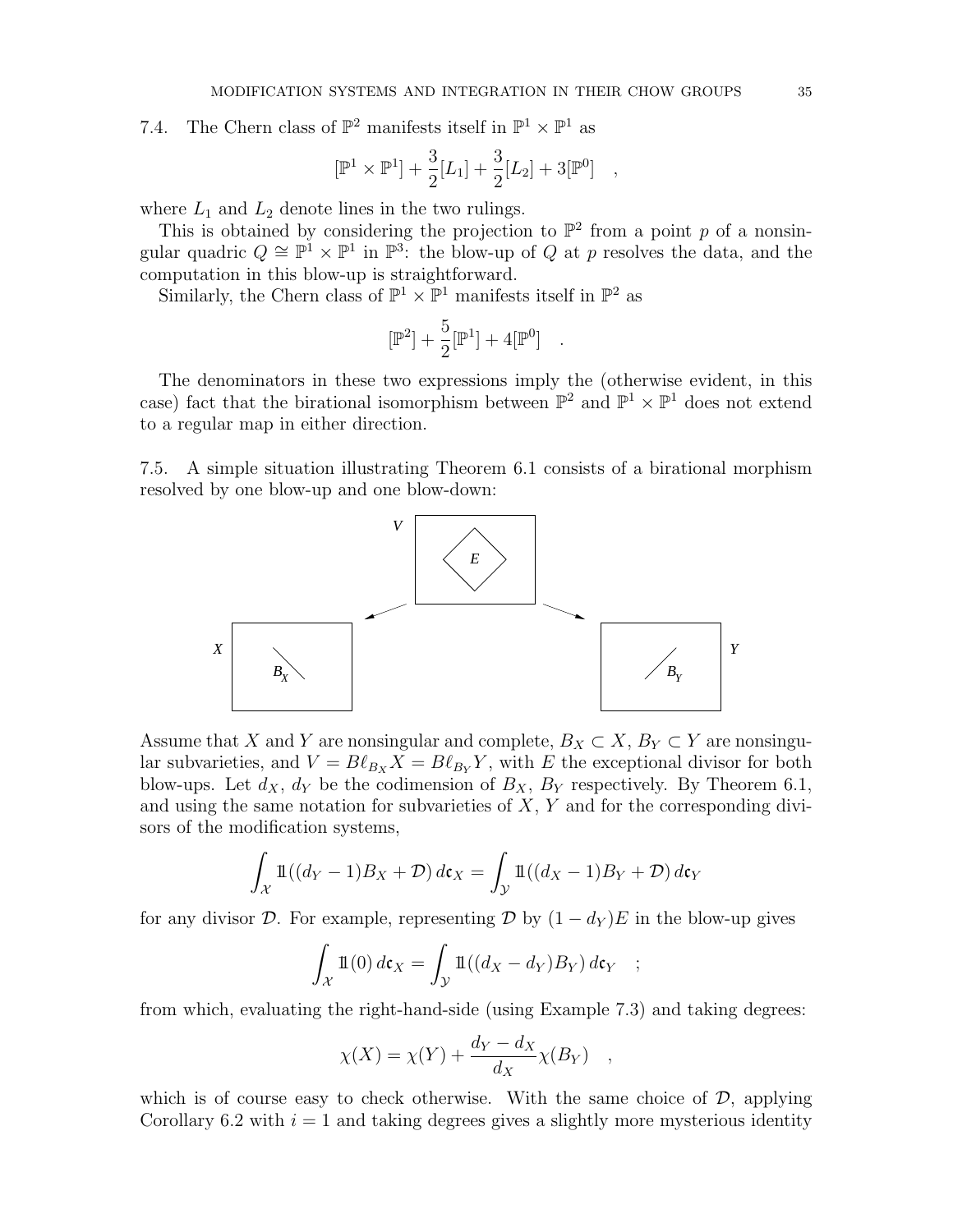for other Chern numbers. With  $n = \dim X = \dim Y$ , and writing  $c_{n-1}(X)$ , etc. for  $c_{n-1}(TX) \cap [X]$ , etc., one finds that

$$
c_1(X) \cdot c_{n-1}(X) + (d_Y - d_X) \left( \frac{d_X + 1}{2} \chi(B_X) + \frac{1}{d_X} c_1(N_{B_X} X) \cdot c_{n-d_X - 1}(B_X) \right)
$$

must equal

$$
c_1(Y) \cdot c_{n-1}(Y) + \frac{d_Y - d_X}{d_X} c_1(Y) \cdot c_{n-d_Y-1}(B_Y) .
$$

Making other choices for  $\mathcal{D}$ , and varying i, one easily gets a large number of such identities.

If  $d_X = d_Y$  the Chern numbers  $c_1^i \cdot c_{n-i}$  for X and Y coincide (X and Y are in the same  $K$ -equivalence class, in this case, cf.  $\S6.2$ ).

If  $d_Y = 1$ , then V is isomorphic to Y, and the identities compare Chern numbers of a variety X and of its blow-up along a subvariety  $B_X$ .

7.6. **Zeta function.** Let X be a complete nonsingular surface,  $D \subset X$  a nonsingular curve, and D represented by  $(id, D)$ . Then the identity manifestation of  $Z(\mathcal{D}, m)$  is

$$
\frac{c(TX)}{1+D}\left([X] + \frac{[D]}{1+m}\right)
$$

and hence

$$
\deg Z(\mathcal{D}, m) = \chi(S) + \frac{m}{1+m}(K_S \cdot D + D^2)
$$

where  $K_S$ ,  $\chi(S)$  are the canonical divisor and Euler characteristic of S. By the adjunction formula, the 'interesting term' is a multiple of the Euler characteristic of D.

Now assume that  $D$  has a single singular point, consisting of an ordinary cusp. The data  $\mathcal{D}, \mathcal{C}_X$  is resolved by  $\pi : \widetilde{X} \to X$ , obtained by a sequence of three blow-ups.



The pull-back of  $mD$  to  $\widetilde{X}$  is the divisor

 $m\widetilde{D} + (1+2m)E_1 + (2+3m)E_2 + (4+6m)E_3$ 

where  $\tilde{D}$  is the proper transform of D, and  $E_1, E_2, E_3$  are (proper transforms of) the successive exceptional divisors.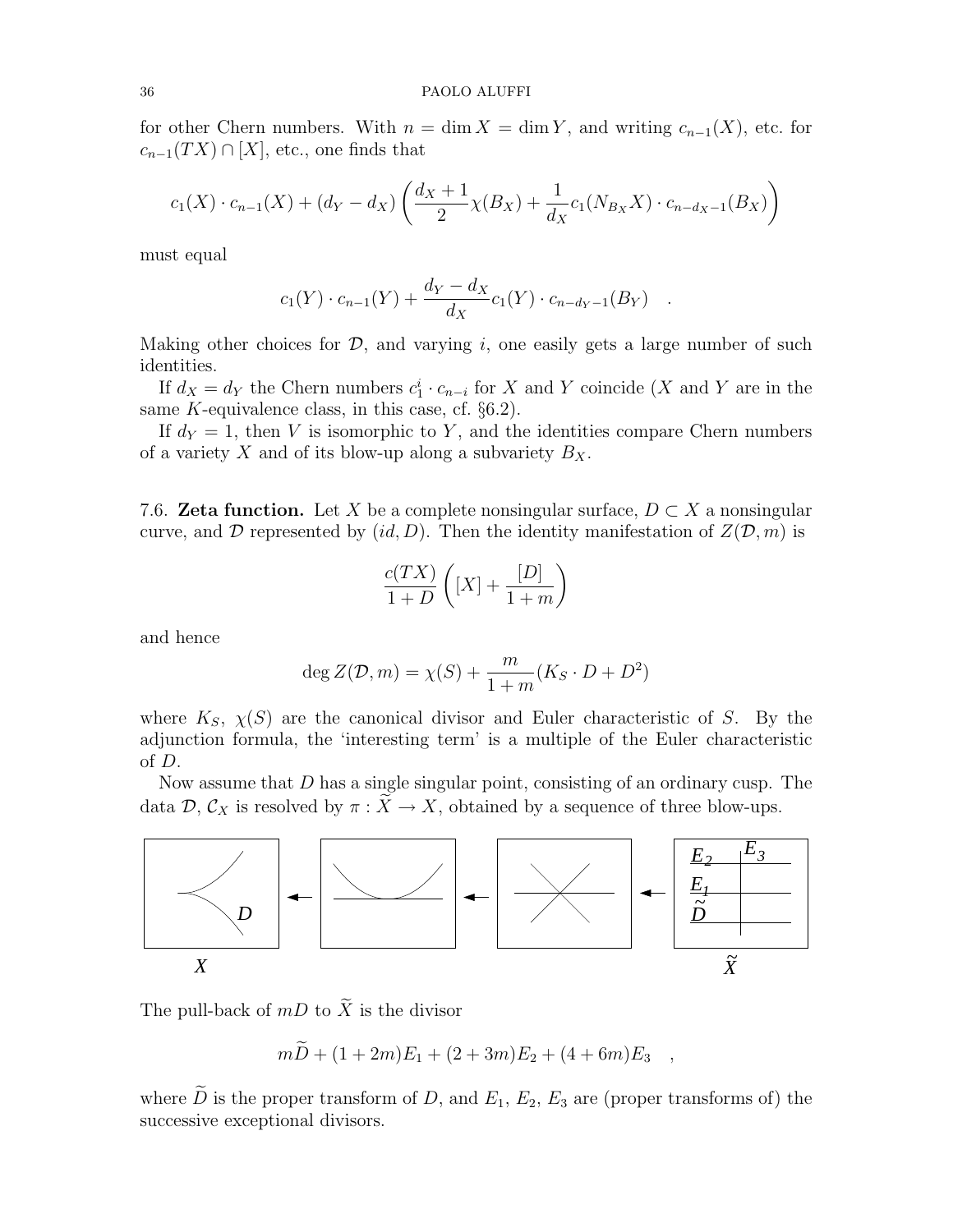Applying Definition 3.2 (in one of the equivalent forms in §3.4), the  $\pi$  manifestation of  $Z(\mathcal{D}, m)$  is found to be

$$
c(T\widetilde{X}) \cap [\widetilde{X}] - \frac{m}{1+m} \cdot c(T\widetilde{D}) \cap [D]
$$
  
 
$$
- \frac{1+2m}{2+2m}c(TE_1) \cap [E_1] - \frac{2+3m}{3+3m}c(TE_2) \cap [E_2] - \frac{4+6m}{5+6m}c(TE_3) \cap [E_3]
$$
  
 
$$
+ \left(\frac{m}{1+m} \cdot \frac{4+6m}{5+6m} + \frac{1+2m}{2+2m} \cdot \frac{4+6m}{5+6m} + \frac{2+3m}{3+3m} \cdot \frac{4+6m}{5+6m}\right)[p]
$$

where  $[p]$  is the class of a point. Taking degrees, we get

$$
\deg Z(\mathcal{D}, m) = \chi(S) + \frac{m}{1+m}(K_S \cdot D + D^2) - \frac{12m}{5+6m}
$$

Comparing with the nonsingular case, we can think of

$$
-\frac{12m}{5+6m}
$$

as the contribution of the cusp to the zeta function. The fact that this term has a pole at −5/6 is a trivial instance of the 'monodromy conjecture', see §6.8 in [Vey05].

7.7. Stringy classes. We consider the poster example illustrating the distinction between  $\Omega_X^n$  and  $\omega_X$  (§3.2, §6.5), (cf. [Rei87], §1.8, and [Vey05], §7.5).

Let M be a nonsingular variety, and  $X \subset M$  a subvariety with the following property: there is a nonsingular subvariety  $B$  of  $X$  such that the proper transform X of X in the blow-up M of M along B is nonsingular, and meets the exceptional divisor  $E$  transversally.

$$
\widetilde{X} \xrightarrow{j} \widetilde{M} \xrightarrow{E} E
$$
\n
$$
\pi \downarrow \qquad \qquad \pi \downarrow
$$
\n
$$
X \xrightarrow{i} M \xrightarrow{B} B
$$

Let  $n = \dim X$ , and let d be the codimension of B in X; thus,  $d-1$  is the dimension of the (nonsingular) fibers of  $X \cap E$  over  $X \cap B$ .

Claim 7.1. ( $\Omega$  flavor.) With  $K_{\pi}$  defined as in §3.2,

$$
K_{\pi} = (d-1)E \cdot \widetilde{X} .
$$

To see this, note that  $i^*\Omega^n_M \to \Omega^n_X$  is surjective, hence the image of  $\pi^*\Omega^n_X$  in  $\Omega^n_{\tilde{X}}$  is  $\boldsymbol{X}$ the same as the image of  $\pi^* i^* \Omega_M^n = j^* \overline{\pi}^* \Omega_M^n$ . At a point of  $\widetilde{X}$  along E, by hypothesis we may assume X has local coordinates  $\tilde{x}_1, \ldots, \tilde{x}_n$ , part of a system of coordinates of M (the other coordinates of M being 0 along  $\tilde{X}$ ), mapping to M according to  $x_1 = \tilde{x}_1, x_2 = \tilde{x}_2\tilde{x}_1, \ldots, x_d = \tilde{x}_d\tilde{x}_1, x_{d+1} = \tilde{x}_{d+1}, \ldots, x_n = \tilde{x}_n$ . Here  $\tilde{x}_1 = 0$  is the local equation of E in  $\widetilde{M}$ . With these coordinates, the only element of the evident basis of  $\Omega_M^n$  surviving in  $\Omega_{\tilde{X}}^n$  is  $dx_1 \wedge \cdots \wedge dx_n$ , which maps to  $\tilde{x}_1^{d-1} d\tilde{x}_1 \wedge \cdots \wedge d\tilde{x}_n$ . Thus the improperties  $\Omega_n^{n+1} \Omega_n^{n+1}$  is  $\Omega_n^{n+1} \otimes \Omega_n^{n+1}$  and the claim follows image of  $\pi^*\Omega^n_X$  in  $\widehat{\Omega}^n_{\widetilde{X}}$ is  $\Omega_{\tilde{X}}^n \otimes \mathcal{O}(-(d-1)E)$ , and the claim follows.

For the computation of the fancier  $K_{\pi}$ , we will assume further that X is a hypersurface in M. Let  $d, n$  be as above, with  $d \geq 2$ , and let k be the multiplicity of X along B.

.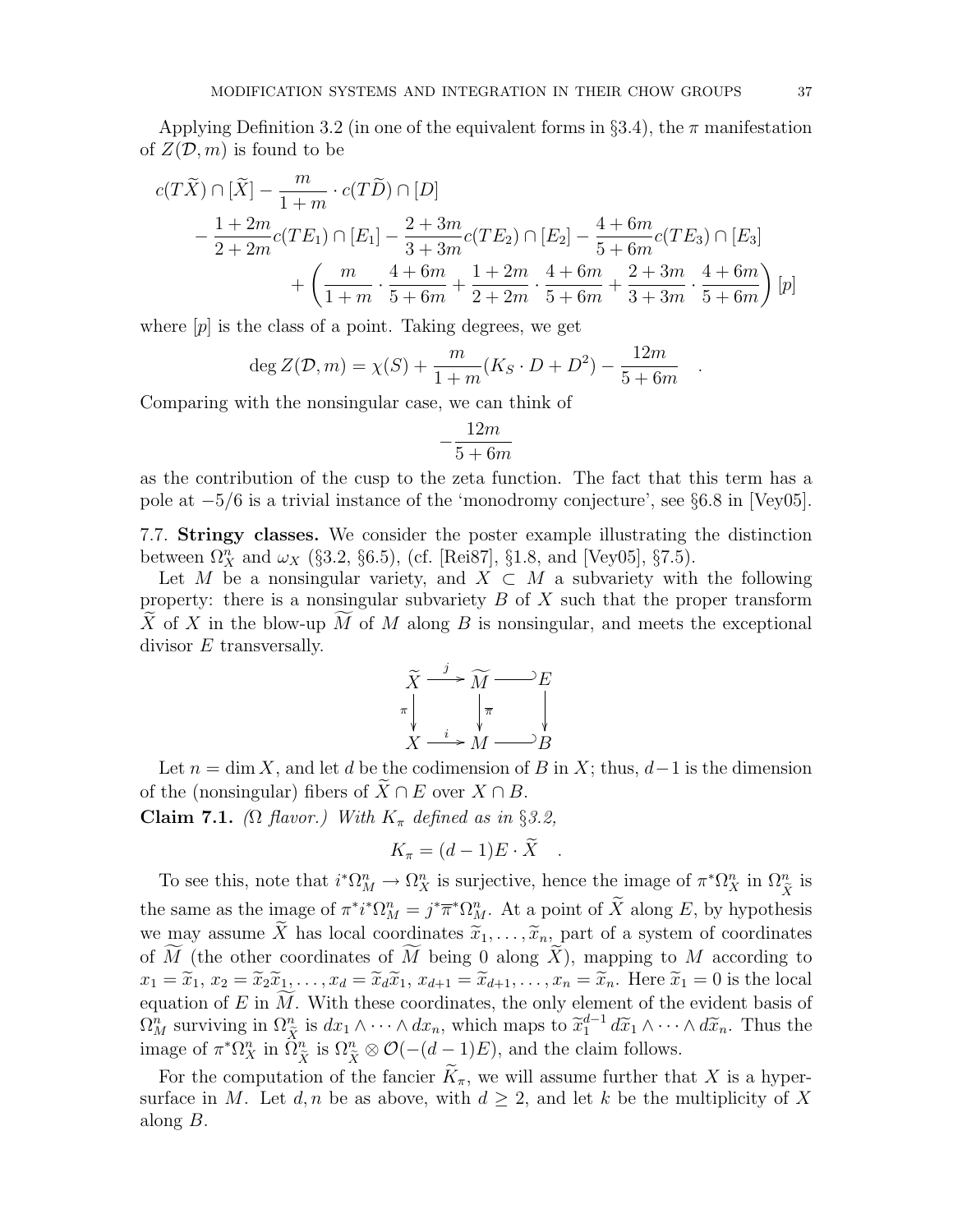**Claim 7.2.** ( $\omega$  flavor.) With  $\widetilde{K}_{\pi}$  defined as in §6.5,  $\widetilde{K}_{\pi} = (d-k)E \cdot \widetilde{X}$ .

Indeed, as  $\widetilde{K}_X$  agrees with the canonical divisor on the nonsingular part of X, whose complement has codimension  $\geq 2$  in X, the adjunction formula works as usual:  $\widetilde{K}_X = (i^*K_M + X) \cdot X$ . Thus  $\widetilde{K}_X$  is Cartier, and

$$
\widetilde{K}_{\pi} = K_{\widetilde{X}} - j^* \pi^* (K_M + X) = K_{\widetilde{X}} - (K_{\widetilde{M}} - dE + \widetilde{X} + kE) \cdot \widetilde{X} = (d - k)E \cdot \widetilde{X}
$$

(cf. [Rei87], p. 350).

Note that the multiplicity of this divisor is  $\leq -1$  for  $k \geq d+1$ ; this corresponds to the case in which the singularity is not log-terminal. From our perspective, this limits computations of integrals using this divisor to the case  $k < (d+1)$  (cf. §8).

**Proposition 7.3.** In this example, the two 'stringy' Chern classes corresponding to the two flavors of relative canonical divisors are respectively as follows:

$$
\text{(}\Omega\text{)} \qquad c_{\text{SM}}(X) + \frac{1}{d} \cdot \left( \frac{(1-k)^{d+1} - 1}{k} + 1 \right) \cdot c(TB) \cap [B]
$$

$$
(\omega) \qquad c_{\text{SM}}(X) + \frac{1}{d+1-k} \cdot \left( \frac{(1-k)^{d+1}-1}{k} + k \right) \cdot c(TB) \cap [B] \qquad k < d+1
$$

*Proof.* Since  $\widetilde{X}$  resolves the data for the integral this is a straightforward application of the definition, which we leave to the reader. To obtain the given forms (in terms of the Chern-Schwartz-MacPherson class of  $X$ ), use Theorem 5.3.

The conventional stringy Euler number of X is the degree of the  $\omega$  stringy Chern class, hence it equals

$$
\chi(X) + \frac{1}{d+1-k} \cdot \left(\frac{(1-k)^{d+1}-1}{k} + k\right) \cdot \chi(B)
$$

by the second formula.

Remark 7.4. For this special class of hypersurfaces one can compute that

$$
(1 - (1 - k)^{d+1}) = \chi ,
$$

the Euler characteristic of the Milnor fiber of  $X$  at any of its singularities, while  $1 - (1 - k)^d =$  Eu, the *local Euler obstruction* of [Mac74]. It follows that

$$
k = \frac{\mathrm{Eu} - \chi}{\mathrm{Eu} - 1} \quad ,
$$

giving a more intrinsic flavor to the coefficients appearing in Proposition 7.3. For example, the first class may be rewritten

$$
( \Omega ) \qquad \qquad c_{\text{SM}}(X) + \frac{1}{d} \cdot \frac{(\chi - 1) \text{Eu}}{\chi - \text{Eu}} \cdot c(TB) \cap [B] \quad .
$$

Taking degrees in Proposition 7.3 gives explicit formulas for the corresponding stringy Euler characteristics.

The second formula in Proposition 7.3 shows that there is no direct generalization of the  $\omega$ -stringy class to the non-log-terminal case. On the other hand, the  $\Omega$  flavor offers an alternative which conveys essentially the same information (at least for this simple-minded class of examples), and generalizes to arbitrary singular varieties.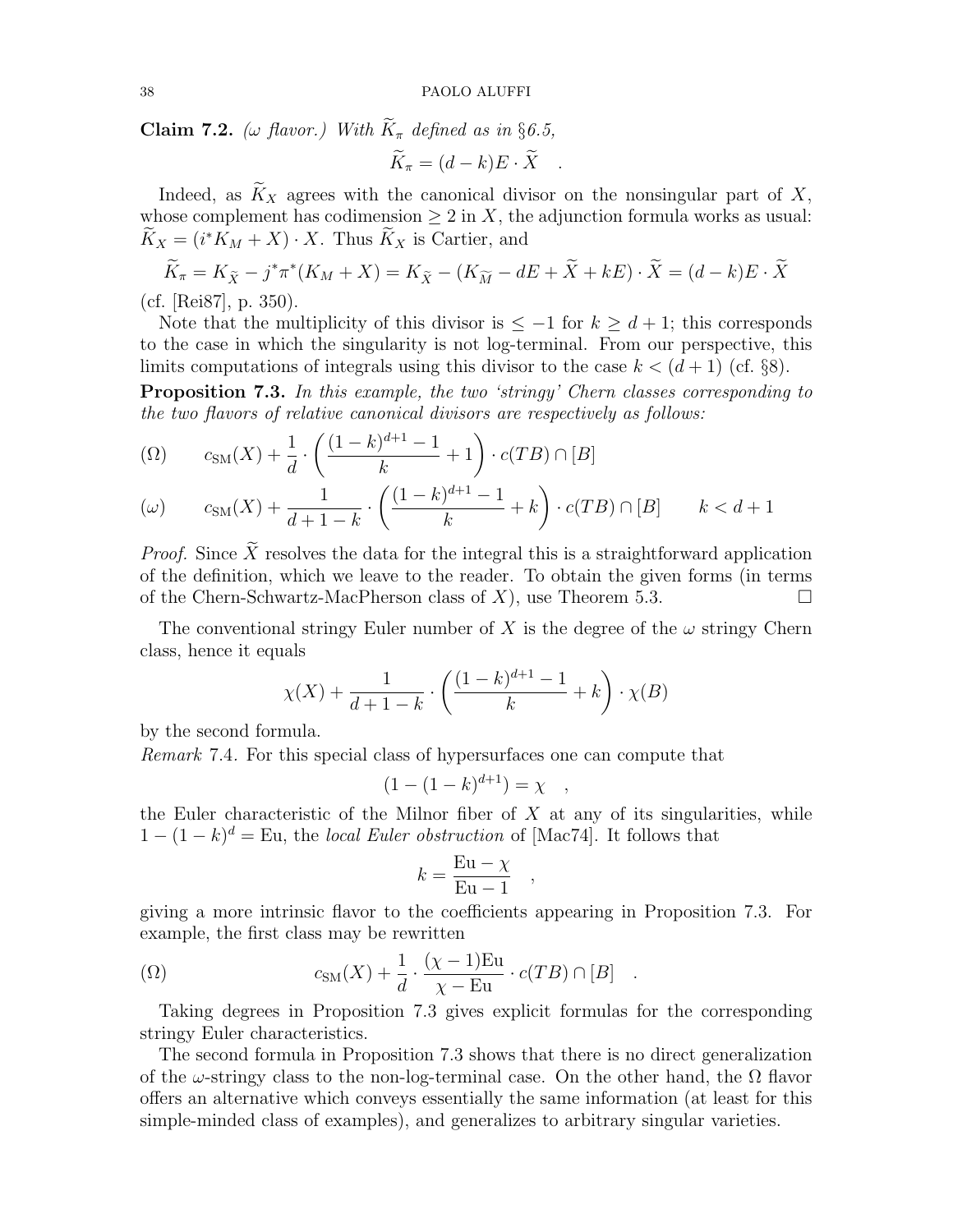### 8. Negative multiplicities

8.1. According to the definition given in §3,  $\int_{\mathcal{S}} 1\mathcal{D} \, d\mathbf{c}_X$  is simply undefined if the multiplicities of the components of the relevant divisors in a resolving variety happen to be  $\leq -1$ . It would be desirable to weaken this restriction, and we devote this final section to some musing on this issue. This is not unimportant: allowing negative coefficients would extend the range of the definition of stringy invariants to certain non-log terminal singularities. Also, the birational invariant introduced in §6.3 is vacuous if the variety has no effective canonical divisors; allowing integration over non-effective divisors would enhance its scope. A measure of the subtlety of the question is the presence of examples, such as the remarkable one in §3.4 of [Vey], showing that the individual

$$
\int_{\mathcal{X}} \mathbb{1}(\mathcal{K}) \, d\mathfrak{c}_X
$$

(cf.  $\S6.3$ ) are in fact *not* birationally invariant if K is not effective. This example gives a birational map of  $\mathbb{P}^2$  to itself, across which the canonical divisor supported on a nonsingular conic (with multiplicity  $-\frac{3}{2}$  $\frac{3}{2}$ ) corresponds to a divisor supported on a pair of lines. An explicit computation shows that the two integrals do not agree.

The key Definition 3.2, that is, the manifestation of an integral on a resolving variety, may be formally computed so long as none of the multiplicities equals  $-1$ ; this would therefore appear to be a more natural requirement than the stated one (that is,  $m_i > -1$  for all i) for a resolving variety. The difficulty with adopting the same definition with  $m_j \neq -1$  is in the proof of the independence from the choice of resolving variety: while  $m_j \neq -1$  may be satisfied for two chosen resolving varieties, it may fail at some stage in the sequence of varieties connecting them through the use of the factorization theorem. In other words, the first sentence in Claim 3.5 does not hold as stated for this more relaxed definition. This difficulty is also raised in a very similar context by Willem Veys, [Vey05], §8.1, Question 1, and is in a sense responsible for the example from [Vey] mentioned above.

One would like to show that if two varieties resolve the data  $\mathcal{D}, \mathcal{S}$  with all multiplicities  $\neq -1$ , then the resulting expressions agree after push-forward; we do not know a counterexample to this statement. We note that allowing multiplicities  $\leq -1$ may cause some manifestations of the integral to remain undefined; in such cases the integral would not exist as an element of the Chow group  $A_*\mathcal{C}_X$ , although it may still carry useful information. The condition  $m_j > -1$  adopted in §3 avoids this problem in the simplest way.

8.2. An explicit example will highlight the difficulty, and will clarify how this may be circumvented in certain cases.

Example 8.1. The quadric cone  $X \subset \mathbb{P}^4$  with equation  $xy = zw$  is singular at one point. This singularity may be resolved in several ways: blowing up along the plane  $x = z = 0$  or along the plane  $x = w = 0$  produces two 'small' resolutions  $X_-, X_+$  in which the singular point is replaced by a  $\mathbb{P}^1$ . Both these resolutions are dominated by the blow-up  $X$  of  $X$  at the vertex; in this blow-up the singularity is replaced by a copy E of  $\mathbb{P}^1 \times \mathbb{P}^1$ . The birational morphism from  $X_{-}$  to  $X_{+}$  is a classical example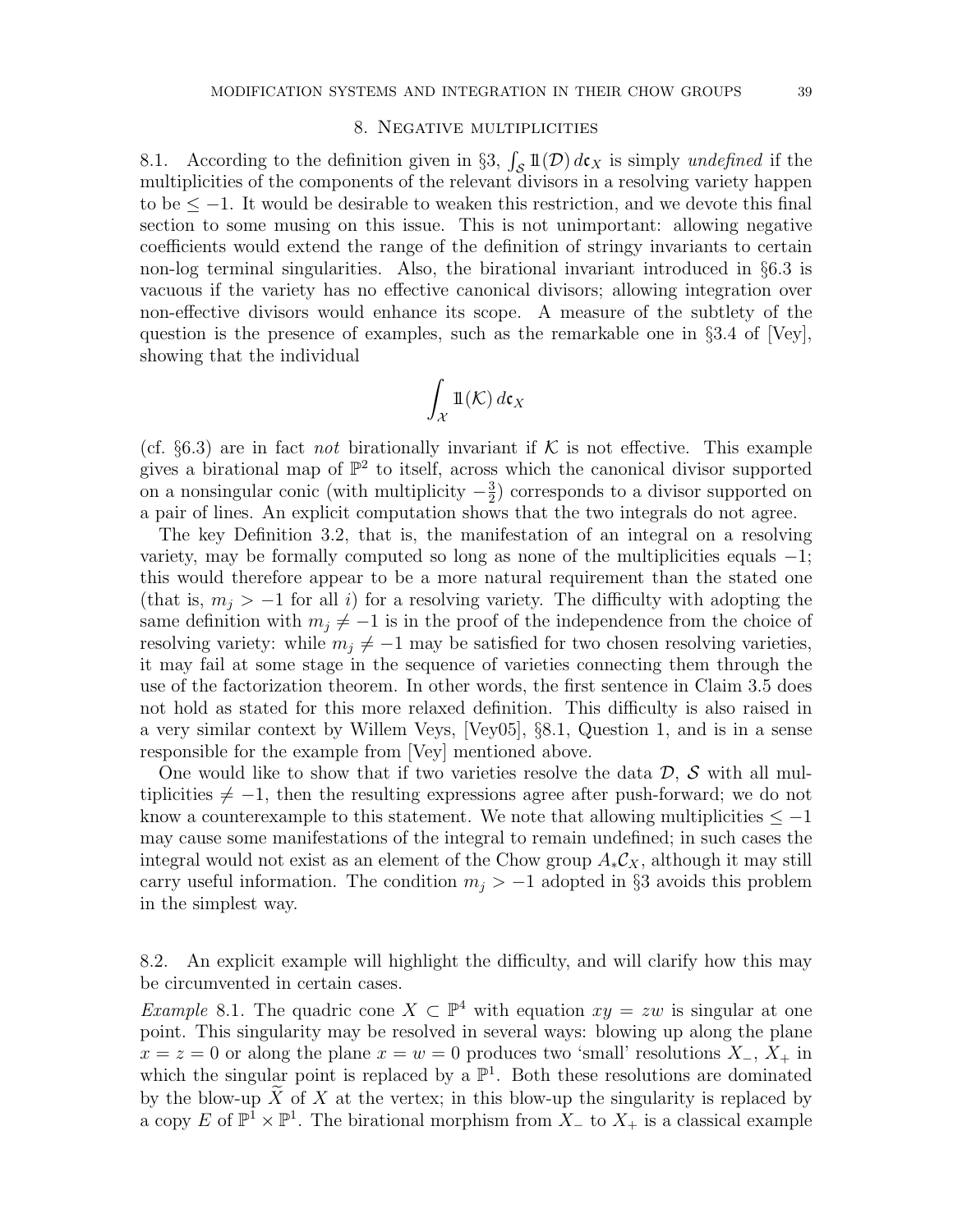of flop.



The equation  $x = 0$  cuts out a Cartier divisor D on X, consisting of the union of the planes  $x = z = 0$ ,  $x = w = 0$  (these components are not themselves Cartier divisors). We are interested in integrating the divisor  $-2\mathcal{D}$  represented by  $(id, -2D)$ .

The relative canonical divisor ( $\omega$  flavor) is 0 in both  $X_-\,$  and  $X_+\,$ , since these are isomorphic to X away from the distinguished  $\mathbb{P}^1$ 's. The divisor D pulls back via  $\pi_-\$ to the union  $D^-$  of two nonsingular divisors  $D_1^ \overline{1}$ ,  $D_2^-$  meeting transversally, so we can formally apply Definition 3.2 and write

$$
\left(\int_{\mathcal{X}} \mathbb{1}(-2\mathcal{D}) d\mathfrak{c}_X\right)_{\pi_-} = c(TX_{-}(\log D^{-})) \cap \left([X_{-}]+\frac{[D_1^-]}{1-2}+\frac{[D_2^-]}{1-2}+\frac{[D_1^- \cap D_2^-]}{(1-2)^2}\right)
$$

This can be evaluated easily, and pushes forward to

 $[X] + [D]$ 

in  $[X]$ . An entirely analogous expression may be written in  $X_{+}$ , with the same pushforward to  $X$ . This is as expected from (a possible generalization of) Claim 3.5.

However, the proof given in §3 does not work in this case. The blow-up/blow-down through  $\widetilde{X}$  gives a factorization of the flop. The inverse image  $\pi^{-1}(D)$  consists of three components meeting with normal crossings: two components  $D_1$ ,  $D_2$  dominating the two components of  $D$ , and the exceptional divisor  $E$ . The relative canonical divisor is  $E$  (as shown in Claim 7.2), so

$$
-2\pi^{-1}(D) + \widetilde{K}_{\pi} = -2D_1 - 2D_2 - E \quad .
$$

Thus, E appears with the forbidden multiplicity  $-1$ ; the corresponding formal application of Definition 3.2:

$$
c(T\widetilde{X}(\log \pi^{-1}D)) \cap \left( [\widetilde{X}] + \frac{[D_1]}{1-2} + \frac{[D_2]}{1-2} + \frac{[E]}{1-1} + \frac{[D_1 \cap D_2]}{(1-2)^2} + \frac{[D_1 \cap E]}{(1-2)(1-1)} + \frac{[D_2 \cap E]}{(1-2)(1-1)} + \frac{[D_1 \cap D_2 \cap E]}{(1-2)^2(1-1)} \right)
$$

appears hopelessly nonsensical.

8.3. We are now going to illustrate on this example how some information may be extracted from such meaningless expressions in certain cases. In an earlier version of this paper we in fact claimed that the same approach used on this example can be applied in the general case; that appears to have been overly optimistic. I am grateful to Lev Borisov and Wim Veys for pointing out problems with the original argument.

The idea is to view the multiplicity of  $D$  as a variable  $m$ . The basic formula guaranteeing independence from the resolution becomes an equality of rational functions with coefficients in the Chow group. The proof of Claim 3.5 goes through verbatim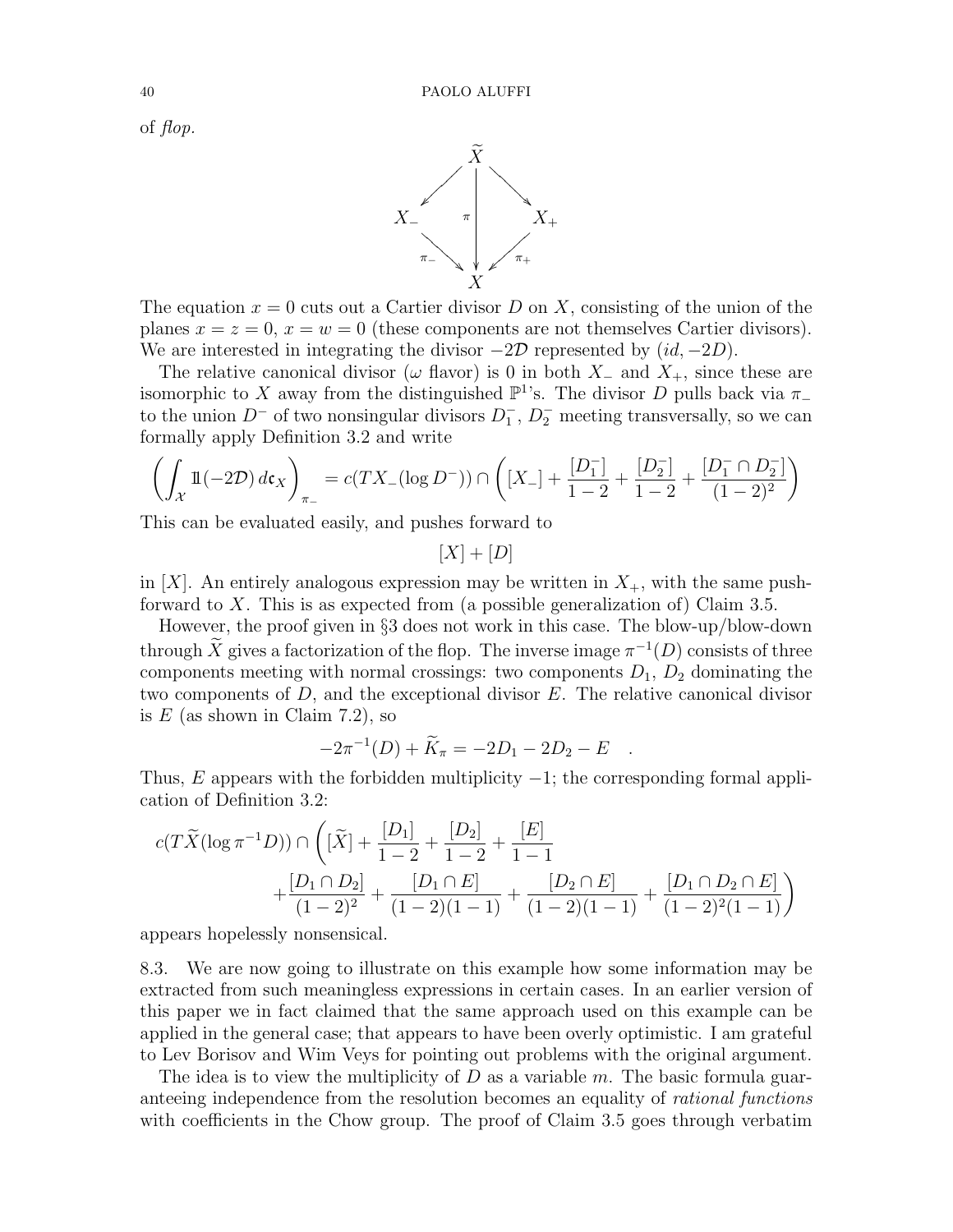in this context, and shows that the corresponding expression is well-defined as a rational function; therefore, so must be the expression obtained by specializing  $m$  to the needed multiplicity.

In Example 8.1, the  $\pi$ - manifestation of the integral of  $m\mathcal{D}$  is

$$
\left(\int_{\mathcal{X}}1\!\!1(m\mathcal{D})\,d\mathfrak{c}_X\right)_{\pi_-}=c(TX_- (\log D^-))\cap \left([X_-]+\frac{[D_1^-]}{1+m}+\frac{[D_2^-]}{1+m}+\frac{[D_1^-\cap D_2^-]}{(1+m)^2}\right)
$$

The  $\pi$  manifestation makes sense as a rational function in m:

$$
c(T\widetilde{X}(\log \pi^{-1}D)) \cap \left( [\widetilde{X}] + \frac{[D_1]}{1+m} + \frac{[D_2]}{1+m} + \frac{[E]}{2+m} + \frac{[D_1 \cap D_2]}{(1+m)^2} + \frac{[D_1 \cap E]}{(1+m)(2+m)} + \frac{[D_2 \cap E]}{(1+m)(2+m)} + \frac{[D_1 \cap D_2 \cap E]}{(1+m)^2(2+m)} \right)
$$

and an explicit computation evaluates this as

$$
1 + \frac{3+2m}{1+m} ([D_1] + [D_2]) + \frac{3+m}{2+m} [E] + \frac{(2+m)(4+3m)}{(1+m)^2} [D_1 \cap D_2] - \frac{3+m}{1+m} [E]^2 + \frac{(2+m)(3+m)}{(1+m)^2} [P]
$$

where  $[P]$  is the class of a point.

The many cancellations clearing several of the factors of  $(2 + m)$  at denominator may appear surprising at first, but they are forced by the strong constraints imposed on the situation by the geometry of the flop: this class must push-forward as a rational function to the  $\pi_-\$  and  $\pi_+\$  manifestations, which have no such factors; hence only the terms that are collapsed by the push-forwards are allowed to have poles at  $m = -2$ . In this example, the only such term is E (as  $E^2$  and all other terms survive push-forward to  $X_-\text{ and }X_+$ ). Pushing forward to X gives the identity manifestation:

$$
\left(\int_{\mathcal{X}} \mathbb{1}(m\mathcal{D}) d\mathfrak{c}_X\right)_{id} = [X] + \frac{3+2m}{1+m} [D] + \frac{(2+m)(4+3m)}{(1+m)^2} [L] + \frac{(3+m)(2+m)}{(1+m)^2} [p] \quad ,
$$

where L is the class of a line. For  $m = -2$ , this agrees (of course) with the class given in Example 8.1. For  $m = 0$  we obtain the ( $\omega$  flavor of the) stringy Chern class of X, according to the definition given in §6.5 (and in agreement with Proposition 7.3):

$$
[X] + 3[D] + 8[L] + 6[P] .
$$

As a last comment on this example, note that the situation is rather different concerning the  $\Omega$  flavor of the relative canonical divisor: this is  $2E$  for  $\pi$  (by Claim 7.1), while it is *not a divisor* for  $\pi_-\$  and  $\pi_+$ : for these maps,  $\Omega$  is tightly wrapped around the distinguished  $\mathbb{P}^1$ . In particular, the  $\Omega$  flavor of  $\int_{\mathcal{X}} 1\mathbb{I}(m\mathcal{D}) d\mathfrak{c}_X$  cannot be computed by applying Definition 3.2 to  $X_-\text{ or } X_+$ , as these do not resolve the data. It may be computed by working in  $X$ .

8.4. A similar approach should work if, as in Example 8.1, all the key data (including the relative canonical divisors) come from a divisor on  $X$ , for this guarantees that the multiplicities on the two resolutions can be compatibly promoted to variables, and Claim 3.5 shows that the corresponding rational functions have the same pushforward in X. In fact, this attack to the question is not novel: see Remark 3.11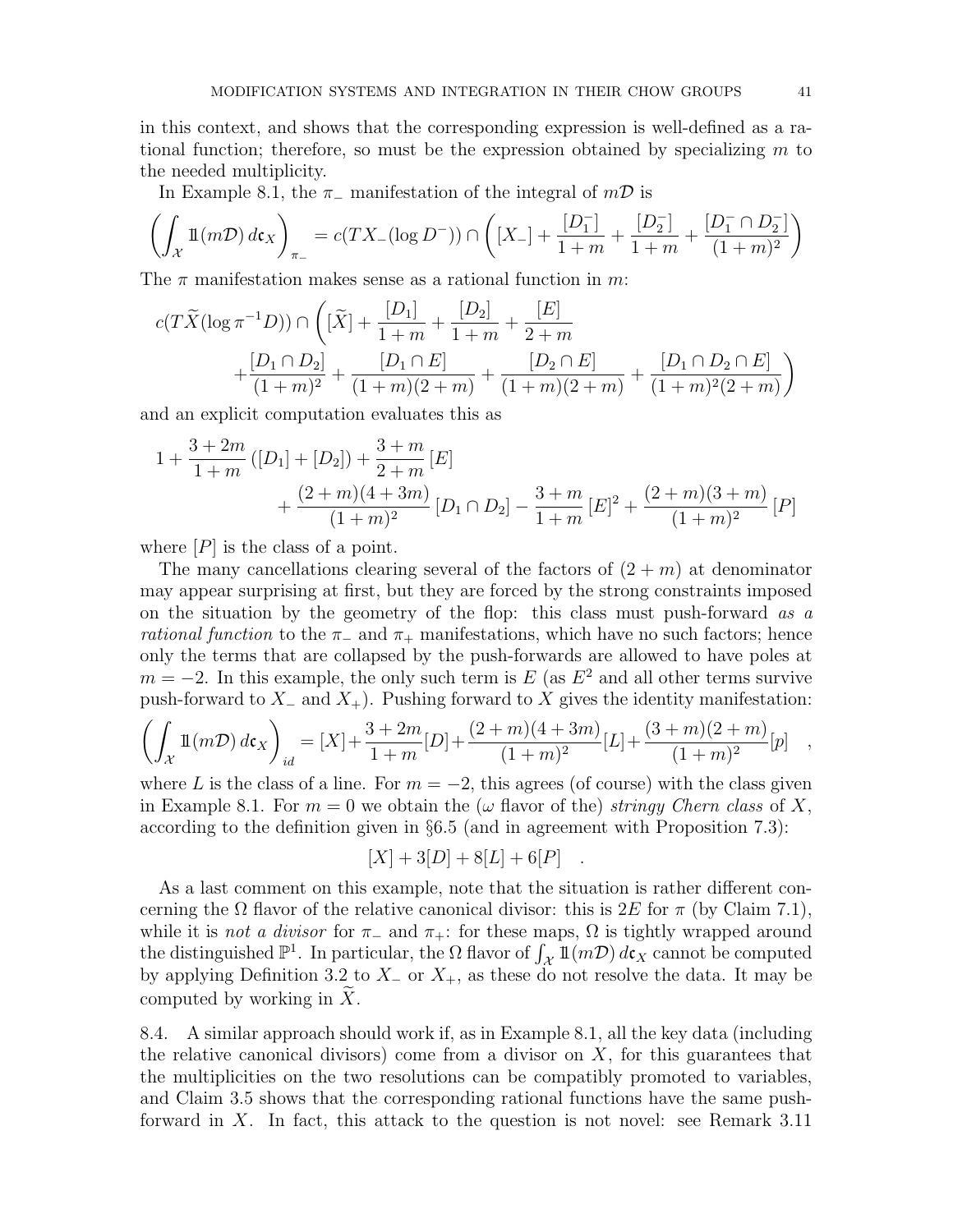in [BL03] for a very similar approach; and the idea of attaching variable terms to problematic multiplicities has been championed by Veys with success in important cases ([Vey03], [Vey04]).

We hope that the flexibility gained by considering the whole modification system will allow us to assign compatible data in a more general situation.

The conclusion to be drawn from the preceding considerations is that the best setting in which to define the integrals considered in this paper may in fact be a 'decoration' of the Chow group of a modification system  $\mathcal{C}_X$  by variables attached to all divisors of  $\mathcal{C}_X$ . The integral of a divisor should properly be considered as a rational function with coefficients in the Chow group. The poles and 'residues' of such rational functions may carry valuable information, as suggested by the connection with topological zeta functions encountered in §6.

#### **REFERENCES**

- [AKMW02] Dan Abramovich, Kalle Karu, Kenji Matsuki, and Jarosław Włodarczyk. Torification and factorization of birational maps. J. Amer. Math. Soc., 15(3):531–572, 2002.
- [Alu99] Paolo Aluffi. Chern classes for singular hypersurfaces. Trans. Amer. Math. Soc., 351(10):3989–4026, 1999.
- [Alu04] Paolo Aluffi. Chern classes of birational varieties. Int. Math. Res. Not., (63):3367–3377, 2004.
- [Bat99a] Victor V. Batyrev. Birational Calabi-Yau n-folds have equal Betti numbers. In New trends in algebraic geometry (Warwick, 1996), volume 264 of London Math. Soc. Lecture Note Ser., pages 1–11. Cambridge Univ. Press, Cambridge, 1999.
- [Bat99b] Victor V. Batyrev. Non-Archimedean integrals and stringy Euler numbers of logterminal pairs. J. Eur. Math. Soc. (JEMS), 1(1):5–33, 1999.
- [BL03] Lev Borisov and Anatoly Libgober. Elliptic genera of singular varieties. Duke Math. J., 116(2):319–351, 2003.
- [BL05] Lev Borisov and Anatoly Libgober. McKay correspondence for elliptic genera. Ann. of Math., 161:1521–1569, 2005.
- [BS81] J.-P. Brasselet and M.-H. Schwartz. Sur les classes de Chern d'un ensemble analytique complexe. In The Euler-Poincaré characteristic (French), volume 83 of Astérisque, pages 93–147. Soc. Math. France, Paris, 1981.
- [BSY] Jean-Paul Brasselet, Joerg Schuermann, and Shoji Yokura. Hirzebruch classes and motivic Chern classes for singular spaces, arXiv:math.AG/0503492.
- [Cra04] Alastair Craw. An introduction to motivic integration. In Strings and geometry, volume 3 of Clay Math. Proc., pages 203–225. Amer. Math. Soc., Providence, RI, 2004.
- [dFLNU] Tommaso de Fernex, Ernesto Lupercio, Thomas Nevins, and Bernardo Uribe. Stringy Chern classes of singular varieties, arXiv:math.AG/0407314.
- [DL92] Jan Denef and François Loeser. Caractéristiques d'Euler-Poincaré, fonctions zêta locales et modifications analytiques. J. Amer. Math. Soc., 5(4):705–720, 1992.
- [DL01] Jan Denef and François Loeser. Geometry on arc spaces of algebraic varieties. In European Congress of Mathematics, Vol. I (Barcelona, 2000), volume 201 of Progr. Math., pages 327–348. Birkhäuser, Basel, 2001.
- [Ful84] William Fulton. Intersection theory. Springer-Verlag, Berlin, 1984.
- [Hir64] Heisuke Hironaka. Resolution of singularities of an algebraic variety over a field of characteristic zero. I, II. Ann. of Math. (2) 79 (1964), 109–203; ibid. (2), 79:205–326, 1964.
- [Ken90] Gary Kennedy. MacPherson's Chern classes of singular algebraic varieties. Comm. Algebra, 18(9):2821–2839, 1990.
- [Loo02] Eduard Looijenga. Motivic measures. Astérisque, (276):267–297, 2002. Séminaire Bourbaki, Vol. 1999/2000.